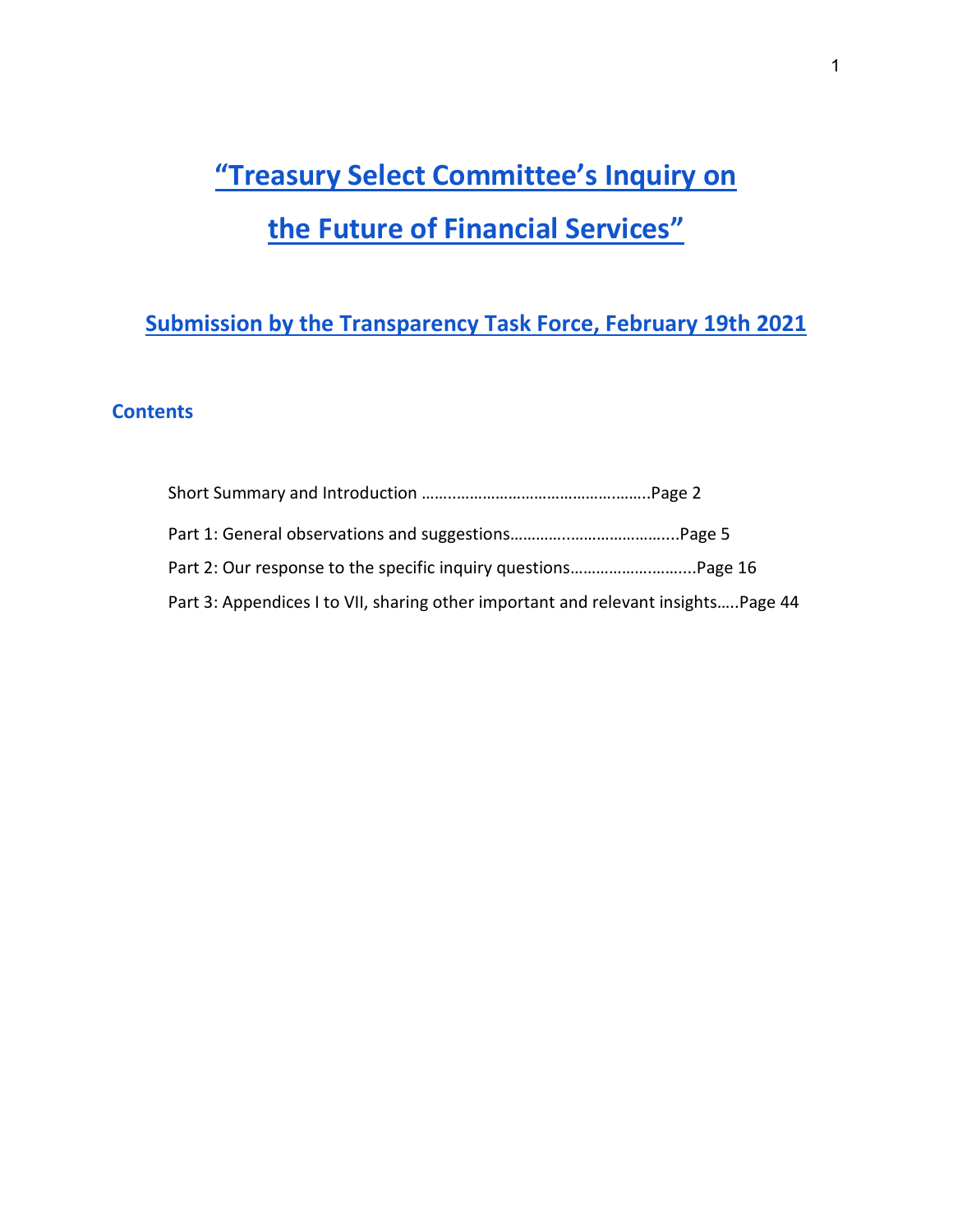# **Short Summary**

We are calling for widespread transformation of the regulatory framework to deal with the many fundamental flaws that are inhibiting effective regulation, including but not limited to:

- A general lack of transparency
- A general lack of scrutiny
- A general lack of accountability
- A general lack of pro-consumer representation
- Under-utilisation of powers that have been granted by parliament
- Inadequate enforcement
- General failure to harness the power of deterrent
- Failure to apply the Senior Managers Certification Regime to good effect
- Conflicts of interest
- The "revolving door" problem
- The risk of regulatory capture

# **Introduction**

#### **About the Transparency Task Force; a Certified Social Enterprise.**

The mission of the Transparency Task Force is to promote ongoing reform of the financial sector, so that it serves society better. Our vision is to build a highly respected international, influential institution that helps to ensure consumers are treated fairly by the financial sector. The primary beneficiaries of our work will be consumers; but the sector itself will also benefit through improved market conduct and increased trust in the services it provides.

Our objective is to carry out a broad range of activities that help to drive positive, progressive and purposeful finance reform, such as:

- Building a collaborative, campaigning community; the larger it is the more influence it can have in driving the change that is needed
- Raising awareness of issues; so that society better understands the problems that exist in the financial sector and how they can be dealt with
- Engaging with people who can make change happen; because through such dialogue we can influence thinking, policy making and market conduct

We are busy developing a framework for finance reform which we describe as a "whole system solution for a whole-system problem" as described in [our book.](https://www.transparencytaskforce.org/why-we-must-rebuild-trustworthiness-and-confidence-in-financial-services-and-how-we-can-do-it-book/) We believe that there is merit in being constructively critical of financial regulators, where it is clear the evidence shows scope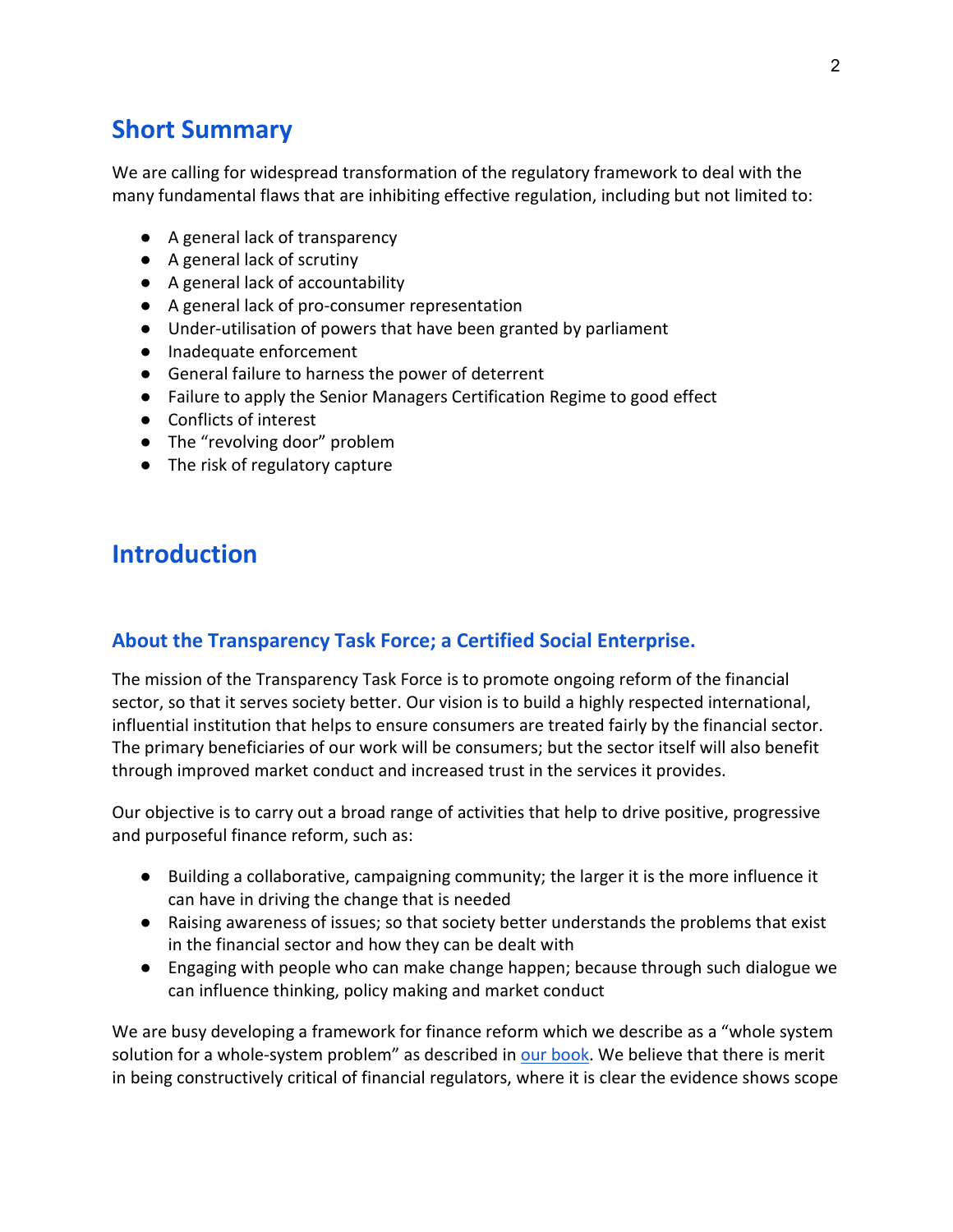for improvement and where we are able to offer sensible solutions to the problems we identify. For further information about the Transparency Task Force see [here.](https://www.transparencytaskforce.org/)

All queries in the first instance to [andy.agathangelou@transparencytaskforce.org](mailto:andy.agathangelou@transparencytaskforce.org) please.

### **Our Approach to this Inquiry Response**

This document has been produced by a group of Transparency Task Force volunteers working collaboratively. Our motivation is to help improve the effectiveness of the UK's Financial Services regulatory framework and thereby help to improve consumer protections.

We have chosen to focus mostly on the key issues relating to the investment market and in particular to the risk of consumers suffering serious detriment as a consequence of becoming a victim of an investment scam.

We believe that the best way to tackle poor conduct is to prevent it happening in the first place - prevention is better than cure.

Our input is not meant as a detailed "instruction manual" on what needs fixing and how to go about it. Rather, it sets out what we believe to be the key discussion points that warrant further investigation. We therefore hope our response may help to initiate further dialogue amongst all relevant stakeholders including of course the many victims of scams and frauds who have suffered at least in part as a result of regulatory failure; plus the many campaign organisations that represent their interests.

### **The TTF is a critical friend**

As you will read, we are constructively critical of the present situation. We believe there is a woeful lack of proactivity by the regulators in tackling the causes of consumer detriment; and an equally woeful lack of effective enforcement.

We hope that HM Treasury and all relevant regulatory entities can adopt a "progress begins with realism" mindset i.e. a willingness to absorb and make good use of constructive criticism as a basis for making improvements. We make this point as we believe that our Regulators often seem rather defensive when being given feedback and may have a predisposition to ignore warnings of their failings. Our constructive criticism is well-intended; and we hope that it might be valued for what it is - a blend of creative, thoughtful input and honest feedback.

It would be good if financial regulators were to think of the Transparency Task Force as a "critical friend."

#### **More than just a written response**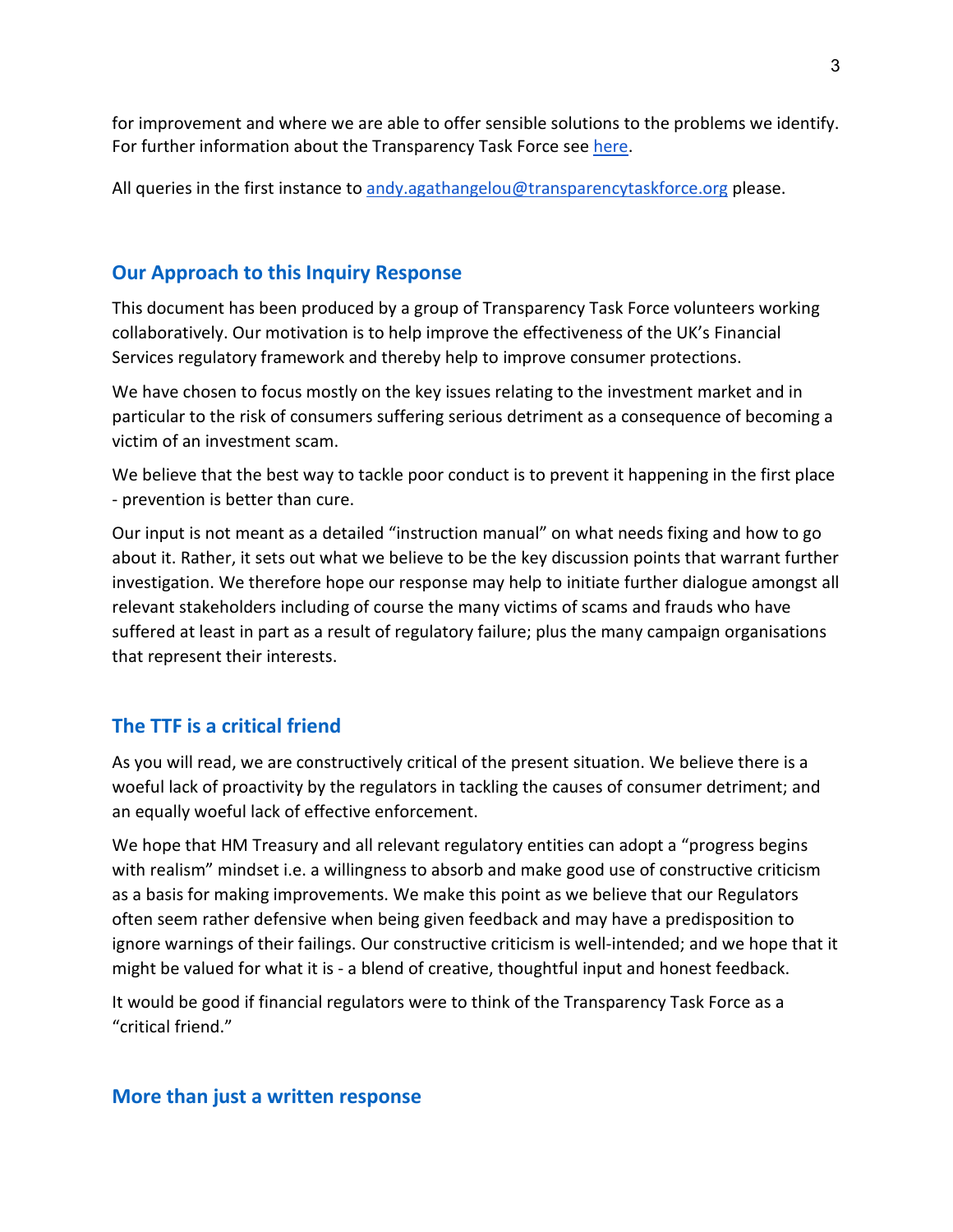The issue of ineffective regulation has become a major topic of interest within our community. We see poor regulation as "part of the problem" and have been putting a considerable amount of effort into understanding the root causes of the issues and what can be done about them.

We have run several symposia on related topics and we are pleased to provide access to the video recording of recent events run on matters relating to the topic of regulatory failure and the changes that would need to be made to create a more effective regulatory framework:

- ["Optimising the Regulatory Approach to Financial Promotions"](https://www.transparencytaskforce.org/previous-events-old/optimising-the-regulatory-approach-to-approving-financial-promotions/) held October 14th 2020 watch [here.](https://www.youtube.com/watch?v=tn7aqcm8anE)
- ["About the FCA's Consumer Investment Markets Consultation"](https://www.transparencytaskforce.org/previous-events-old/about-the-fcas-consumer-investments-market-consultation/) held November 11th 2020 - watch [here.](https://www.youtube.com/watch?v=kIqr5PBKMk8&t=3s)
- ["Are the UK's Financial Regulators Failing?"](https://www.transparencytaskforce.org/previous-events-old/are-the-uks-financial-regulators-failing/) held December 15th 2020, watch [here.](https://www.youtube.com/watch?v=vs3JGzUuPlg&t=1335s)
- ["Are the Financial Regulators Fit for Purpose?"](https://www.transparencytaskforce.org/previous-events-old/are-the-regulators-fit-for-purpose/) held January 28th 2021 watch [here.](https://www.youtube.com/watch?v=5luvLfVwJRY&t=289s)
- "Fraud and the Fight to Fix it [reflections from a retiring Police Crime Commissioner,](https://www.transparencytaskforce.org/previous-events-old/fraud-and-the-fight-to-fix-it-reflections-from-a-retiring-police-crime-commissioner-and-others/)  [and others"](https://www.transparencytaskforce.org/previous-events-old/fraud-and-the-fight-to-fix-it-reflections-from-a-retiring-police-crime-commissioner-and-others/) held February 18th 2021 - [watch here.](https://www.youtube.com/watch?v=9sYJ2dAw6Ug)

### **The need to expand the scope of our response**

We feel the specific questions raised are unnecessarily narrow and we believe that if we were just to respond to those specific questions HM Treasury would miss the opportunity to receive what we believe to be the worthwhile additional insights and input that directly relate to the overall regulatory reform agenda as set out in the consultation.

We have therefore decided to provide our response in 3 parts:

Part 1: General observations and suggestions (this may be taken as our short summary, as required by the Terms of Reference for this inquiry).

Part 2: Our response to the specific consultation questions.

Part 3: Appendices covering other important and relevant issues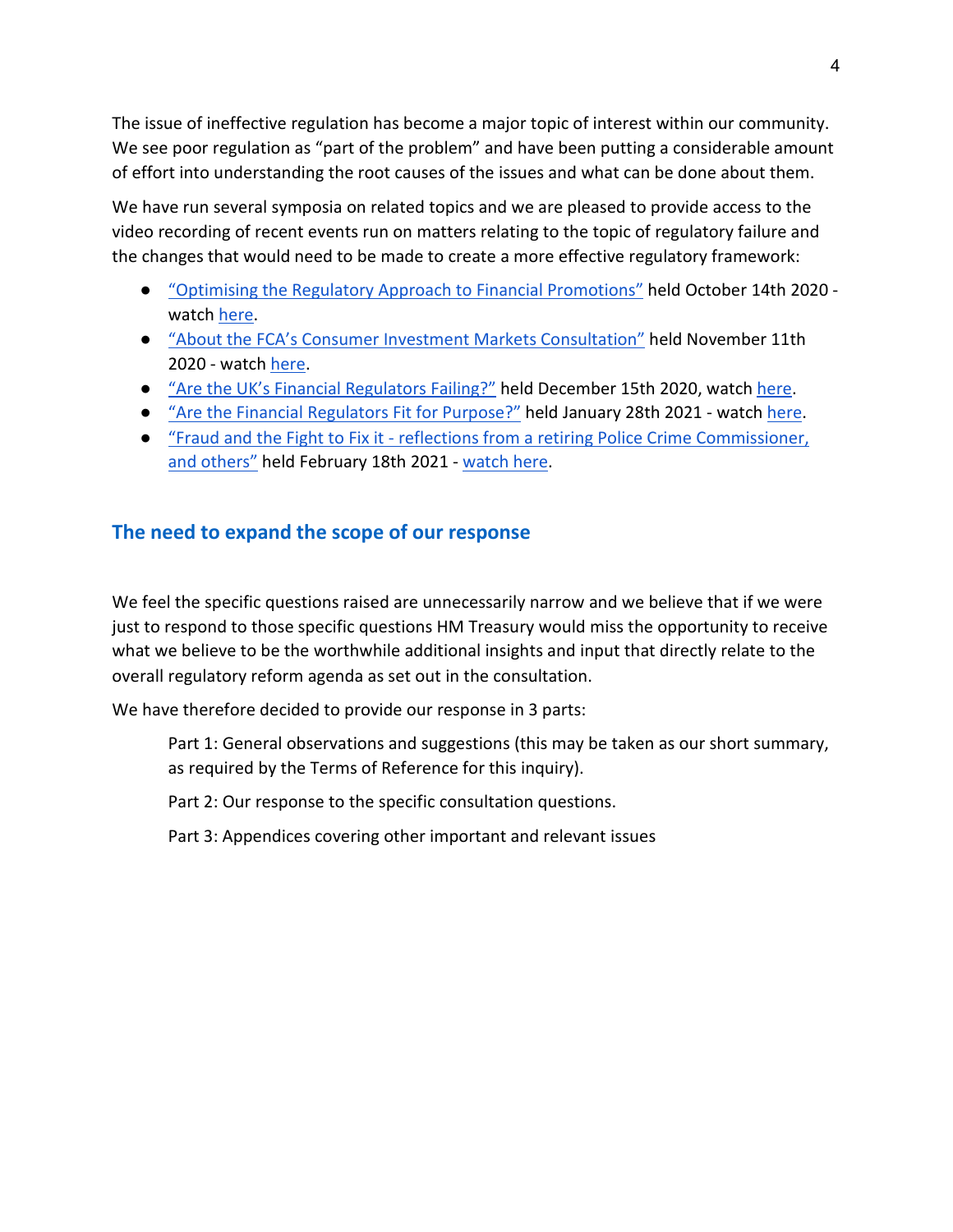# **Part 1: General observations and suggestions**

### **1. Prevention is better than cure**

One of the challenges to any financial regulator is making effective use of its limited resources. We believe that the more effective regulators are at preventing scams, fraud, malpractice, malfeasance, misconduct and mis-selling, the more resources will be available to do everything else that it needs to do. Unfortunately, what we see today looks like a situation that is close to being out of control - regulators and enforcement agencies seem to be swamped.

Many commentators including regulator officials at Select Committee hearings seem to be admitting that they cannot cope. This has led to some debate around whether the public should expect to be protected.

We believe that had the regulatory framework including the enforcement of regulation been more effective in years gone by, the problem we have today would not be nearly so bad; and we believe that the regulators have a duty to do all they can to protect consumers from harm.

The issue is not whether the regulators have been given an impossible task; they haven't.

The issue is about reforming the regulators so they can do what they were created to do - to regulate our financial system. We believe that the regulators have failed to act swiftly and robustly in many areas, including prevention, enforcement, and, very importantly, creating an *expectation* that scammers and fraudsters will be investigated and prosecuted. The net result is that there is very little deterrence in our system, which goes a very long way to explain the rampant levels of economic crime that we now have.

#### **Protecting the public from scams and not-as-advertised financial products**

The desire to do much more to prevent criminal and unprofessional behaviour causes us to consider the importance of having an effective Financial Promotions Regime (FPR) because a robustly policed and enforced FPR would provide an efficient and effective gateway control to prevent scams. Action after the event is also needed to create a credible deterrent but by then consumer harm has been done; prevention is better than cure.

Furthermore, it isn't just outright scamming that needs to be tackled. It is vital that consumers are also protected from financial promotions that do not authentically describe the reality of the products they are promoting. One of many examples would be the financial promotion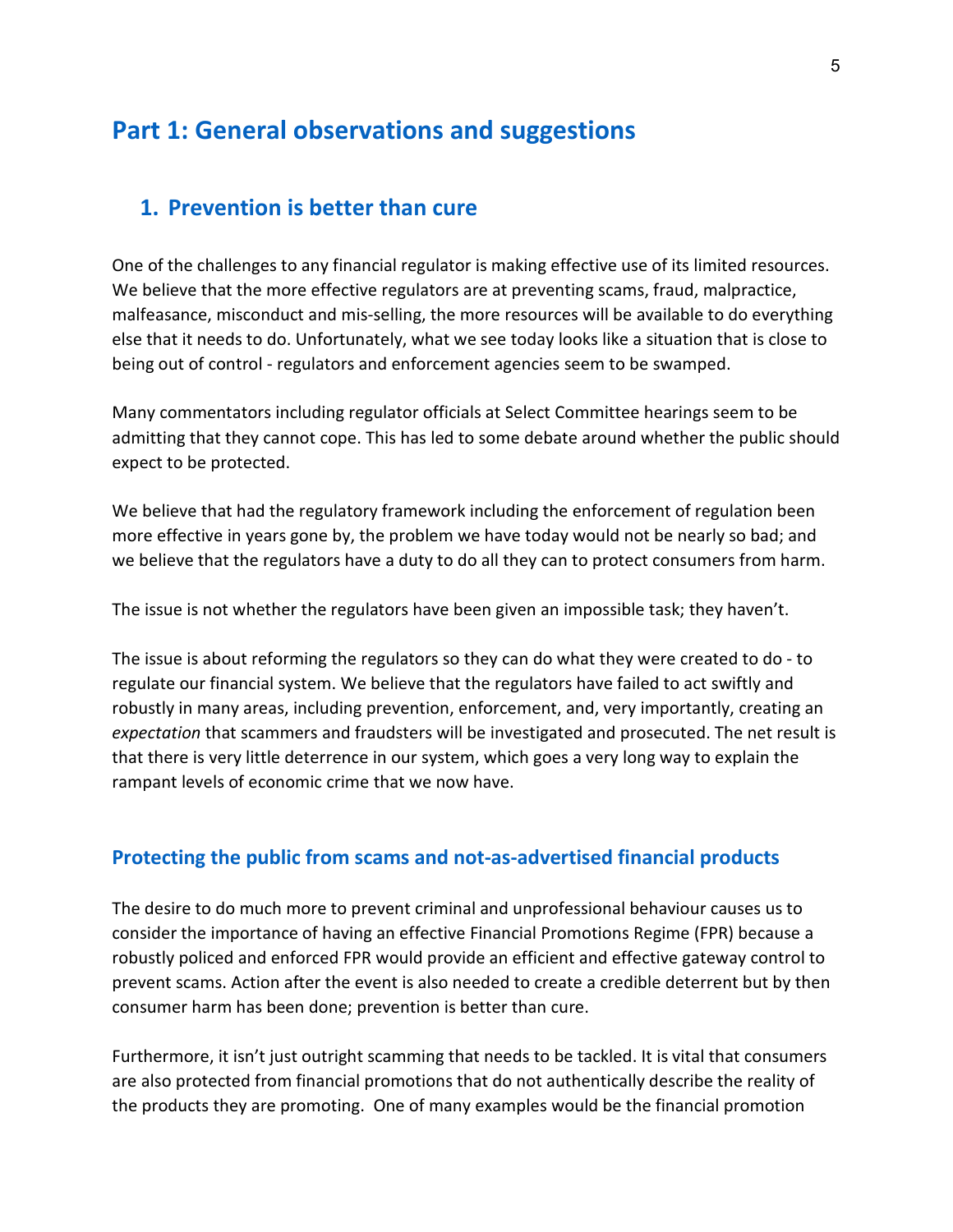surrounding the Woodford saga; it is crystal clear that investors were buying into an investment fund that was not as described, with extensive consumer detriment as a direct result.

However, fundamental flaws with the current FPR and its enforcement have left the gateway open to those that mislead, intentionally or otherwise as well as fraudsters. The key is to ensure that Promotions clearly and straight-forwardly set out the investment proposition, the deal structure and relevant risk factors of the investment that they describe.

These flaws are a major factor behind the current epidemic of consumer harms impacting savings, investment and pension funds. Some cases are small; others very large indeed.

### **Regulatory background to the Financial Promotions Regime**

The current Financial Promotions Regime requires financial promotions issued by unauthorised firms to be approved by a Financial Conduct Authority authorised firm subject to a number of exemptions.

Financial promotions are restricted under Section 21 of the Financial Services and Markets Act 2000, pursuant to which a person must not, in the course of business, communicate an invitation or inducement to engage in investment activity unless the promotion has been made or approved by an authorised person or it is exempt. Unauthorised firms often use authorised firms which are authorised to carry on a regulated financial services activity to approve their Promotions in order to comply with the Act and the regulations under it.

Although authorised firms are required to keep a register of promotions that they approve, the FCA does not meaningfully supervise this activity. Without meaningful supervision and enforcement the present regime does not protect investors, enabling unscrupulous promoters of investment products and services to take advantage of consumers.

Authorised firms are not required to notify the FCA once they have approved an unauthorised firm's Promotion, nor does the FCA sign off on approved Promotions before they are communicated to consumers. As such, the FCA is only made aware of potential breaches of the relevant regulations.

Noting that the FPR is just one of many areas where the regulatory framework is failing badly, we now consider the key issues: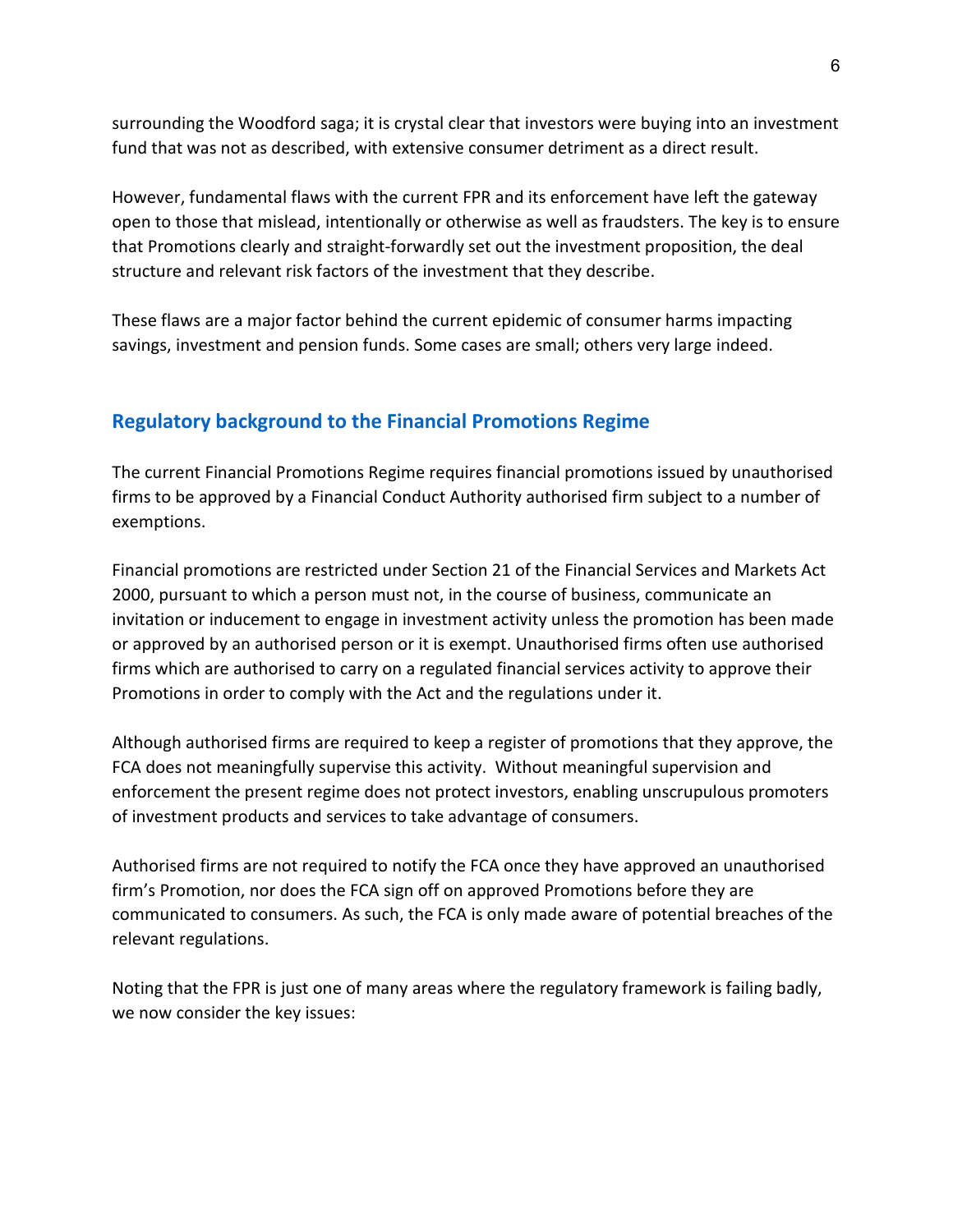### **1. Issues with the existing Financial Promotions Regime**

#### **Regulation Issues:**

- I. There is no specific permission FCA authorised firms are required to have before they can approve a financial promotion.
- II. There are no qualification or competency requirements for firms approving financial promotions.
- III. There is no requirement to register or process for registering investments for which financial promotions have been approved. Hence neither the FCA nor consumers have access to records of investments where the promotions have been approved.
- IV. Authorised firms and unauthorised firms with a FCA authorised group company are able to issue financial promotions without independent approval is a significant cause of consumer harm. Examples being London Capital & Finance , Basset & Gold and now GPG.
- V. There is no clear set of requirements that an approving firm is required to apply to the approval exercise. For example there is no clear requirement that a Promotion must clearly and straight-forwardly set out the investment proposition, the deal structure and relevant risk factors taking into account the intended target audience.

#### **Transparency issues:**

- I. Consumers cannot establish whether a promotion genuinely has been approved.
- II. Consumers cannot establish whether approval of a financial promotion has since been withdrawn. This is a particular problem in practice with investment scams and frauds whereby a rogue FCA authorised firm approves a promotion then immediately withdraws approval.
- III. Consumers often believe that approval of an information memorandum for an investment by a FCA authorised firm means that the investment itself is regulated by the FCA. Sometimes the firm may be regulated but the product might not be; there have also been instances of products that have been regulated but the FCA has *ex post* claimed otherwise. Connaught is an example of the former, LCF the latter.
- IV. There is no reliable way for consumers to establish whether a firm offering its own securities is carrying out a regulated activity. Scammers thrive on this
- V. There is no reliable, independent or efficient means for publishers of adverts (including online platforms) which are financial promotions to verify whether a promotion has been genuinely approved by an FCA authorised firm.
- VI. There is no reliable, independent or efficient means for pension trustees, ISA managers, banks, building societies to verify whether a product subject to a client transfer has been lawfully promoted.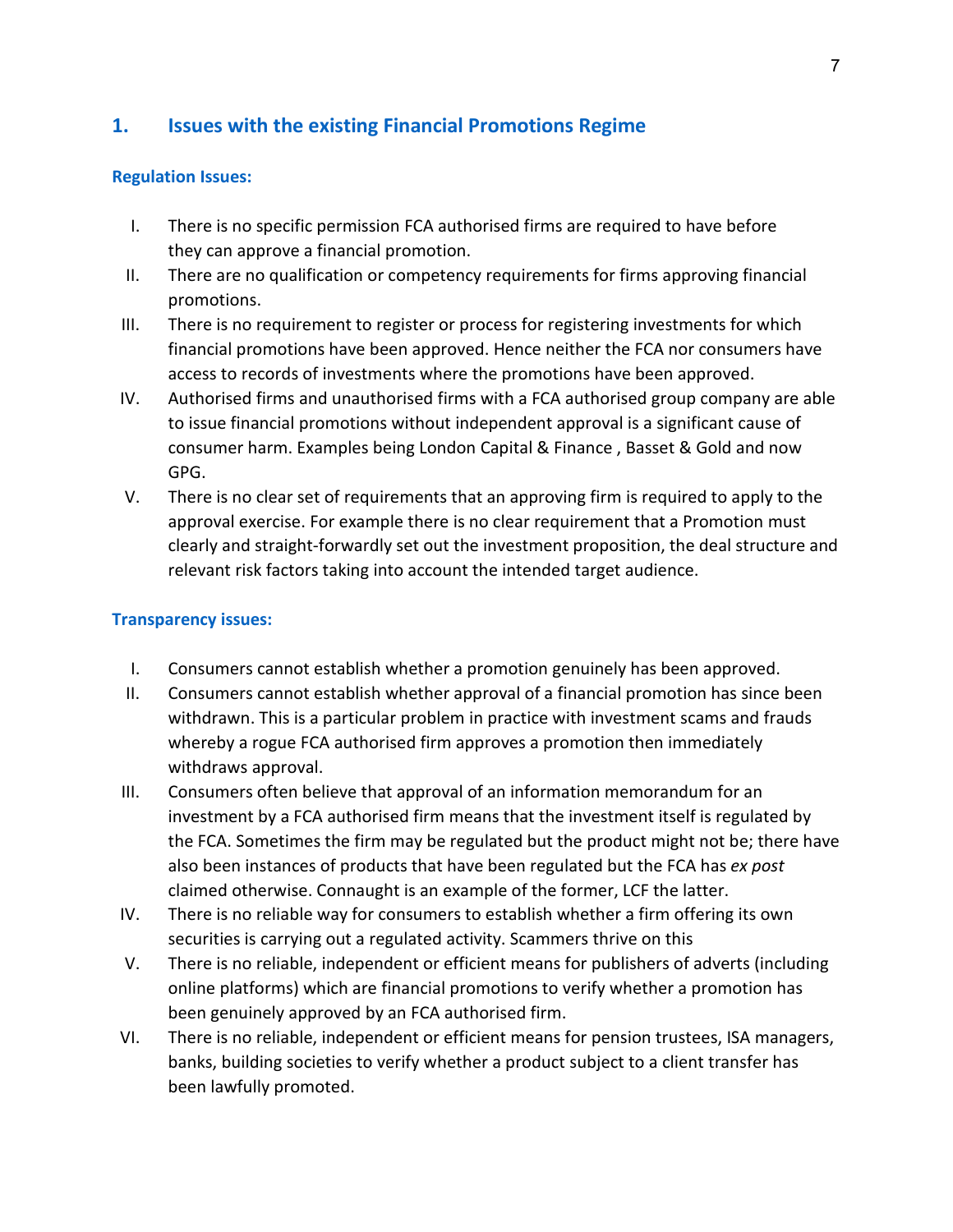- VII. There is no reliable way for consumers to establish whether or not the claims made in the promotion are valid, consistent and reasonable. Promoters may, for example, make unreasonable and/or inconsistent claims regarding return expectations.
- VIII. There is no independent risk assessment of the promoted product/service to enable a consumer to assess the risk of the product/service either in isolation or within a portfolio context.
	- IX. There is no standardised framework/benchmark for measurement of the promoted product/service risk/return attributes.
	- X. There is no requirement for any cited risk, return, nor other characteristic to be clearly contextualised, to enable the consumer to evaluate the conditions and assumptions under which the characteristic expectations were formed. For example, expectations cited by the promotion may only be valid under a particular set of restrictive conditions.

#### **Exemption Issues:**

i. Online platforms operating from EEA states outside of the UK which qualify as providers of an *[information society service](https://www.handbook.fca.org.uk/handbook/glossary/G544.html?date=2020-10-24)*s such as Google Ads and Facebook are currently exempt from UK regulations relating to financial promotions. As a result of the exemption contained in Article 20B of the FPOthe online advertising platforms are not liable for the content to the adverts they charge to publish and so take no responsibility or effective action to vet advertisers and adverts. This issue is evidenced by the following from a 31 Jan 2020 email from FCA Chief Executive Andrew Bailey to Mark Taber:

*Our analysis is that search results generated by Google and, in particular, paid adverts may constitute financial promotions. Google is likely to be 'communicating' such financial promotions for the purposes of the restriction in section 21 of FSMA. Google is not authorised by the FCA. So any financial promotions communicated by Google must be approved for the purposes of section 21 unless one or more exemptions in the FPO apply to their communication. On the basis that it provides an information society service, for the purposes of the EU E-Commerce Directive, from an EEA state outside the UK, it appears to us that Google generally benefits from the exemption in Article 20B of the FPO for incoming electronic commerce communications.* 

ii. Unauthorised firms are able to issue unapproved financial promotions to consumers classified as HNW / Sophisticated. This exemption is being abused beyond belief by unregulated introducers and the boiler rooms they work with. They hide it in the small print, make the sale verbally then get a signature at the last-minute glossing over it as an inconsequential bit of paperwork. Also, many vulnerable consumers also happen to qualify as HNW and are being targeted using 'sucker lists' or via fake comparison sites. For example, elderly with dementia /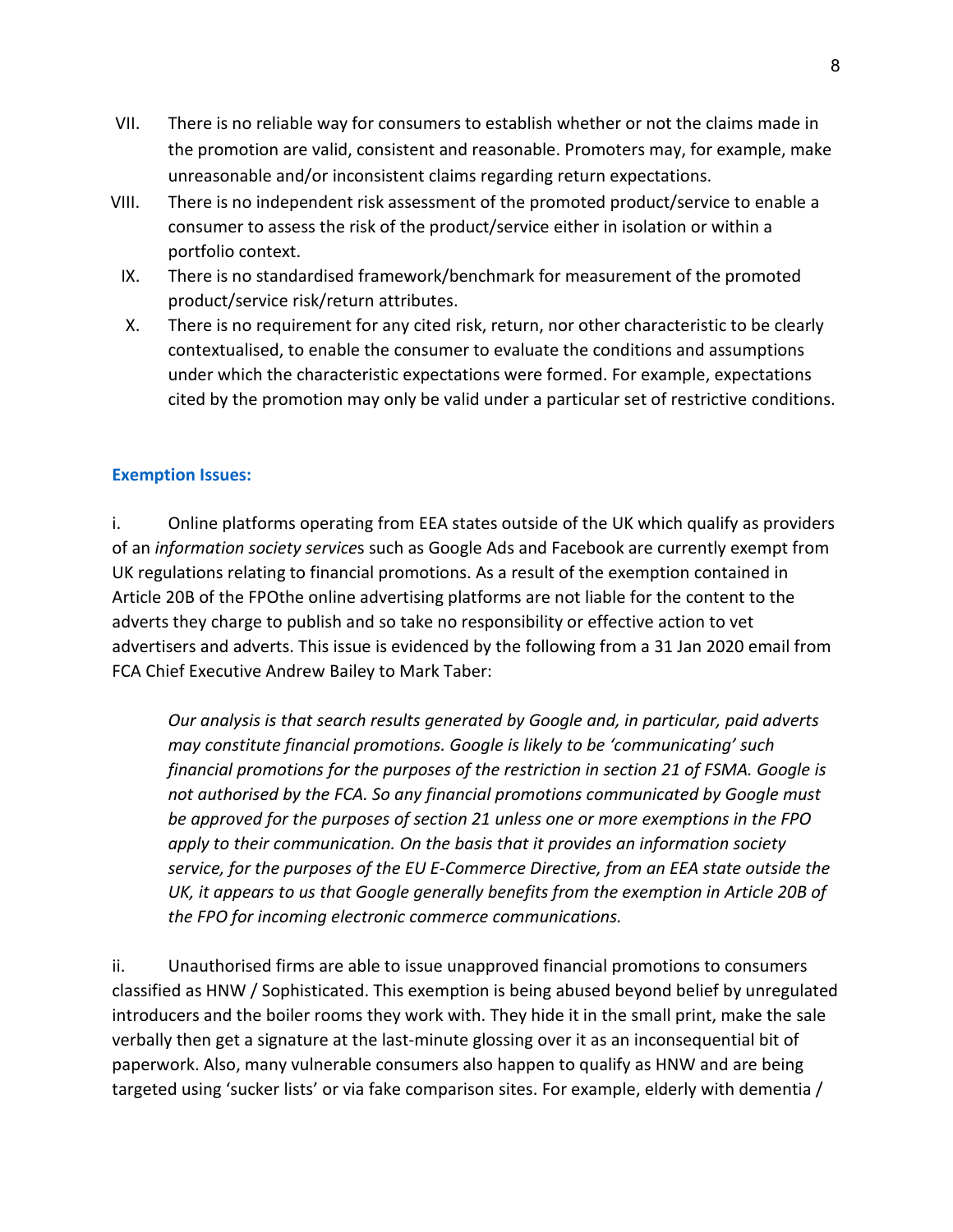isolated, recently bereaved with inheritance, people with dyslexia, people disabled by accident with compensation.

The HNW exemption is widely abused, and even when it isn't, it's no excuse. In the Connaught case, the FCA used the HNW exemption as a defence. Harmed investors argued that sophisticated, professional and high net worth individuals also have a right to be protected from fraud by the statutory regulator.

We conclude that the HNW exemption is so widely abused that it should be abolished, which we believe will require a change to legislation. Furthermore, we are pleased to note that the FCA may already be considering such a move. We base this comment on [https://www.fca.org.uk/publication/call-for-input/consumer-investments-market.pdf,](https://www.fca.org.uk/publication/call-for-input/consumer-investments-market.pdf) paragraph 4.11 onwards, which would seem to confirm that our recommendation is not outside the Overton window.

We also wish to take this opportunity to note that it is all the more worrying that the recently introduced [Financial Services Bill a](https://www.gov.uk/government/news/financial-services-bill-introduced-today)ims to make it easier to market investment funds into the UK:

"This measure [5] will introduce new equivalence regimes for retail investment funds and money market funds, which will simplify the process for investment funds that are domiciled overseas to market to UK consumers".

Whilst we recognise that there is also a measure to make it easier for the FCA to remove authorisation, we are not convinced the FCA would make good use of such a power; we base this comment on the general perception we have that the FCA under-utilises its powers - a very good example being the poor use of its powers under the Senior Managers Certification Regime.

It is therefore vital that the new Financial Services Bill is used effectively and that any new consumer-protection legislation that is required is passed through it - there probably won't be another opportunity as good as this for years.

#### **Enforcement issues:**

i. Without effective enforcement even the best drafted regulatory regime is of no value in achieving investor protection

Without effective enforcement even the best drafted regulatory regime is of no value in achieving investor protection. The absence of enforcement by the FCA against firms who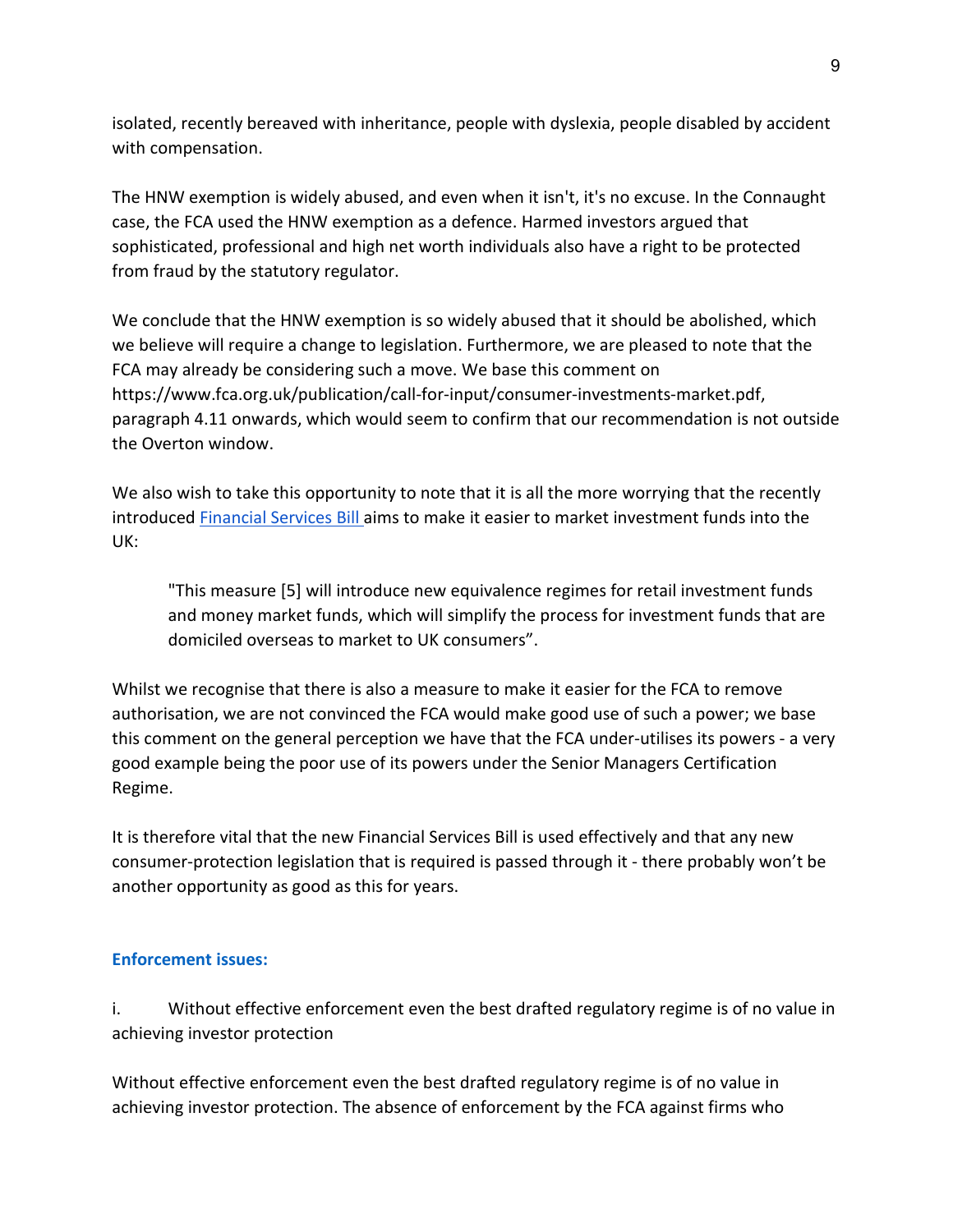approve Financial Promotions means that whatever the law says it will be broken unless law breakers are prosecuted.

It is a criminal offence for an unauthorised person to issue a financial promotion which has not been approved under s21 of FSMA by an FCA authorised firm. However, the FCA's annual enforcement reports reveal that no financial promotions cases were opened or closed in 2017/18 and just 3 were opened with none closed in 2018/19. *Senior sources at the FCA are saying privately that there is a legal problem preventing them from prosecuting financial promotions offences*. This was reported by The Times 19 September 2020:

*Young people lose thousands in trading 'scam' promoted by Instagram influencers*

*The Times understands that part of the reason for the inaction is a stand-off between the FCA and the Treasury.*

*A source familiar with the situation said: "The FCA say privately they have a problem enforcing these laws but the Treasury say they have given the FCA strong powers to deal with this so we are at an impasse."*

[https://www.thetimes.co.uk/article/young-people-lose-thousands-in-social-media](https://www.thetimes.co.uk/article/young-people-lose-thousands-in-social-media-trading-scam-tjw0xrldb)[trading-scam-tjw0xrldb](https://www.thetimes.co.uk/article/young-people-lose-thousands-in-social-media-trading-scam-tjw0xrldb)

Hence there is no credible deterrent to prevent abuse; which means the FCA is failing to harness the fear of enforcement and thereby failing to apply the inherently resource-efficient fear of prosecution. We make this point about resource efficiency because despite the FCA being perhaps the best resourced financial regulator in the world, a lack of resource is sometimes cited as an explanation for its ineffectiveness. We must conclude therefore that If the FCA wants to be more effective it should enforce tenaciously.

ii. The FCA does not take enforcement action against firms which approve false or fraudulent financial promotions. The FCA's response to a recent Freedom of Information request from Mark Bishop stated:

*We have not prosecuted any authorised firms or individuals connected to them for approving the communication of misleading or inaccurate financial promotions.*

The Times: 28 July 2020 - Financial Conduct Authority criticised for failure to act over misleading promotions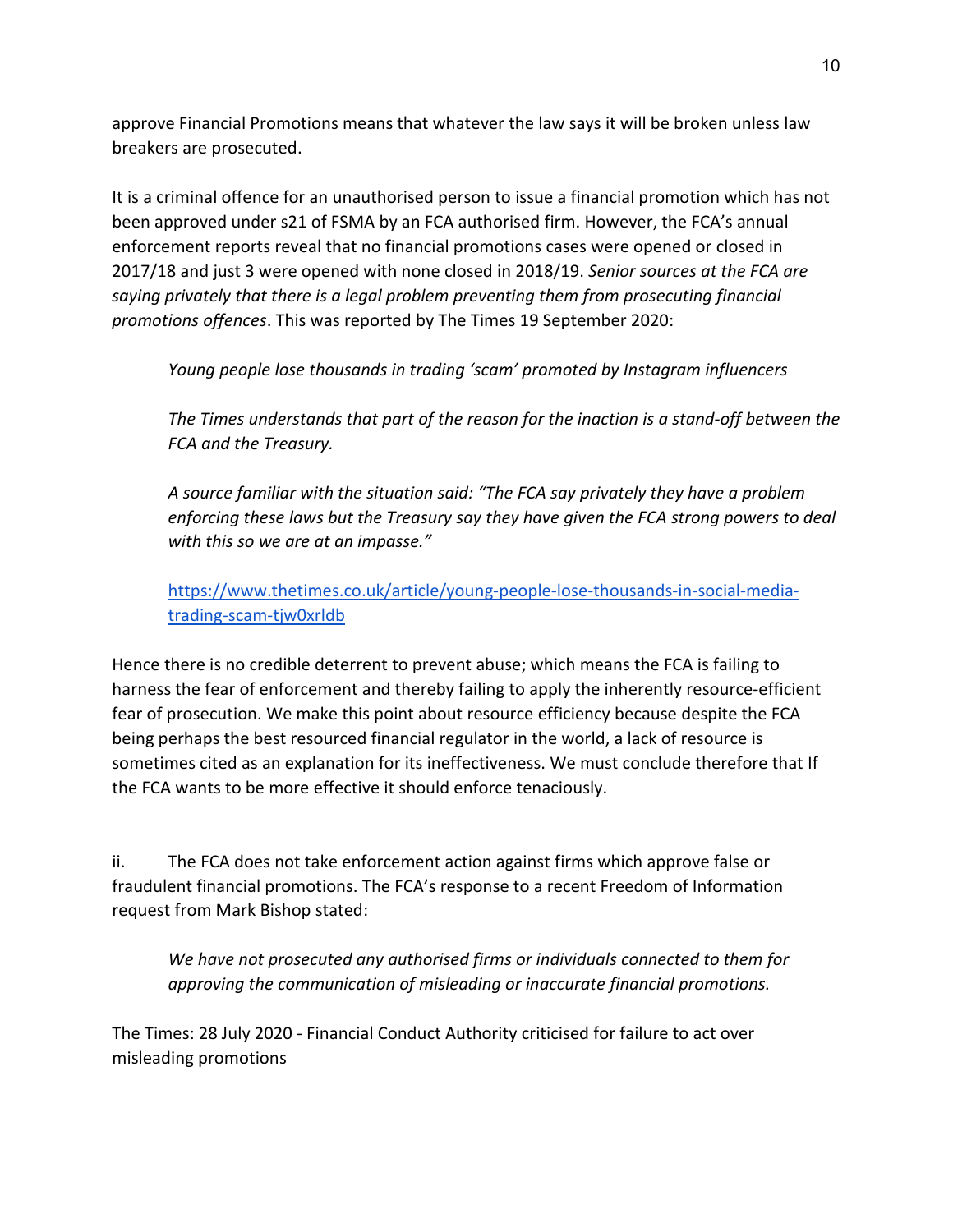*The [Financial Conduct Authority](https://www.thetimes.co.uk/article/andrew-bailey-rebuked-over-poorly-performing-financial-conduct-authority-2f863rb0p) did not prosecute any authorised firm or individual over errant financial promotions between 2013 and 2019 and fined only three groups of authorised firms and individuals, according to a freedom of information request. The regulator also said it did not remove any authorised firm's regulatory permissions for approving a misleading or inaccurate promotion.*

[https://www.thetimes.co.uk/article/financial-conduct-authority-criticised-for-failure-to](https://www.thetimes.co.uk/article/financial-conduct-authority-criticised-for-failure-to-act-over-misleading-promotions-x8sfj5wbl)[act-over-misleading-promotions-x8sfj5wbl](https://www.thetimes.co.uk/article/financial-conduct-authority-criticised-for-failure-to-act-over-misleading-promotions-x8sfj5wbl)

Hence the current Financial Promotions Regime is archaic, opaque, not fit for purpose and open to abuse in order to facilitate scams and fraud.

It is, in effect, an invitation to scammers around the world to set up trade to prey on the UK's pensions, saving and investment market and it helps explain the pandemic-like proportions of our country's scamming problem.

#### **Why legislation must be improved and loopholes must be closed**

A basic principle of law is that anyone who wants to take part in an activity that poses a high risk to the public should be regulated. If you want to own firearms for sport, drive a car, or offer investment securities to the public, you need to register yourself with the authorities. The law does not say you cannot do it, but if you are, you have a duty to show you are doing it responsibly.

But did you know there is a loophole in UK firearms legislation that allows you to own a highpowered assault rifle, as long as you put a sticker on it saying, "This Is Not an Assault Rifle"? And that even if you start walking around in public waving your not-an-assault-rifle in people's faces, the police will take no action until people start getting hurt?

No there isn't, *because that would be utterly ridiculous.* Yet this is the situation that UK legislation allows in the offering of unregulated investments to the public.

Unlike firearms, collapsed unregulated schemes do not kill people, but the impact on people's lives is often comparable to losing a limb, losing a loved one or suffering a chronic illness.

Legislation is progressively improved over time, usually after a disaster has made the failings of the existing legislation clear.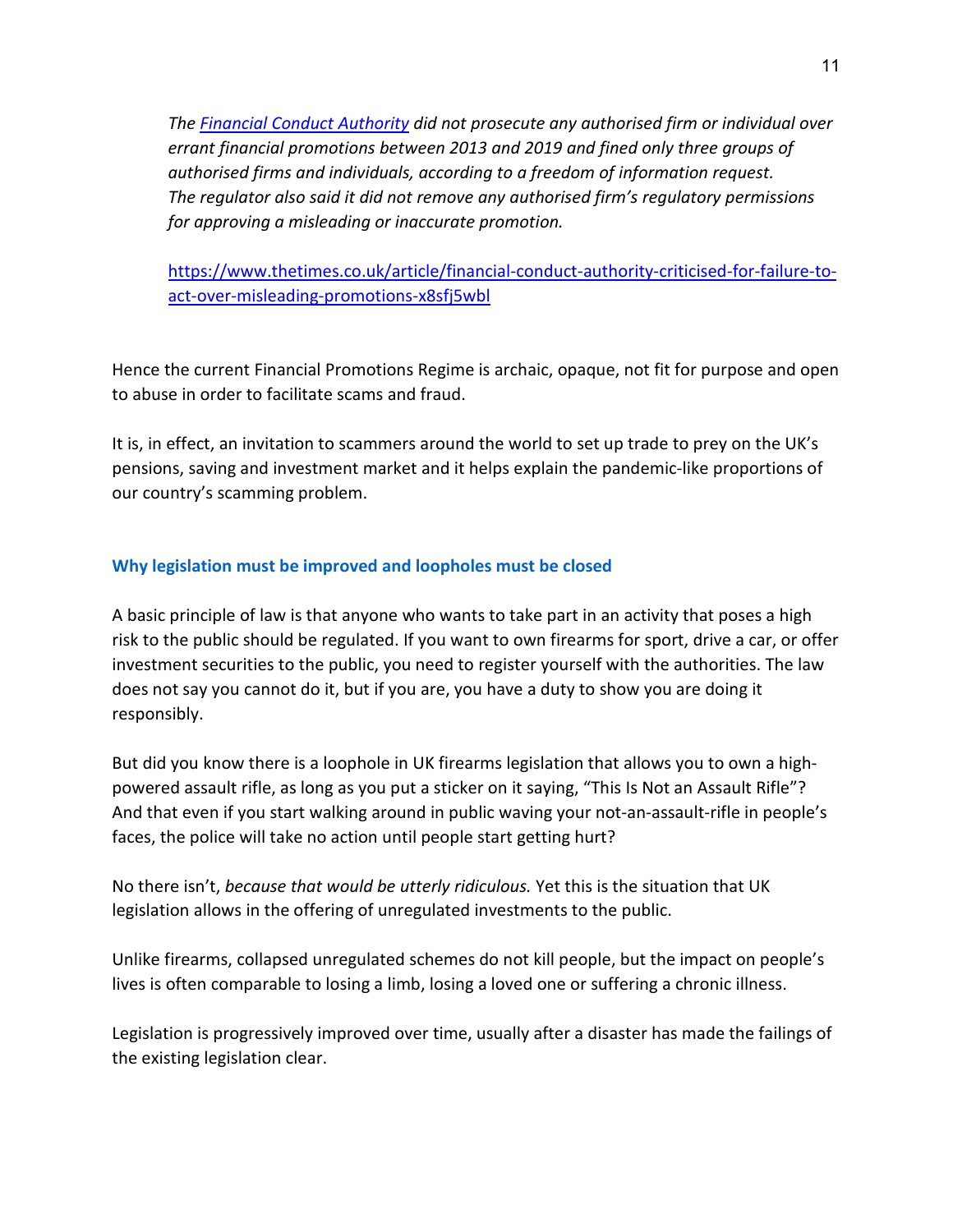#### **Any securities offering to the public should be registered with the FCA**

UK financial services law is 86 years out of date and counting. In the United States, all investment offerings to the public are required to register with the Securities and Exchange Commission (SEC). The relevant US Securities Laws were enacted following the 1920s when companies often sold stocks and bonds on the basis of glittering promises of fantastic profits and without disclosing meaningful information to investors. Following the stock market crash of 1929, the U.S. Congress enacted the federal securities laws and created the SEC to administer them.

The Securities Act [1](#page-11-0)933<sup>1</sup> <https://sec.report/Form/Securities-Act-of-1933.pdf> regulates offers and sales of securities in the United States and requires the company to file a registration statement containing information about itself, the securities it is offering, and the offering. While registration statements are selectively reviewed by SEC staff, the SEC does not evaluate the merits of securities offerings, or determine whether the securities offered are "good" investments or are appropriate for a particular type of investor. A registration statement must be declared "effective" before it can be used to complete sales to investors.

As part of their registration they must provide accurate information on the investment offering and their financial position, certified by independent auditors. They must then file updates on a regular basis, also audited.

This does not make it impossible to run an illegal investment – nothing will. It does however make it a lot more difficult, because a) there are far fewer loopholes in what can be promoted to the public, and b) the requirement to publish accurate and timely information is more difficult to get around.

There is an equivalent UK requirement. It is currently derived from the EU Prospectus Regulation which requires a Prospectus for any offer of a security to the public. The key elements of the Prospectus Regulation regime are copied over into the FCA Handbook, see:<https://www.handbook.fca.org.uk/handbook/PRR/1/2.html> PRR 1.2.1 copies Article 3(1) of the Prospectus Regulation which provides "Without prejudice to Article 1(4), securities shall only be offered to the public in the Union after prior publication of a prospectus in accordance with this Regulation." That requires a prospectus approved by the FCA acting as UK listing authority.

<span id="page-11-0"></span><sup>1</sup> [https://en.wikipedia.org/wiki/Securities\\_Act\\_of\\_1933](https://en.wikipedia.org/wiki/Securities_Act_of_1933) <https://sec.report/Form/Securities-Act-of-1933.pdf>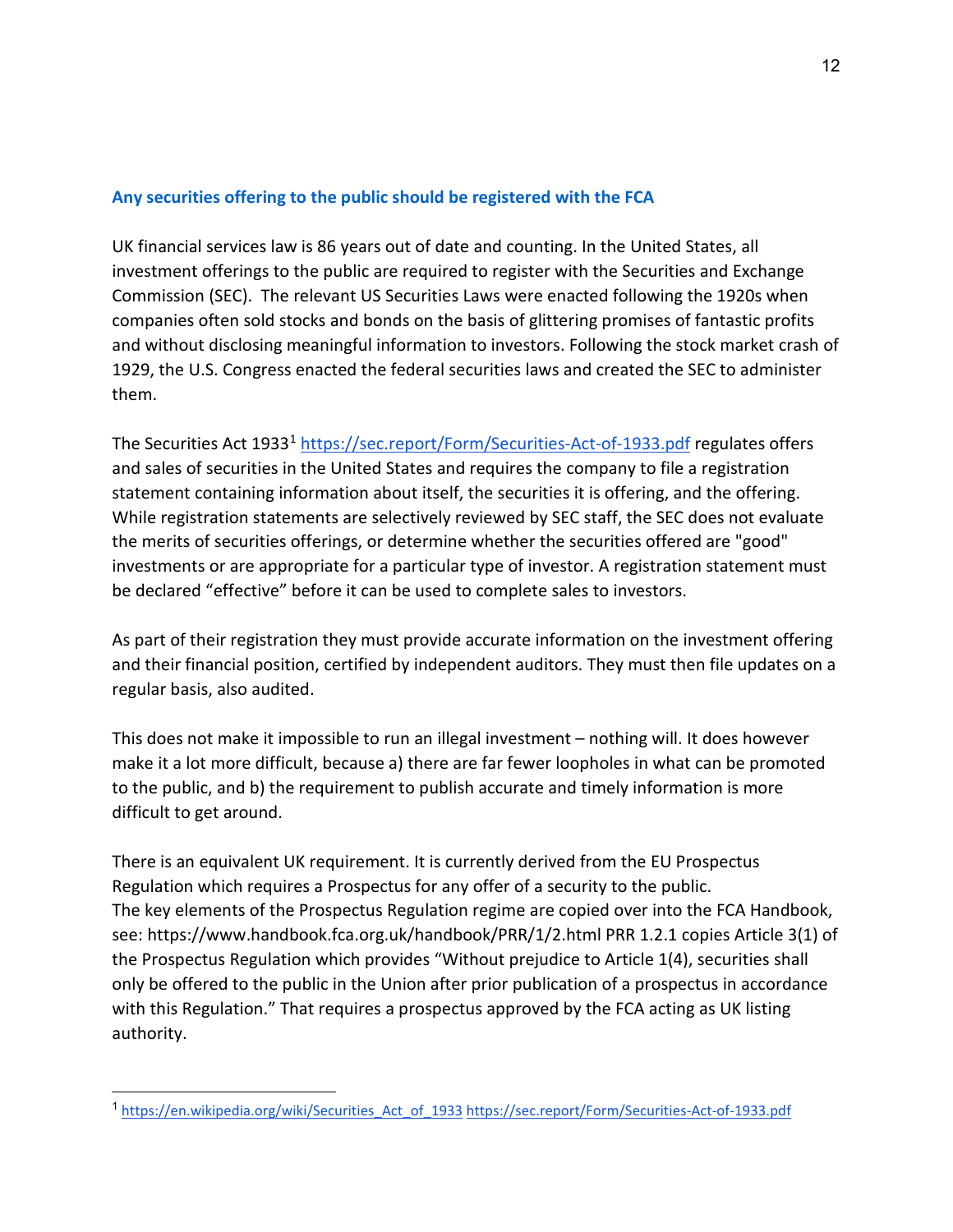There are a number of key exemptions to the Prospectus requirement. An offer is not made "to the public" if the conditions set out in Article 1(4) of the Prospectus Regulation (see PRR 1.2.3) are met: these include (i) an offer of securities addressed solely to qualified investors; (ii) an offer of securities addressed to fewer than 150 natural or legal persons per Member State, other than qualified investors; (iii) minimum investment of at least EUR 100 000.

We are concerned that the UK equivalent requirement to the SEC is not being properly used.

#### **The UK Government should immediately introduce legislation requiring any entity offering securities to the public (see PRR 1.2.3EU21/07/2019) to:**

- 1. Register their investment offering with the FCA.
- 2. As part of that registration, provide comprehensive information regarding their business plan, existing financials, and projected cashflow, audited by an independent accountant.
- 3. Provide full updated accounts to investors on a six-monthly basis. No company offering securities to the public should be allowed to use "small company" exemptions from publishing full accounts. Any failure to file accounts on time should trigger an immediate investigation.

In the case of GPG as an example, no accounts were filed after 2015 but monies were poured into the scheme for a further 4 years.

The definition of a "security" should mirror that used in the US. Contrary to myth, the definition of what is and isn't a security is well-defined and has been since the "Howey Test" was established in law in 1946.

None of this is impossible, disproportionate or unaffordable - this is how it has worked in the US for decades. Furthermore, the "restricted investor" definition (people who can have ultrahigh-risk unregulated investments advertised to them if they promise not to invest more than 10% of their capital) should be abolished. It is completely unenforceable.

By making the register publicly available it could then become a 'white list' whereby any investment not on it would be unlawful. As such the list could be used by pension trustees, ISA managers, banks, building societies etc, to screen their clients' transfer requests. It would also be beneficial to individual investors who could easily use it as a basis to screen out unsuitable investments.

In conclusion to this part of our response, we hope that the critique of the FPR as set out above serves to show the enormous scope for improvement in that particular area; and thereby how the limited resource available could be utilised far more effectively if regulators were to perform better in the prevention space.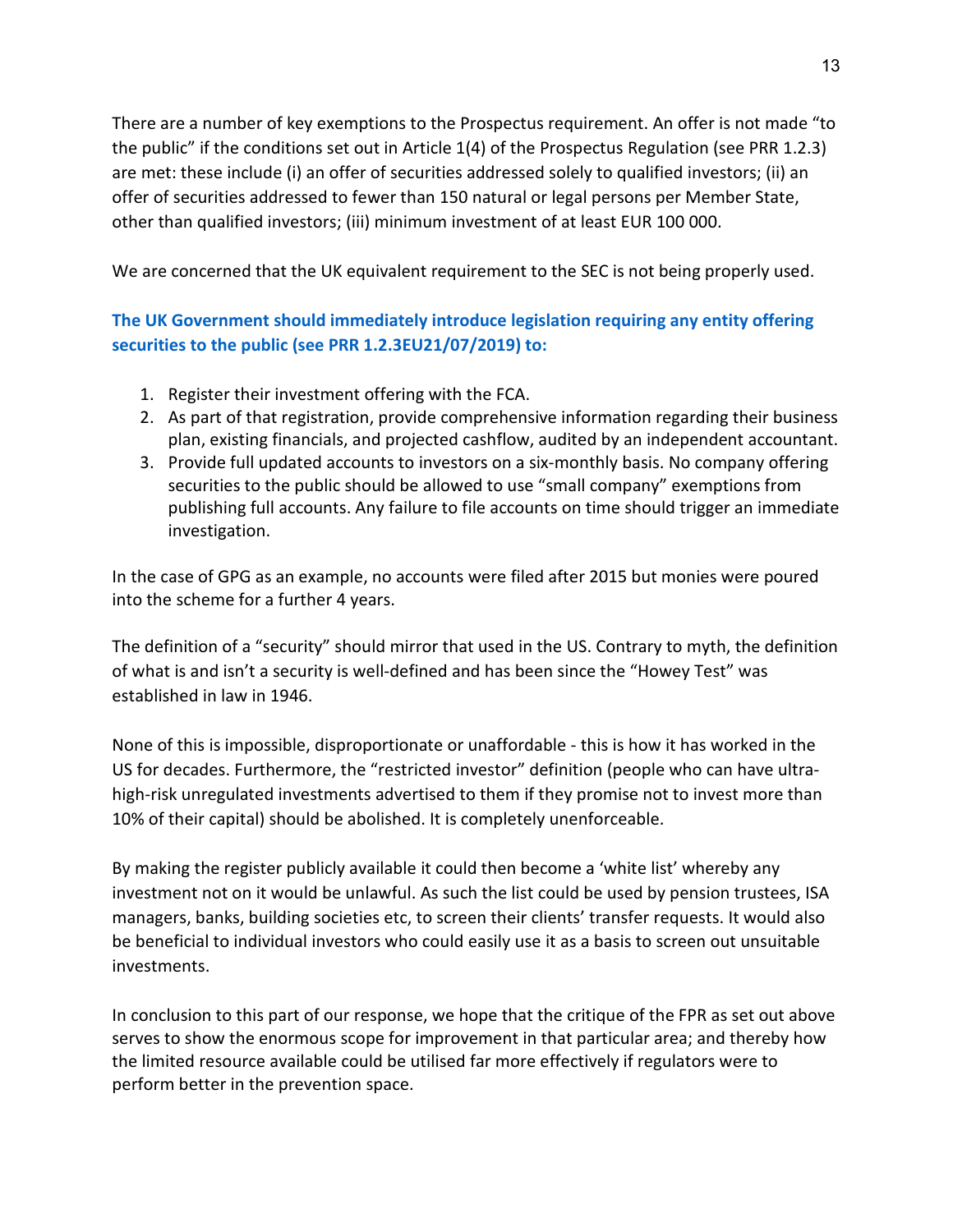Please note, as mentioned earlier, FPR is just one of many areas that require an overhaul of the way our regulators operate.

# **2. Concerns about governance of the FCA**

We are concerned that the FCA's governance arrangements align it too closely with industry and Treasury interests, leaving it insufficiently answerable to the consumers and citizens in whose interests it is intended to act.

We propose (see Appendix III) that a new body, the Financial Regulator's Supervisory Council (FRSC), be created to ensure that the FCA is, for the first time, directly accountable to consumer, as opposed to producer, interests. Its responsibilities would include:

- Hire, review and fire powers in relation to:
	- The Chair and Chief Executive of the FCA, jointly with HM Treasury;
	- The two Non-Executive Directors of the FCA currently appointed by the Department for Business, Energy and Industrial Strategy;
	- Members and Chair of the Financial Services Consumer Panel;
	- The Financial Regulators' Complaints Commissioner;
	- Such employees as the FRSC requires to perform its statutory role
- Where appropriate, to commission, review and oversee implementation by the FCA of recommendations of:
	- Periodic Reviews of 'the economy, efficiency and effectiveness with which the FCA has used its resources in discharging its functions';
	- Periodic Reviews of the FCA's treatment of whistleblowers and its response to the evidence they provide, an area in which there are significant concerns about its performance<sup>[2](#page-13-0)</sup>;
	- Independent Reviews of the FCA's conduct in circumstances in which there are reasonable grounds for believing that there has been material regulatory failure
- To establish operating guidelines for the operation of the Complaints Scheme insofar as it relates to complaints about the FCA, and to monitor the effectiveness of the Scheme and of the FCA's responses to it;
- To act as a designated consumer body by order of the Treasury in submitting, where appropriate, [super-complaints](https://www.fca.org.uk/publication/finalised-guidance/fg13-01-designated-consumer-bodies.pdf) to the FCA should it identify examples of market behaviour which it reasonably believes are operating against the interests of consumers;

<span id="page-13-0"></span><sup>2</sup> https://www.moneymarketing.co.uk/news/fca-took-significant-action-in-less-than-1-of-whistleblowersreports-last-year/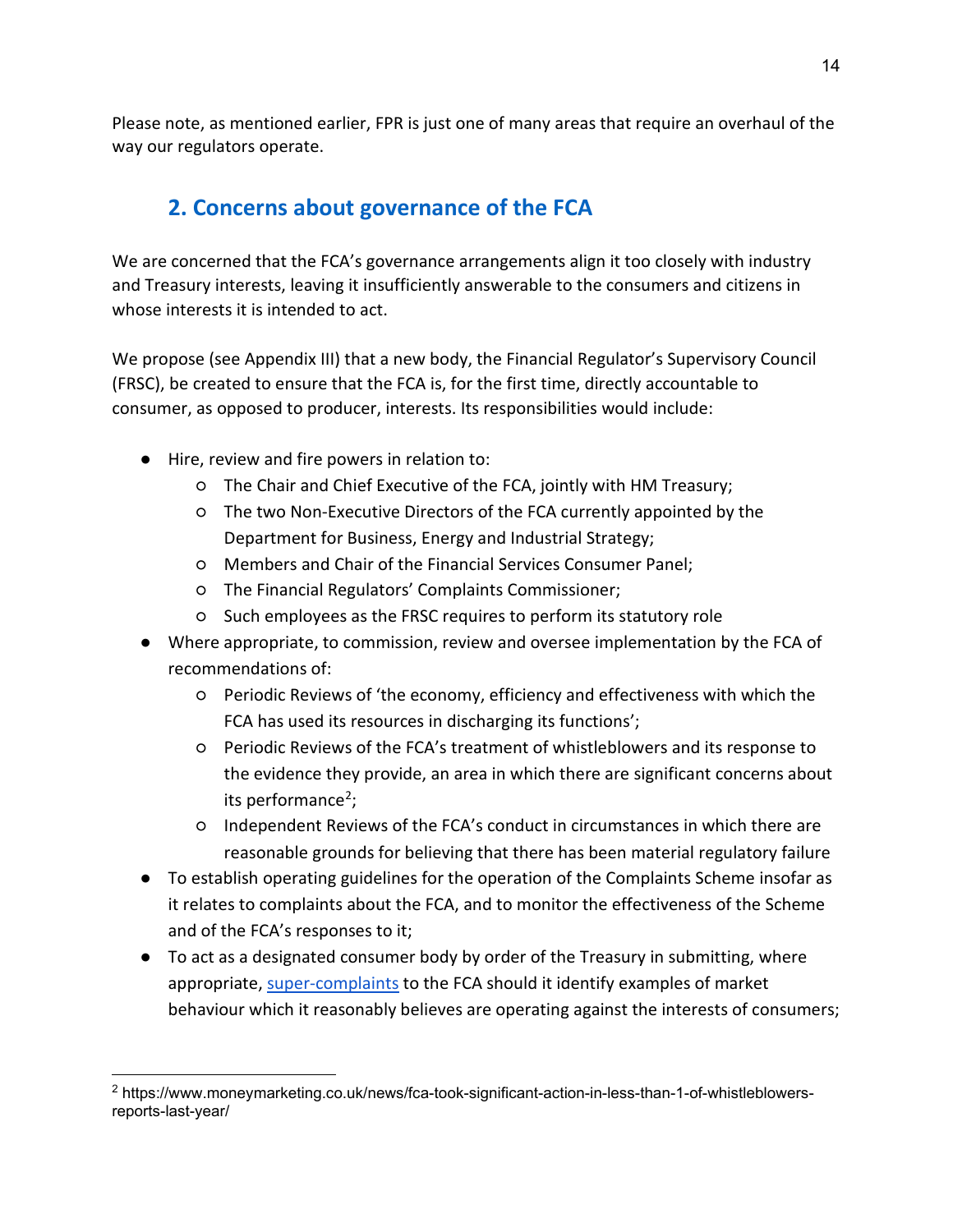- To publish white papers, consultation responses and other documents intended to contribute to debate about financial services regulation in the UK;
- Ensuring that the FCA is playing a leading role in the development of an international approach to financial regulation that is joined-up and effective
- Once a year, or additionally on request, to report to the Treasury on its view about the performance of the FCA and suitability of the regulatory environment, together with any recommendations for change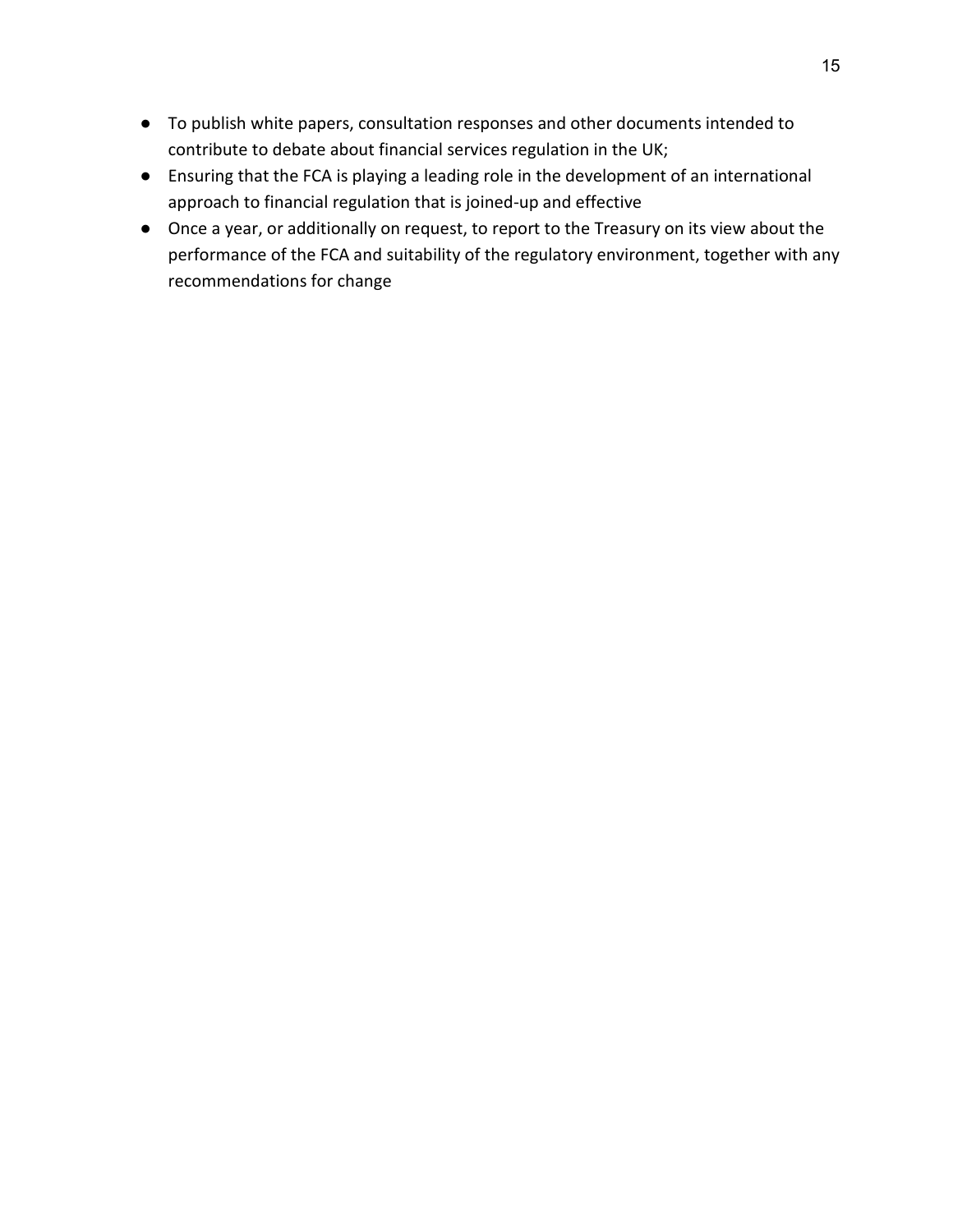# **Part 2: Our response to the specific consultation questions**

### **1 How can the UK financial services sector take advantage of the UK's new trading environment with the rest of the world?**

Given Transparency Task Force's overarching mission to promote reform of the financial sector so it serves society better, you might expect us to be disinterested in the commercial opportunities afforded by the UK's increasingly globally-focused trade policies. In fact, the opposite is the case: we believe that there is the potential for the UK to prosper through the creation of well-paid jobs and increased tax receipts if, as we hope, it is able to continue to grow its financial sector.

The principal factor risking this virtuous circle is that a small number of poorly led, large incumbent firms lobby successfully for weak and captured regulation, resulting in our financial services industry earning an ever worsening reputation for poor treatment of customers, misconduct and worse. In a global marketplace, the UK cannot afford to be perceived as anything less than the zenith of best conduct, the consequence of having the most rigorous and effective regulation. A deservedly imperfect reputation could result in the City being denied an equivalence-based trading relationship with the European Union and being excluded from other free trade agreements.

So while we focus principally on how the UK's decision to leave the regulatory ambit of the European Union presents an opportunity to improve regulation so it better serves the interests of wider society, we do so in the knowledge that it is only by achieving this goal that we can hope to preserve and extend the global footprint of a vital sector of our economy.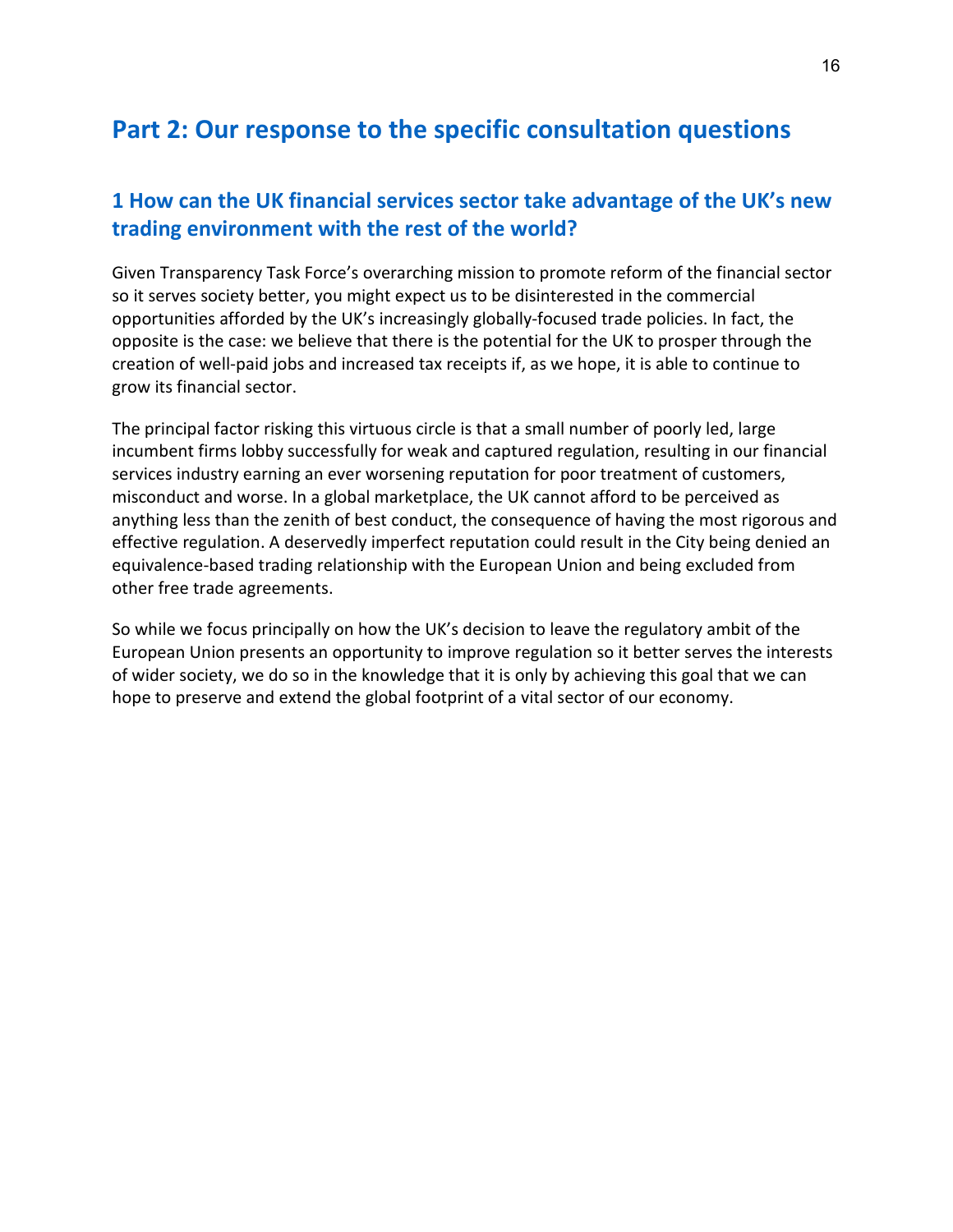### **2 What changes should be made to the UK's financial services regulations and regulatory framework once the UK is independent of the European Union?**

The principal effect of the Financial Services and Markets Act 2000, which could be seen as a key step in the UK's regulatory alignment with the European Union, was to replace 'patchwork quilt' regulation, which carried risks such as under- and over-lap and regulation shopping<sup>3</sup>, with an *omniregulator*, the Financial Services Authority.

The FSMA over the past 20 years has slowly diverged from what worked best for the UK's markets, especially in regards to attempting to view the entirety of the financial system through a single lens. A more nuanced approach that recognizes the financial system is a social system composed of multiple different communities that have different needs, in terms of oversight, protection and enforcement is needed - see Appendix I.

Omniregulators are subject to intrinsic tensions between their core functions of (i) promoting financial stability and (ii) ensuring there's effective competition and fair treatment of users of financial services. The former is best achieved by the evolution of a market that contains a small number of large, well-capitalised participants that extract economic rents, the latter by a diversity of challengers that innovate and treat customers well. Moreover, a single, monopolistic regulator may be more vulnerable to regulatory capture.

The worst possible combination of these risks - an omniregulator that encourages concentration among systemically important institutions such as banks, yet is captured and hence fails properly to supervise their stability - came to pass in the UK between 2003 and 2008, and was a major causative factor in the Global Financial Crisis (GFC). Government responded by abolishing the FSA and replacing it with *twin peaks* regulation: a *stability* regulator for systemically important banks and insurers, the Prudential Regulation Authority, under the aegis of the Bank of England, and a *conduct* regulator and supervisor of nonsystemically important firms, the Financial Conduct Authority.

Not only has the FSMA model and overall framework itself been problematic; but the failure of the operation and execution of this model as highlighted by the recent Gloster and Parker reports into FCA regulatory failure. In particular there has been a failure to protect retail consumers and reduce financial crime.

<span id="page-16-0"></span><sup>&</sup>lt;sup>3</sup> Firms configuring or presenting activities in order to exploit regulatory underlaps or fall under the aegis of whichever they considered to be the least effective regulator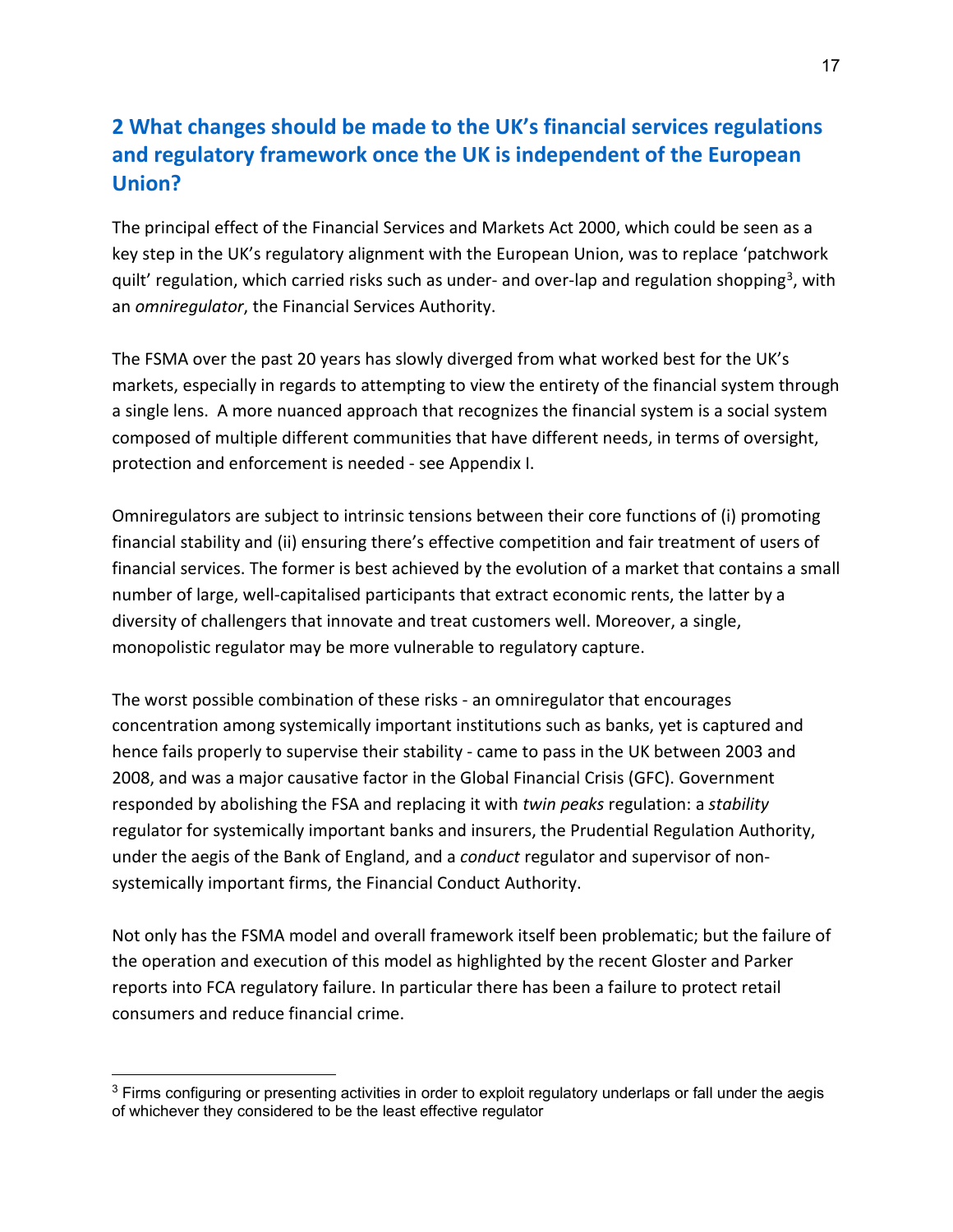While FSMA remains in force, its key policy became discredited in 2007-8 and was abolished with effect from April 2013. The Act has been modified since, and many of its provisions supplanted by those contained in the Financial Services Act 2012. It would therefore be more accurate to say that the UK financial services industry now operates under the *2012 Act* model, and to consider to what extent it is appropriate and effective going forward.

Memories of the Global Financial Crisis are still relatively fresh, and while regulatory capture of the PRA remains a risk, to date it is generally considered to be performing well. As a result, it is not the principal focus of our response to this consultation exercise.

In contrast, when the discredited FSA was abolished, many of its functions and personnel continued in the FCA, which remained in the same building. The ongoing problems at the FCA since this time would suggest that perhaps the transformation from the FSA to the FCA was more about a rebranding exercise rather than substantial reform. By [April 2016,](https://newcityagenda.co.uk/culture_of_regulators/) concerns were widespread from industry and consumer representatives alike that the FCA was a 'timid and cowed' regulator, overly obsessed with box-ticking, subject to groupthink, lacking in transparency and in need of an independent evaluation authority to measure its effectiveness.

These concerns have since intensified. Independent Reviews into the regulator's handling of two failed (suspected fraudulent) collective investment schemes[, Connaught](https://www.fca.org.uk/publication/corporate/connaught-independent-review.pdf) and London [Capital and Finance,](https://assets.publishing.service.gov.uk/government/uploads/system/uploads/attachment_data/file/945247/Gloster_Report_FINAL.pdf) published in December 2020, were both highly critical. The latter has resulted in the Treasury indicating that it is considering the establishment of a redress scheme. The former has not yet, largely because the FCA has [falsely claimed](https://www.fca.org.uk/publication/corporate/connaught-independent-review-response.pdf) that investors in the scheme are not out of pocket<sup>[4](#page-17-0)</sup>.

While the terms of reference under which the reviewers operated restricted them to identifying specific, actionable *lessons learned*, we believe it is essential also to recognise and address the underlying problems that emerge from the two reports. Both paint a picture of a low-energy regulator that is complacent, slow and reluctant to act, operates in silos, treats whistleblowers and their evidence with contempt and lacks transparency and accountability.

<span id="page-17-0"></span><sup>&</sup>lt;sup>4</sup> The FCA achieved this by retrospectively describing income paid to investors during the Fund's life as returns of capital and by ignoring the consequential losses and opportunity costs that inevitably accrued in the period of almost nine years between the Fund's suspension and the publication of the Independent Review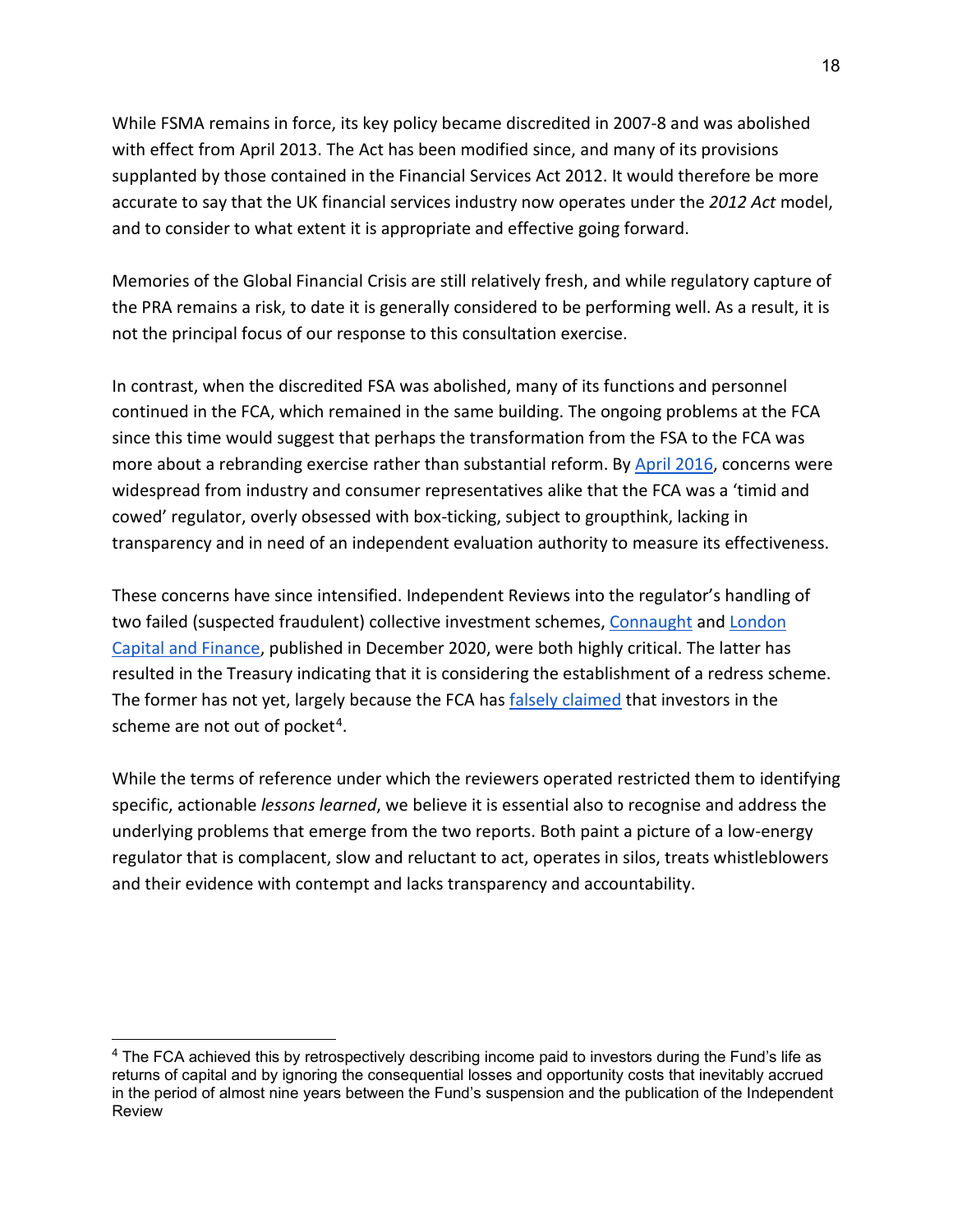Merely trusting that the FCA implements the specific recommendations contained in the two reviews does not tackle these deep-seated causes. And there are doubts about the FCA's willingness and ability to action even that limited degree of reform<sup>5</sup>.

Moreover, there are a great many other cases in which consumers and small businesses have suffered losses as a result of a similarly toxic combination of alleged industry misconduct or misadventure and regulatory failure by the FCA. An Independent Review into the FCA's Interest Rate Hedging Product Redress Scheme is due to be published early in 2021, while a bankcommissioned one into what senior managers knew and allegedly concealed about the HBoS Reading Fraud - which will raise grave questions about what the regulator also knew, and what it did with that information - is expected before the end of the year. And there are many more cases in which regulatory failure and worse are either suspected or confirmed, victims in which are keen for similar reviews to be commissioned.

These include, but are not limited to:

- The Woodford Equity Income Fund
- Defined benefit pension liberation scams (not least British Steel)
- Blackmore Bond
- Lendy
- Funding Secure
- Store First/Park First
- Dolphin Trust
- PremierFX
- Authorised Push Payment frauds
- Misrepresentations and misselling of regulated and unregulated consumer credit (i.e. loans) (with or without BNPL promotions)
- Currencies and transfer working group and lack of guidance to increase transparency for consumers.

We also note recent comment in the Financial Times about the FCA's performance<sup>[6](#page-18-1)</sup>. Jonathan Ford writes:

<span id="page-18-0"></span><sup>5</sup> New Chief Executive Nikhil Rathi has been [criticised](https://www.moneymarketing.co.uk/news/mps-to-start-parliamentary-debate-on-whats-needed-to-get-the-fca-fit-for-purpose/) for employing Megan Butler, who was heavily and justifiably criticised in the LCF report, and we believe would have been similarly found responsible in the Connaught one had it named the relevant executives, as Executive Director for Transformation responsible for leading the change programme. The role was not advertised externally.

<span id="page-18-1"></span> $6$  Financial Times 8th February 2021 - 'It's boom time for investment fraud in Britain'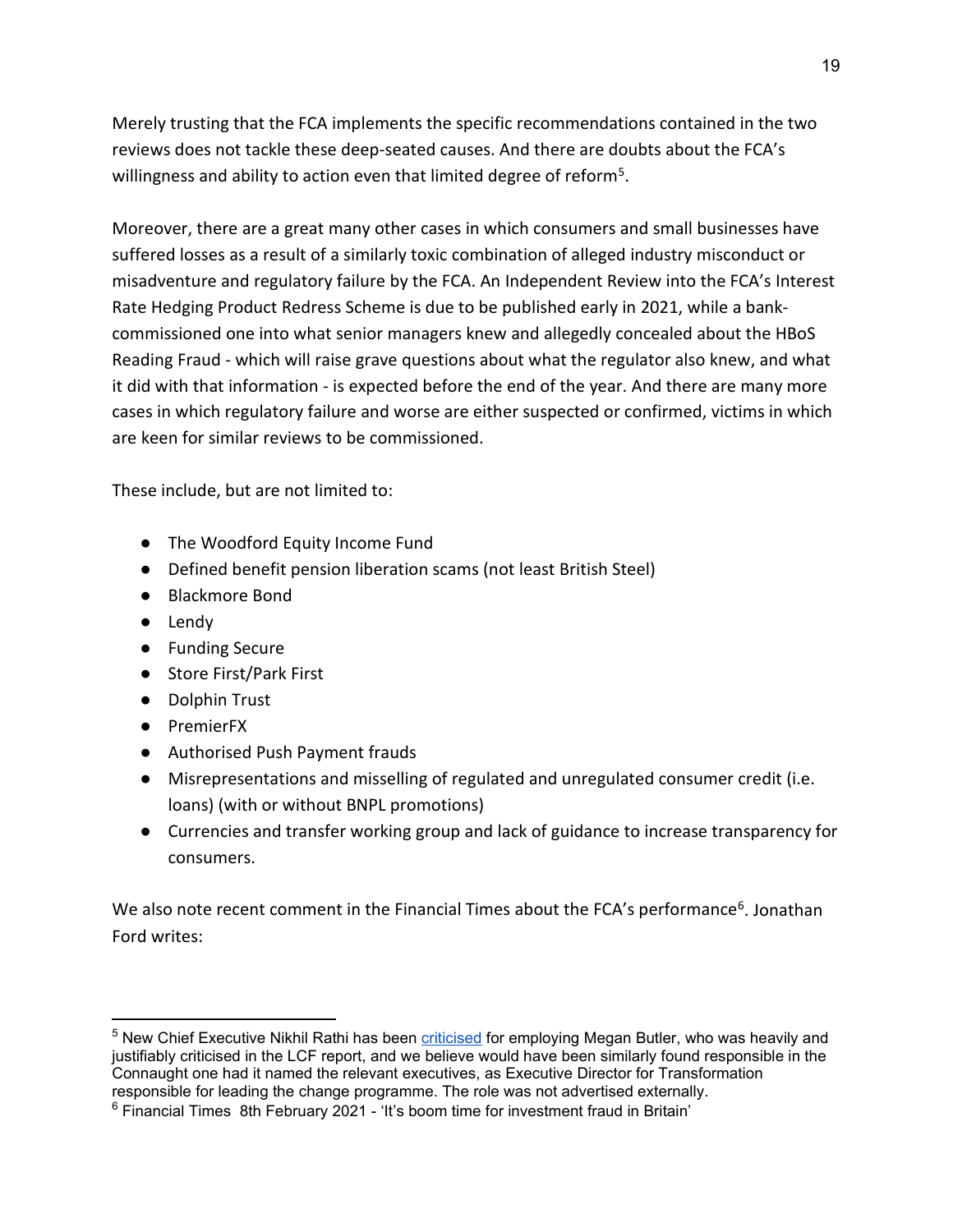"As for the watchdog's own record at throwing the legal book at offenders, a recent Freedom of Information request summarises its lacklustre record. In 2018 the FCA disclosed it received almost 700 fraud complaints. Yet it opened on y 40 investigations in the past two years and none resulted in a prosecution let alone a conviction".

On this basis, approximately 0.6% of complaints resulted in a prosecution. This is what makes fraud and bad behaviour by firms attractive business. The odds on getting caught by the regulator are minuscule and the odds of being convicted are as close to zero as you possibly get.

Radical remedial action is urgently required. Thoughtful, deliberate action needs to be taken to better serve the needs of the market, the regulator(s) and individuals.

We believe that there is a compelling requirement for the UK to establish a process that is akin to [The Royal Commission into Misconduct in the Banking, Superannuation and Financial](https://financialservices.royalcommission.gov.au/Pages/default.html)  [Services Industry](https://financialservices.royalcommission.gov.au/Pages/default.html) that took place in Australia (2018-9) to effect a fair resolution of the many legacy cases of regulatory failure and industry misconduct that have already come to light, and doubtless others that have yet to be recognised.

Full consideration of the merits of and a possible constitution and remit for such an entity is beyond the scope of this consultation; we believe that a further such exercise, or perhaps a fully independent, properly resourced and forensic Public Inquiry, is needed, to establish these parameters. However we observe that the following overall goals might be pursued:

- The creation of a protected environment in which industry participants can admit to past misconduct and the FCA to regulatory failure, perhaps with the incentive of immunity from civil and criminal consequences if the victims of these legacy cases are fully compensated and all those responsible permanently leave the sector;
- Transparent and constructive dialogue about how a fit-for-purpose regulator can be formed out of the existing FCA or a new entity created to replace it;
- Open discussion with Government about what, if any, legislative changes are needed to deliver the above

Following the termination of the Transitional Arrangements governing the relationship between the UK and the EU on 31 December 2020, UK financial services hope to trade with the EU on the basis of an equivalence regime. Any such agreement is likely to be time-limited and severable should the UK's system for financial regulation be deemed to be materially deficient. Until the Treasury accepts that the FCA needs to be fixed or replaced and shows that it is taking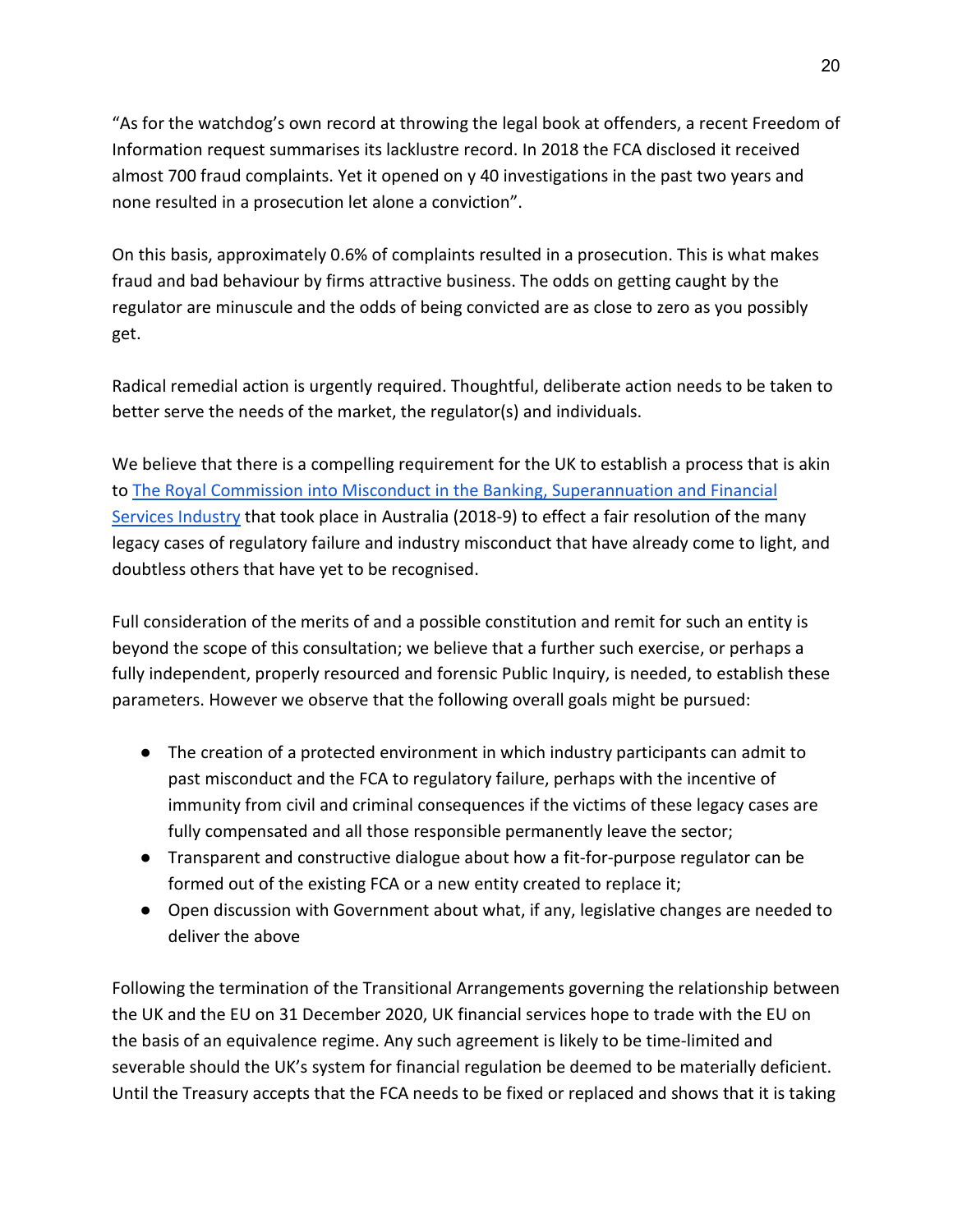the steps needed to do so, there is a material risk that UK financial services could lose access to EU markets. Honest protagonists in the industry should therefore be aligned with consumers in lobbying for this process to get underway as soon as possible.

Throughout this response document, we identify shortcomings and opportunities for improvement in the existing arrangements, principally based on ideas to improve its governance, guard against regulatory capture and boost transparency. Nothing in our willingness to do so should be taken as contradiction or dilution of our core point, namely that there needs to be a fundamental consideration of whether the FCA survives, if so how it changes and if it were to be replaced, with what.

Much of our response document focuses on one of the FCA's three statutory objectives protecting consumers. We do so because of the urgent need for action created by the swelling number of legacy cases in which regulatory inaction has led to consumer harms and the prevalence of financial scams being promoted online. We recognise that significant improvements are also required to the regulator's promotion of competition and guardianship of markets, but believe that the improvements to oversight and accountability outlined in this document will have benefit in those areas too, as well as creating an environment in which consumers will be better protected.

Regulation incurs costs (both private and public) to the UK economy. It is needed however in order to protect all users of UK financial services (including domestic consumers and foreign investors). If the UK financial services industry is to be seen to be a competitive and safe place to do business, it is vital that the regulation is effective.

Currently, there is no requirement within the FSMA that holds the FCA to account when it does not enforce the FSMA (even when there are catastrophic consequences of not doing so, to lay and professional users of UK financial services). To date, almost 5 years since the introduction of the SM&CR, the FCA is yet to make a single enforcement of the SM&CR. Principles based regulation that is rarely or never enforced is worse than pointless; it encourages the poor conduct it seeks to prohibit. The regulatory framework should be changed so that the FCA has obligations to enforce them (including holding FCA Senior Managers to the same standards as the FCA ought to hold Senior Managers within the financial services industry).

The total failure of the FCA to enforce the SM&CR over the course of its 5 year history is of the most profound concern. It strongly suggests that the FCA is, like its predecessor the FSA, unfit for purpose.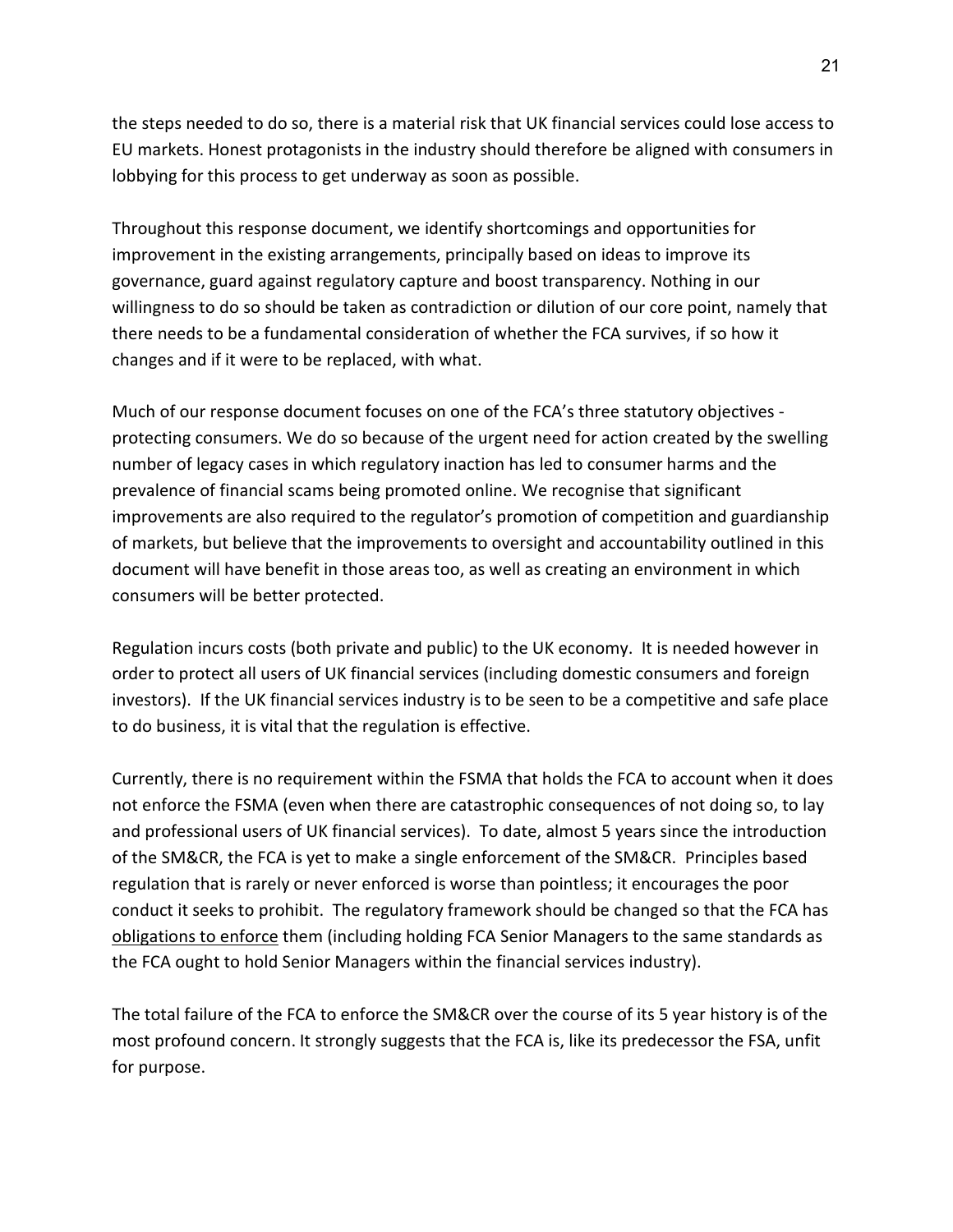There are some who see Brexit as an opportunity to simplify or replace the FCA Handbook, arguing that it is unnecessarily complex. We endorse the idea, in principle - provided it does not mean that rules are also made less effective. Generally, rulebooks that are long and complex create, whether intentionally or accidentally, ambiguities and contradictions. These may make good-faith compliance harder and bad-faith avoidance easier.

We are concerned that the FCA's Principles for Business do not work in practice because breaches of them do not provide grounds for civil claims by those who lose money as a result and also do not give rise to an obligation on the regulator to enforce. Very often, there are no adverse consequences to breaching; under such circumstances, they are merely platitudes, not principles.

Transparency Task Force has consistently argued in its responses to consultations that there needs to be a legally-enforceable fiduciary duty of care on the part of authorised firms and individuals, breach of which can be actionable for damages by the victims, together with a duty of care on the regulator to undertake appropriate enforcement action, combined with a reversal of its general immunity from civil liability. We are also broadly supportive of longstanding calls for this duty of care, and the regulatory perimeter, to be extended to include small and medium-sized businesses, where these are customers of authorised financial services firms.

The recent LCF scandal highlighted this concern in conjunction with the lack of data intelligence and any well-defined process within the FCA of referring and escalating alleged fraud when the call centre received warnings of alleged fraud. Warnings of alleged fraud from IFAs, whistleblowers or retail consumers are a key tool in the fight against reducing or mitigating financial crime which can cause serious consumer detriment. As mentioned earlier, Parliament should mandate that one effective body is nationally responsible for dealing with fraud. There needs to be a joined up approach between the FCA and this body such that the risk of another LCF is significantly reduced.

Furthermore, in the light of LCF and similar cases and to improve transparency and consumer protection in the future, regulated firms should not be allowed to sell unregulated products, or the perimeter should be flexed so any product sold by a regulated firm is deemed to be regulated.

Finally, while the UK operates a relatively straightforward 'twin peaks' regime for core regulated financial services, there are over 700 regulators in the UK with over 41 regulators for the wider financial sector alone and at least 14 dealing with accounting, auditing, insolvency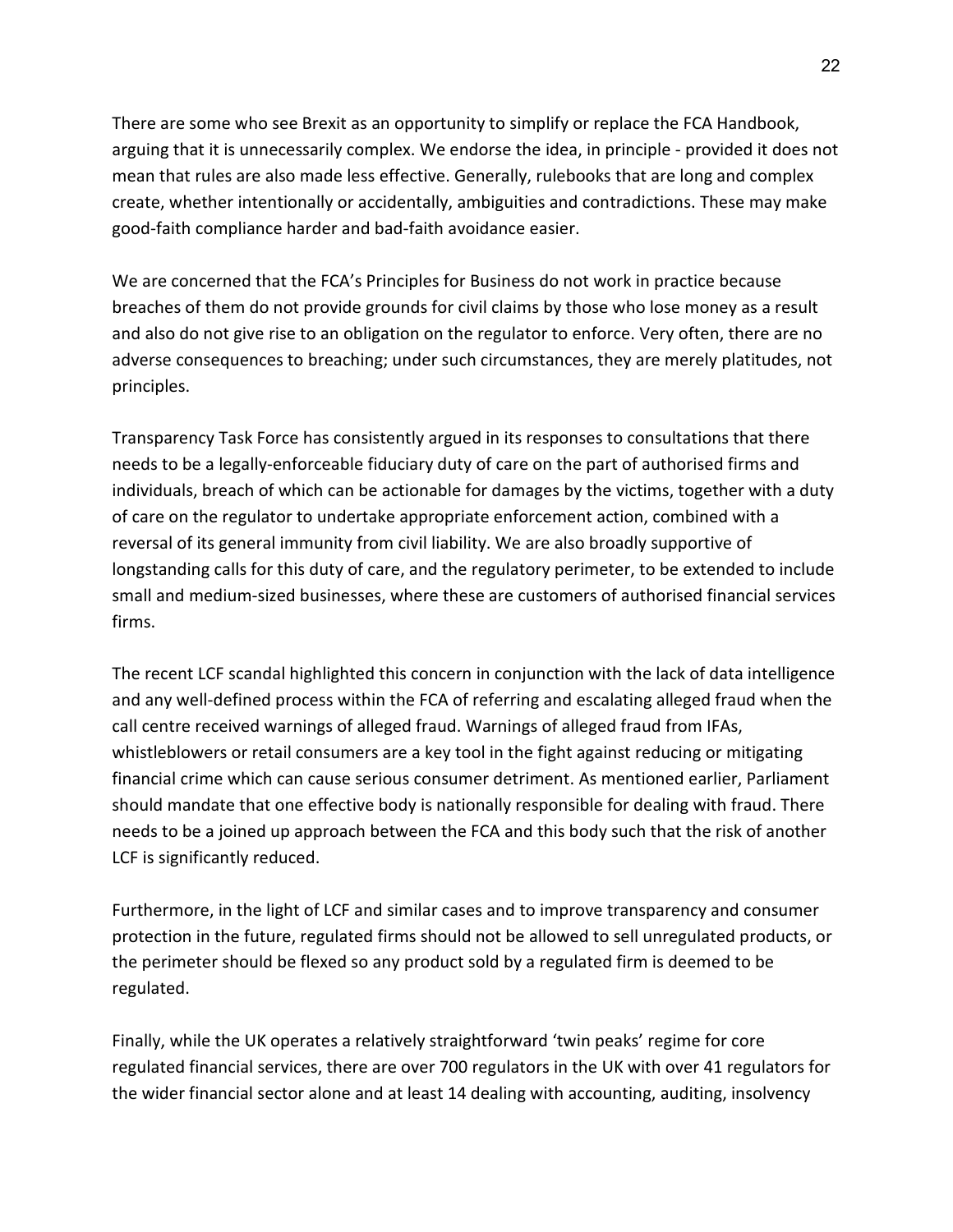and some aspects of corporate governance. These regulators are often inefficient in duplicating work, overlapping in responsibilities and introducing passivity as each expects the other to act. Despite the multiplicity of such regulators, there is no central enforcer of the corporate law and there is little joint collaboration between these regulators to address corporate malpractices, auditing fiascos, and other predatory practices. At the same time, there is little representation of the rights of the consumers. For a more detailed overview of this problem see Sikka, et. al (2019) report on [Regulatory Architecture to Enhance Democracy and Business Accentuality.](https://www.researchgate.net/profile/Prem_Sikka/publication/331432153_REGULATORY_ARCHITECTURE_TO_ENHANCE_DEMOCRACY_AND_BUSINESS_ACCOUNTABILITY/links/5c790863299bf1268d2e39d4/REGULATORY-ARCHITECTURE-TO-ENHANCE-DEMOCRACY-AND-BUSINESS-ACCOUNTABILITY.pdf?origin=publication_detail)

This complexity is a particularly acute problem when fraud is alleged. Too often, investigation and enforcement against fraud, especially that relating to financial services, simply does not occur because it is deemed to be not wholly within the purview of one body (so it doesn't get tackled at all). Parliament should mandate that one effective body is nationally responsible for dealing with fraud. The latter point is picked up in detail at Appendix II, written by **Anthony** [Stansfeld,](https://en.wikipedia.org/wiki/Anthony_Stansfeld) the Police Crime Commissioner for Thames Valley.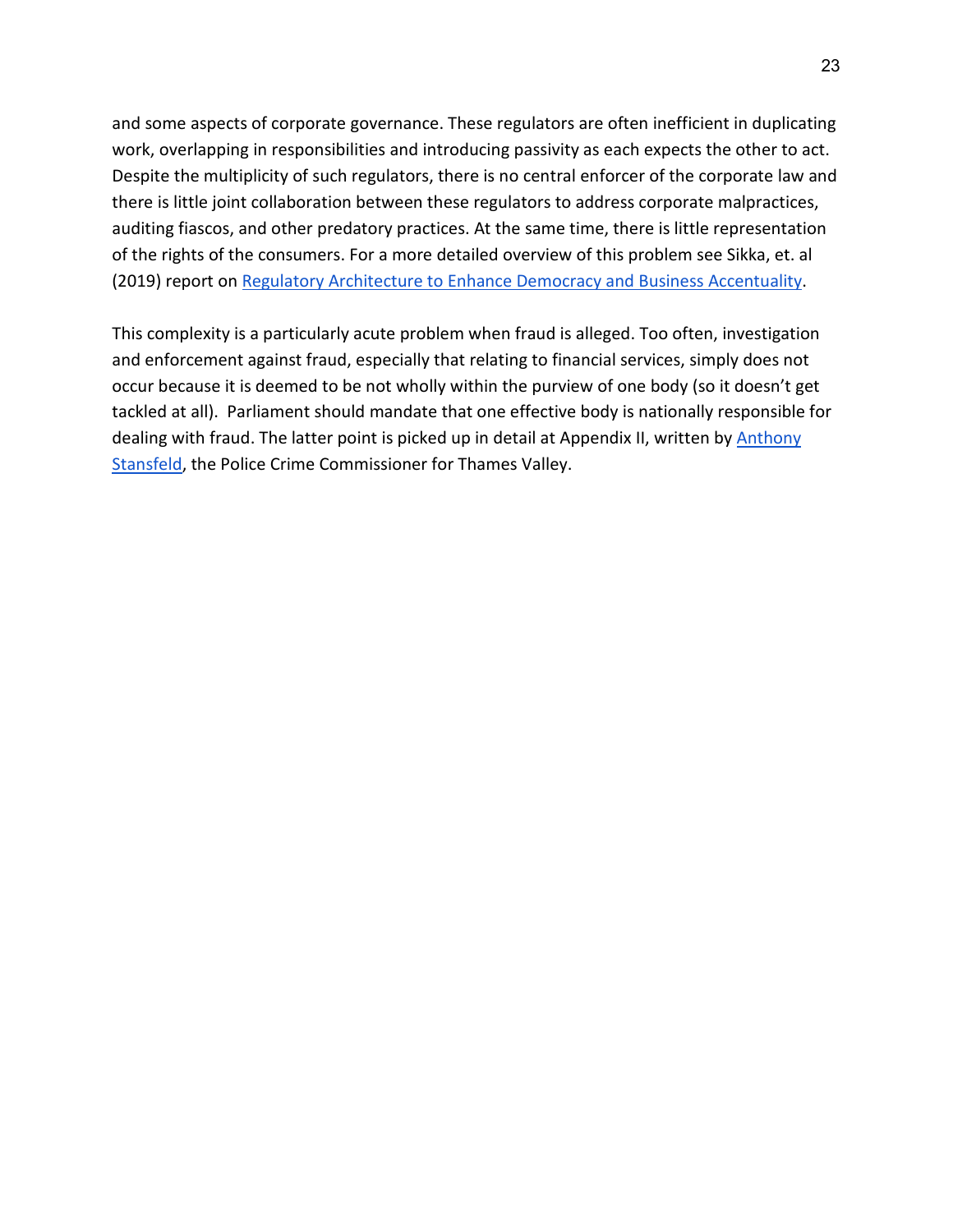### **3 What should the Government's financial services priorities be when it negotiates trade agreements with third countries?**

The Government should ensure that all financial services offered to customers in the UK, irrespective of where those services are delivered, are regulated to a standard at least equivalent to that set out by statute as being applicable to services delivered in the UK. Any failure to achieve this goal would create an opportunity for the industry to embark on 'jurisdiction shopping', by establishing letter-box businesses offshore through which they could offer services to clients in the UK without being subject to the same regulatory standards. Likewise, such services should be covered by the Financial Ombudsman Service and Financial Services Compensation Scheme or, where equivalent or superior, local versions.

Wherever possible, in situations in which a counterparty nation's financial services industry is subject to higher regulatory standards than the UK's, then that country's rules should prevail in addition to the UK's, where not contradictory. This would open up the possibility of UK customers choosing to transact with firms in other jurisdictions in any niches in which they perceive regulation to be superior, creating pressure on the domestic industry to lobby for enhanced UK regulatory standards. Market forces will thus encourage a global Britain to lead the world in financial regulation and consumer protection, not only strengthening its ability to retain home clients but also establishing the UK as the world's foremost financial services centre, the provider of choice for consumers and firms worldwide.

For the same reasons, when the UK financial services industry is granted access to overseas markets under free trade agreements it should be required to meet the higher of the UK's and the counterparty's regulatory standards.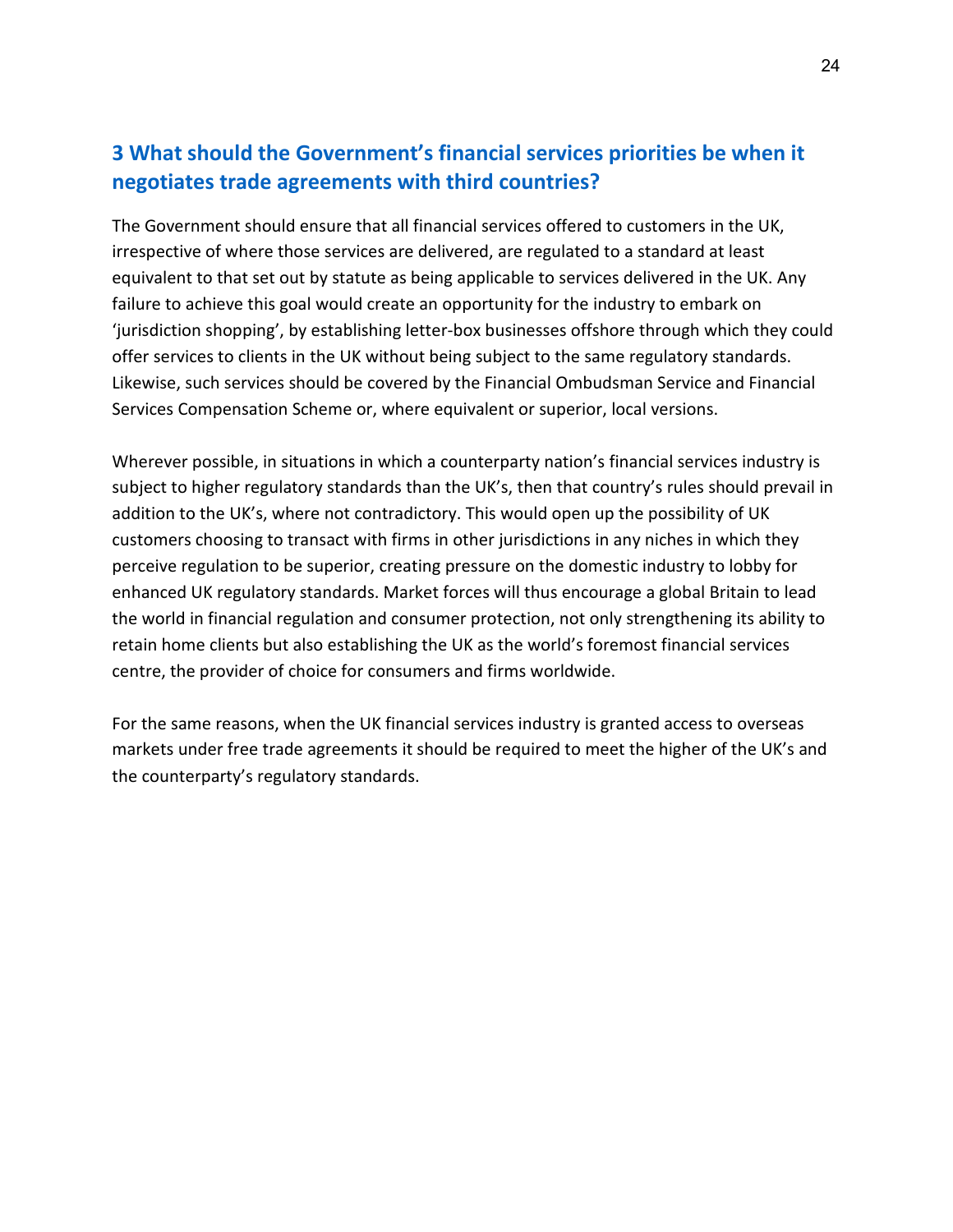# **4 Should the UK open its financial services markets to external competition from countries outside of Europe, or should the UK maintain the current regulatory barriers that apply to third countries?**

Subject to the considerations outlined in our response to question 3, above, and for the reasons given there, the UK should open its financial services markets to firms from all third countries, including those that are members of the European Union, in return for reciprocal rights of market access.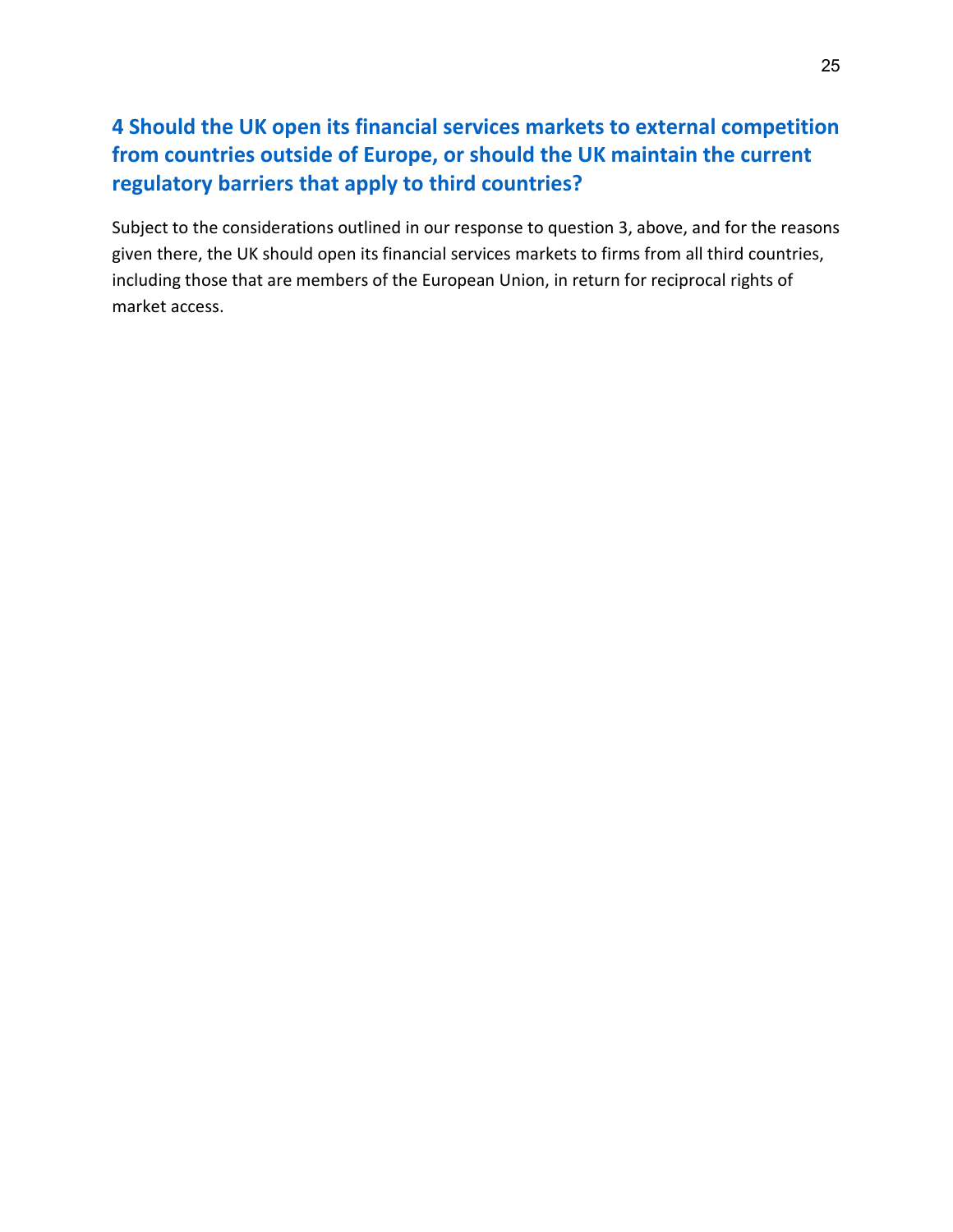# **5 What skills and immigration policy will the UK financial services sector need once the UK has left the European Union?**

This question strays too far from our mission as an organisation for us to be able to offer a valid response.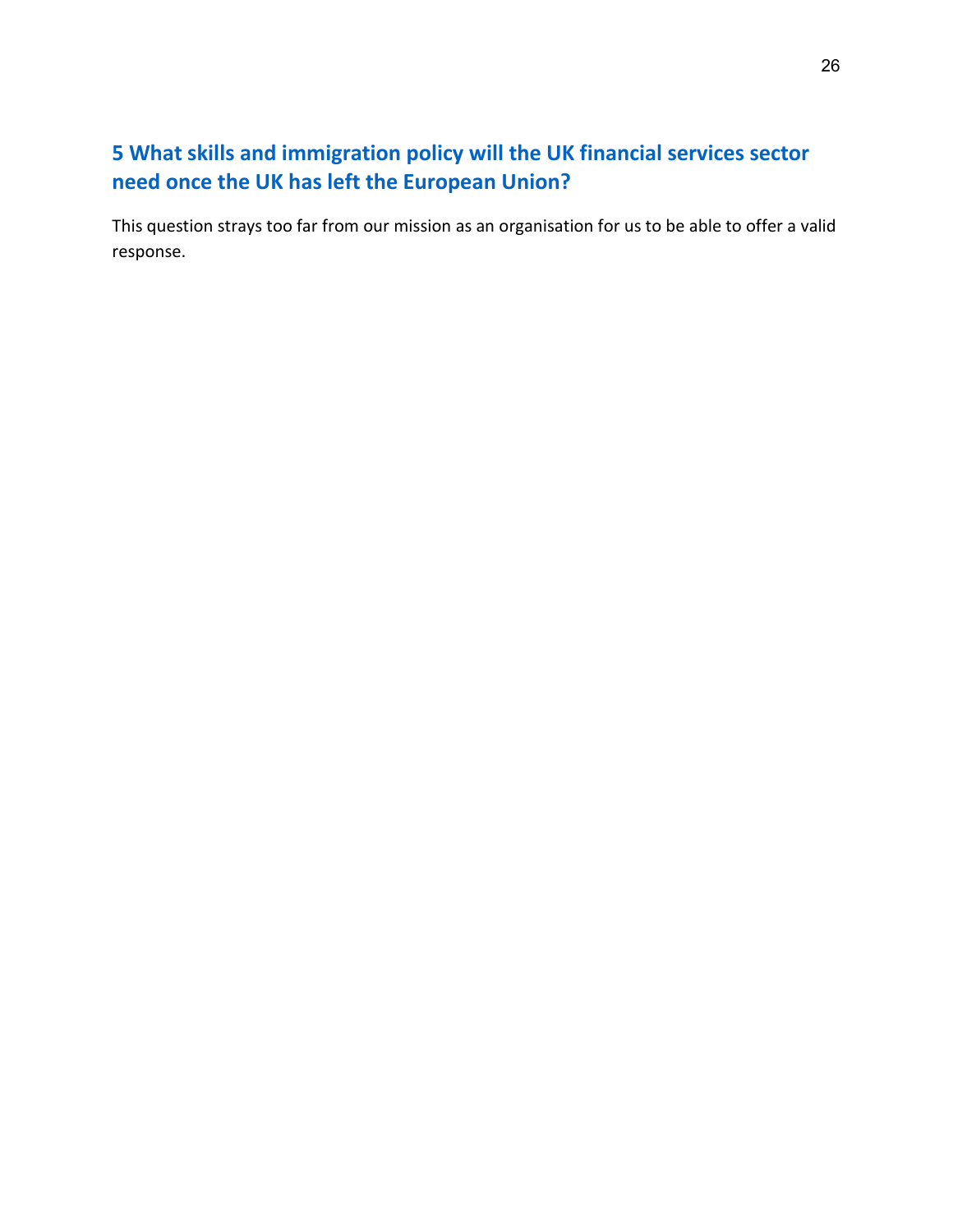### **6 How can Government policy and the UK regulators facilitate the emergence of FinTech and new competition; develop new areas of growth for the financial services sector; and promote the UK as the best place to incubate new financial technologies and firms?**

The UK must learn from, and not repeat, mistakes made in the recent past, particularly those made in relation to the regulation of [peer-to-peer](https://www2.deloitte.com/uk/en/blog/auditandassurance/2020/changes-and-concerns-in-the-peer-to-peer-p2p-lending-market.html) lending and equity crowdfunding. Initially ['virtually unregulated',](https://www.financierworldwide.com/taming-the-beast-the-need-for-regulation-in-peer-to-peer-lending#.YCuYas_7Qdk) the sector attracted a mix of the well-intentioned but incompetent and also the dishonest. In too many cases, consumers were encouraged to provide loans or investment to counterparties on the basis of representations that were either materially incomplete or misleading, with there sometimes being undisclosed financial or other links between the counterparties and those operating the platforms.

As with many aspects of UK financial services conduct regulation, the FCA urgently needs to become more alert to the concept of fraud and more proactive in its supervision of firms *ex ante*, as well as more muscular and assertive in its use of enforcement action *ex post*, to remove bad actors and deter prospective malevolent market entrants.

In principle, the FCA's [regulatory sandbox](https://www.fca.org.uk/firms/innovation/regulatory-sandbox) is a positive initiative, lowering the barriers of prior compliance expertise and financial resources needed for prospective market entry by pressing some of those costs onto the regulator through the provision of guidance and mentorship. Anything that adds to consumer choice without compromising standards is to be welcomed.

Given our concerns about the culture and governance of the FCA, there may be a risk that its teams working on the sandbox initiative may see it as their role to help firms achieve restricted or full authorisation, whereas in fact it should be to help them achieve the inviolable standards that warrant the granting of such rights.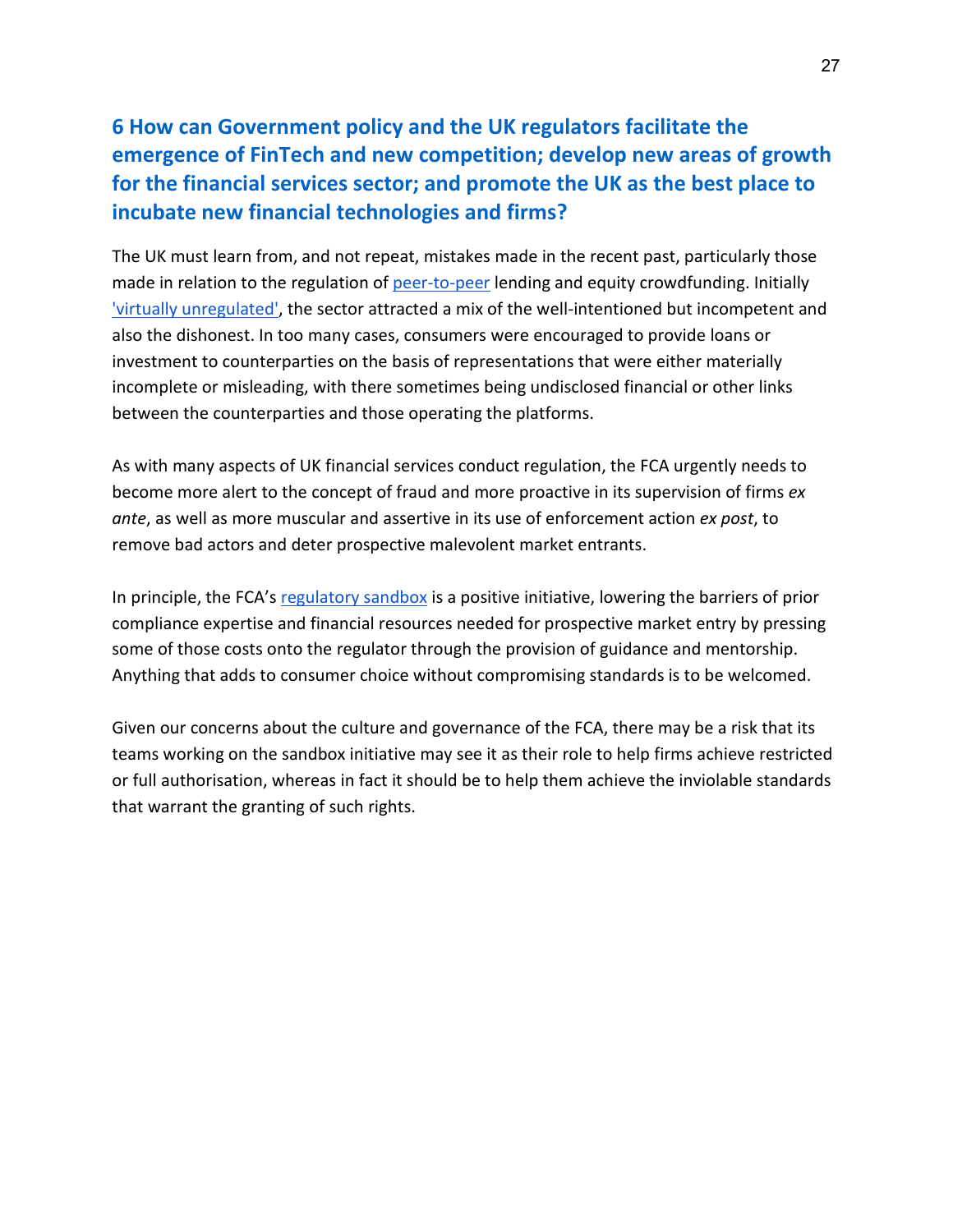# **7 Through what legislative mechanism should new financial regulations be made?**

### **8 How should new UK financial regulations be scrutinised?**

We have combined our response to question 7 and 8.

There are ongoing tensions between the FCA and Parliament: the former blames shortcomings in the legislation (for instance, with regard to the lack of clarity about the regulatory perimeter, or limits to the Senior Managers and Certification Regime) for its failures, while Parliament blames the regulator for not asking for such changes *ex ante* then blaming lawmakers *ex post*.

Likewise, victims of regulatory failure and campaigners who engage with the Treasury, particularly in the shape of the Economic Secretary to that body, about shortcomings in the regulatory regime, often find it fruitless. Typically, the response they receive is that the FCA is independent and therefore Ministers cannot intervene.

It is therefore clear that change is required. The principle that law is made by our elected representatives and upheld by government departments and statutory bodies is an important one, but it should be incumbent on such organisations to be transparent in requesting any changes to the law. So the Chief Executive of the FCA might be required to report annually to Parliament on what if any legislative changes he or she would like to see, and on the implementation of any that have taken place in the recent past.

Likewise, the delineation between the responsibilities of the FCA and the Treasury should be made clearer. Any changes to the law would normally be proposed by the Treasury, which also plays a part in the governance of the FCA through the appointment of its Chair and Chief Executive[7](#page-27-0). Its role in drafting legislation should remain, but be made more responsive as described above.

Crucially the policy making process must be made more transparent. There are useful mechanisms for scrutinising legislation which can and should be applied. We suggest the following:

<span id="page-27-0"></span> $<sup>7</sup>$  subject to the approval of appointments by the Treasury Committee</sup>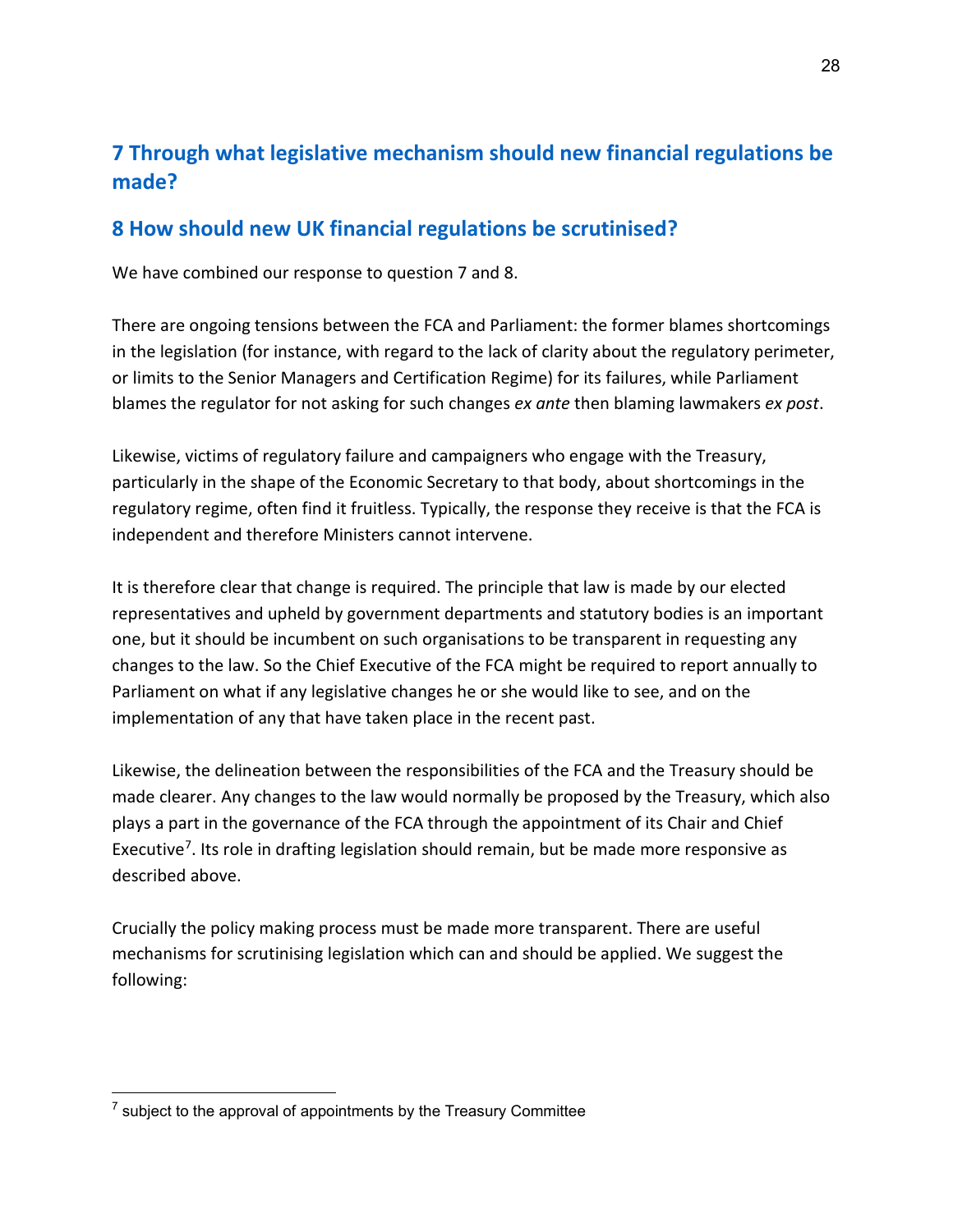- Using the Cabinet Office guidance for consultations. Crucially this would give vital time for scrutiny of proposals and better understanding of the feedback and rationale for moving forward with the particular pathway
- Publishing policy road maps that are subject to consultation and transparent feedback
- Utilising working groups made up of industry, consumer representatives, and technical experts with public memberships, terms of reference, minutes, and allow for feedback from non-participants
- Delegating an oversight role to a specialist financial services sub-committee that would report into and be represented on the Treasury Select Committee
- Hold public consultations early on in the policymaking phase

The Transparency Task Force believes that regulators should be accountable to our elected representatives, both operationally and in terms of setting and amending regulations. It has successfully campaigned for and engaged with two Select Committee inquiries and provided written and oral evidence to both of them.

We recognise that the Treasury Committee performs an important role in overseeing the FCA, but believe that this function could be expanded. Prior to its scrutiny sessions with the FCA's Chair and Chief Executive, which take part typically twice a year, it could launch a call for evidence, providing those with concerns or constructive suggestions with an opportunity for their evidence to be considered by the Committee and, where appropriate, put to the regulator's officers. A similar approach could be undertaken prior to appointment hearings for those two top positions.

The right of the Treasury Committee to block appointments to those two positions proposed by the Treasury should be inviolate, and should be exercised where appropriate. These principles were undermined in 2012, when John Griffith-Jones was appointed to the post of Chair of the FCA by the Treasury [without a pre-appointment hearing,](https://publications.parliament.uk/pa/cm201213/cmselect/cmtreasy/721/72104.htm) supposedly on the grounds of market sensitivity. Mr. Griffith-Jones had led KPMG, first in the UK and subsequently globally, during a period when banks' published accounts were, at best, optimistic representations of the actuality. In a number of those cases, KPMG was the auditor. Among these was Halifax Bank of Scotland, which became insolvent and was rescued by Lloyds Banking Group. Mr. Griffith-Jones was subsequently criticised for initially failing to recuse himself from FCA board discussions about that bank's collapse, and members of the Treasury Committee [called for his resignation](https://www.mortgagesolutions.co.uk/news/2013/04/09/fca-chairman-griffithjones-under-fire-over-collapse-of-hbos/)  [or removal.](https://www.mortgagesolutions.co.uk/news/2013/04/09/fca-chairman-griffithjones-under-fire-over-collapse-of-hbos/) We believe that a pre-appointment hearing, especially if preceded by a public call for evidence, would have prevented him from being appointed.

We are concerned that the effectiveness of the Committee, and perhaps also of the Treasury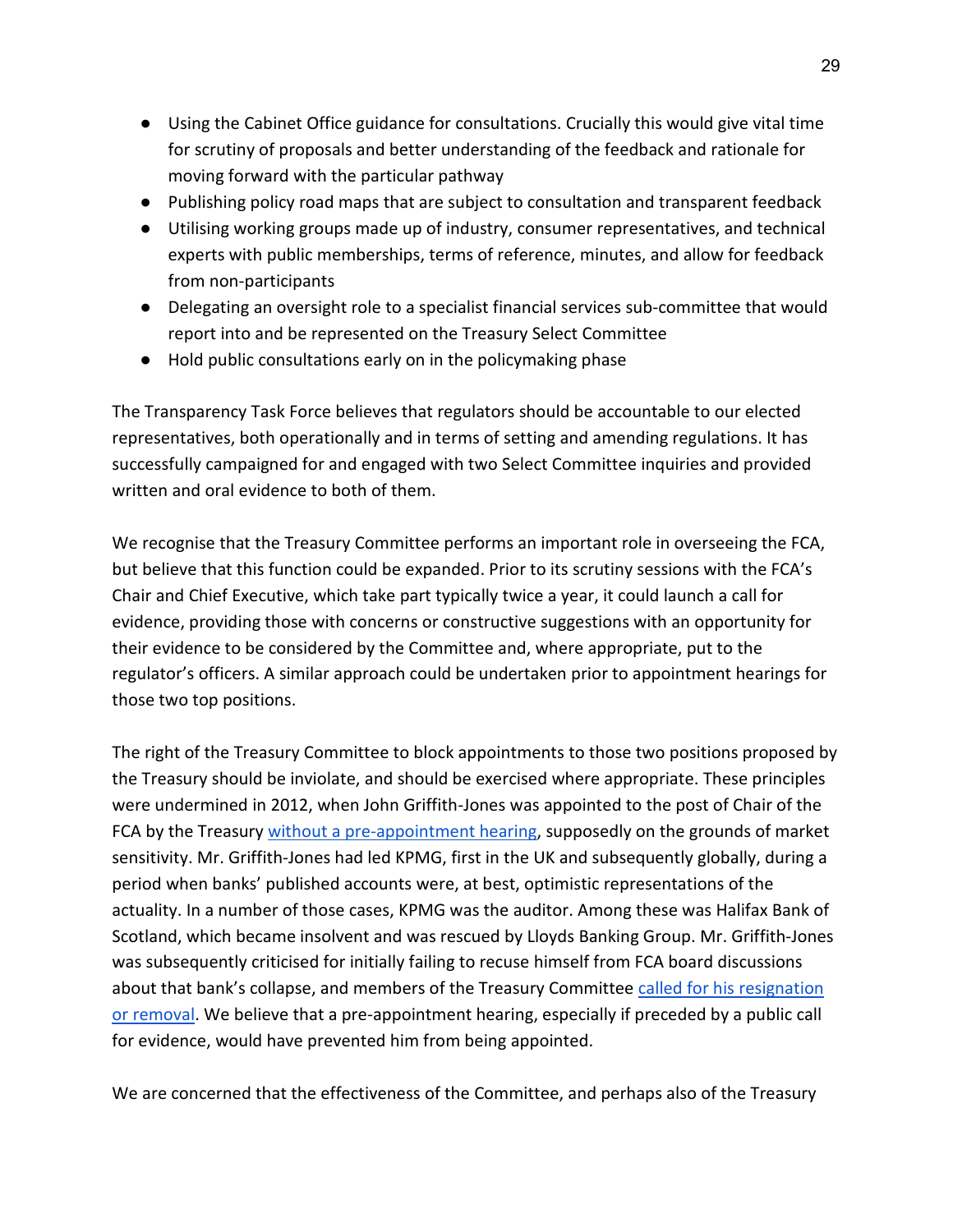and the Economic Secretary to the latter, can sometimes be undermined by the practice of secondment of employees that appears to be entrenched in the culture of the financial services industry and those who should be holding it to account.

We are aware of two instances in recent years of private secretaries to the Minister and one of a member of the Treasury Committee secretariat being seconded employees of the FCA. This represents an obvious conflict of interest, as those employees may have been tempted to alert their employer to criticism of it submitted to the organisations to which they had been posted. It also risks undermining the confidentiality that members of the public have a right to expect when corresponding with politicians and government departments.

We believe that the Treasury and Treasury Committee should return any outstanding secondees from the FCA, the Financial Ombudsman, the Financial Services Compensation Scheme, the financial services industry and the professional services firms that serve it, should not accept new secondees and should not second its own employees to those entities.

Finally, we believe that there should be a significant role for Parliament in establishing a Royal Commission to deal with legacy cases of regulatory failure and determine the future of the FCA, that the Treasury Committee should hold regular evidence sessions with a new body established to improve governance and accountability of the FCA $^8$ , and that the new body's annual reports should be presented jointly to that Committee and the Treasury.

<span id="page-29-0"></span><sup>&</sup>lt;sup>8</sup> See Part 1(2) and Appendix III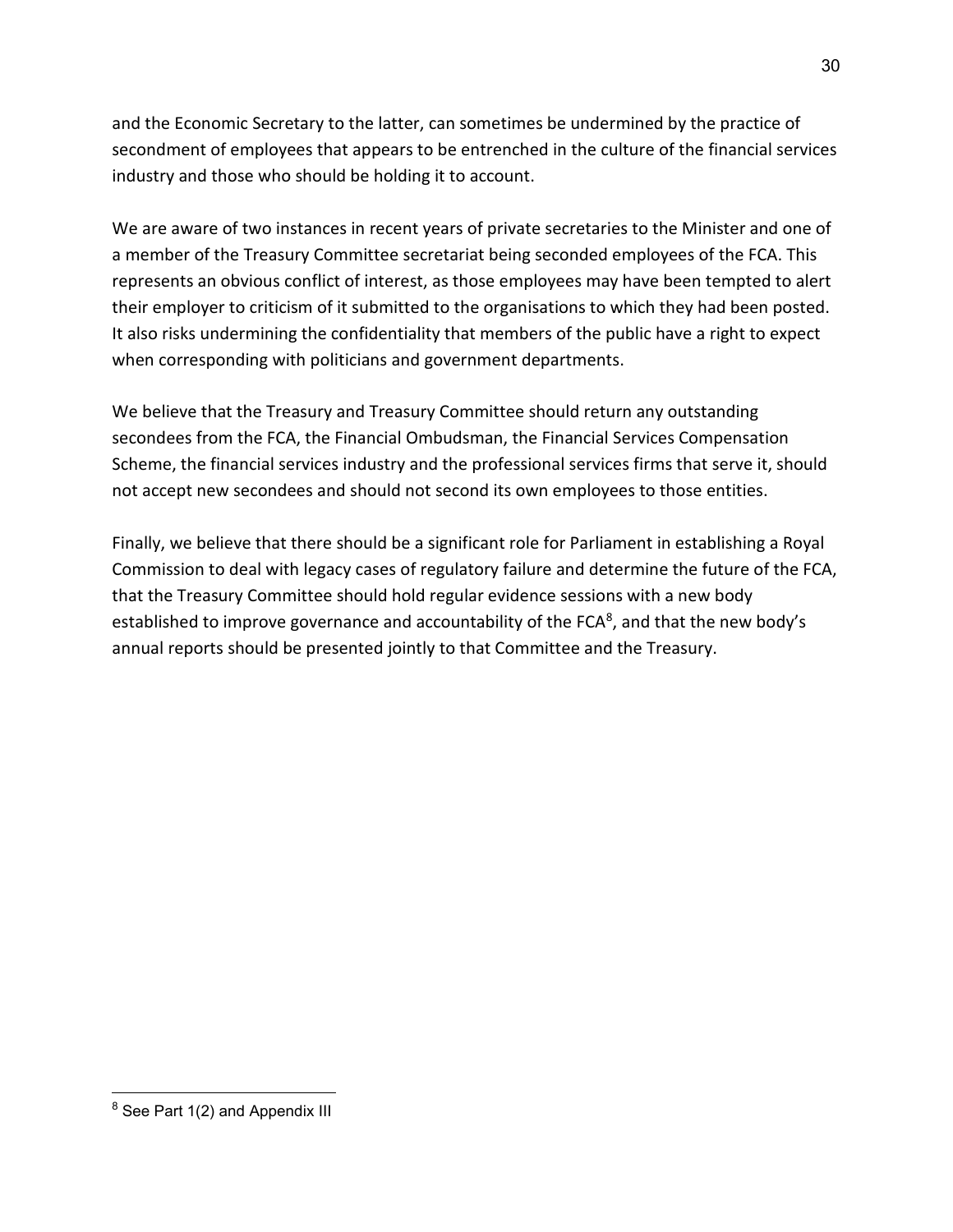### **9 What progress has the Government and regulators made in facilitating key financial services equivalence agreements with third countries; and would an alternative mechanism serve the interests of the UK market better?**

This lays outside our mission and expertise.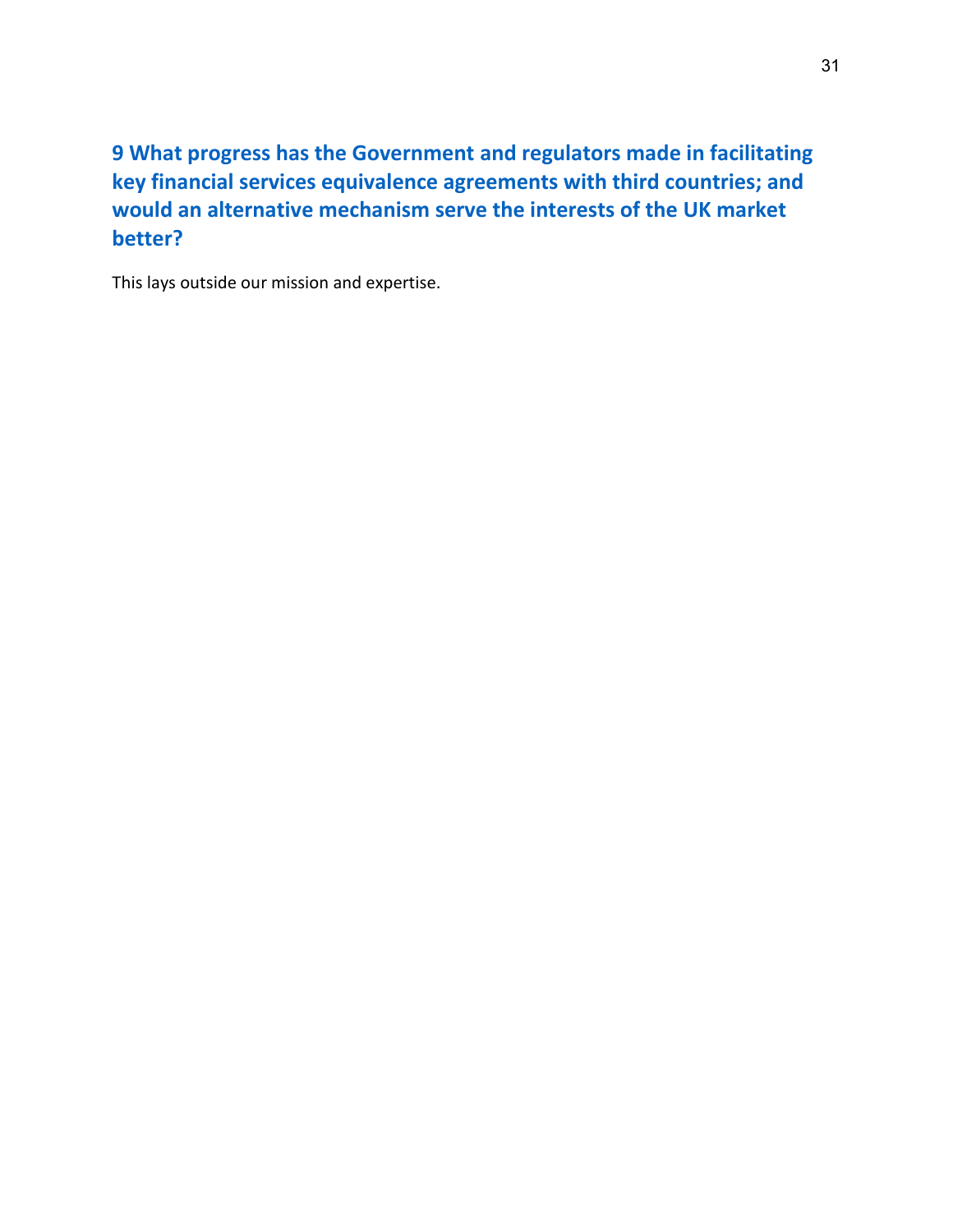# **10 How should financial services regulators be funded?**

We have chosen to not respond to this question at this time.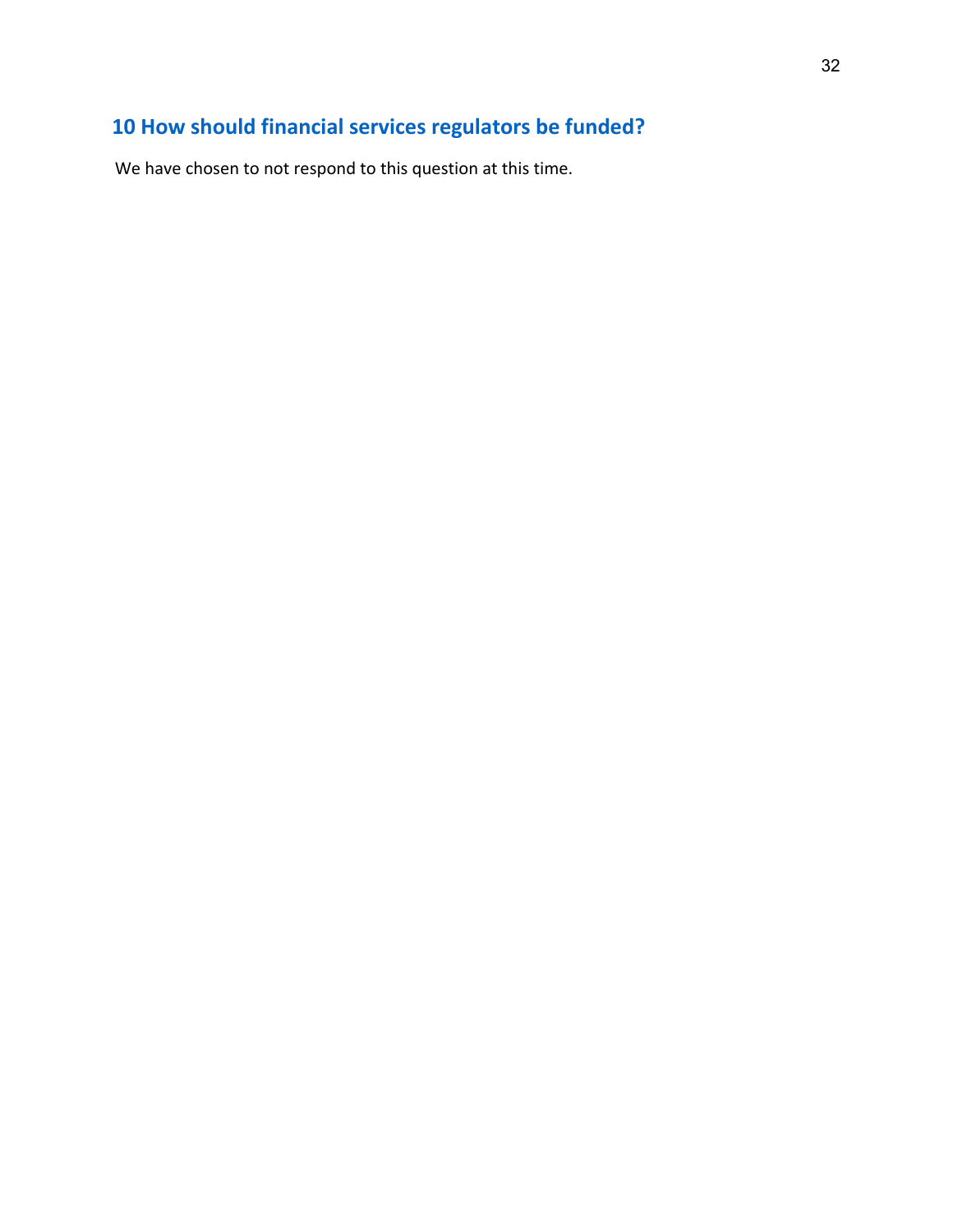### **11 Should the mandate and statutory objectives of the financial services regulators change to include wider public policy issues?**

We strongly endorse the principle that the UK should aim to maximise the global competitiveness of its financial services industry. However we oppose any suggestion that the regulators should have a statutory obligation to achieve this goal, because introducing one would send the FCA a highly damaging signal, namely that there is some way to make our industry competitive that does not involve the three existing statutory goals.

On the contrary, it is only by ensuring that consumers are well protected, that there is robust competition and that markets truly function with integrity and resilience that the industry can flourish, both domestically and internationally.

We have already explained that inadequate regulation could jeopardise the UK financial services industry's access to EU markets under a hoped-for equivalence regime.

Regulating financial services so they work well for end users is, in the long run, the only way to guarantee that the industry is globally and sustainably competitive. Pretending to do the job well while actually giving some firms a free pass may hand them a temporary advantage, but in the long term they and the entire industry suffer.

As to amending the FCA's or PRA's objectives to reflect other public policy goals, we are alert to the risk of diluting their efforts, and especially those of the FCA at a time when there is legitimate concern being expressed by prominent Members of Parliament about whether it is [fit for purpose](https://www.standard.co.uk/business/mps-in-pension-scandal-financial-conduct-authority-unfit-for-purpose-fca-british-steel-bsps-b900647.html) and an intent to [hold a Parliamentary debate](https://appgonpersonalbankingandfairerfinancialservices.org/in-the-press) about how to fix it. Under such circumstances we believe the focus should be on supporting the FCA by improving governance, transparency and accountability to bring about operationally led performance improvement, rather than adding further to a struggling regulator's statutory duties.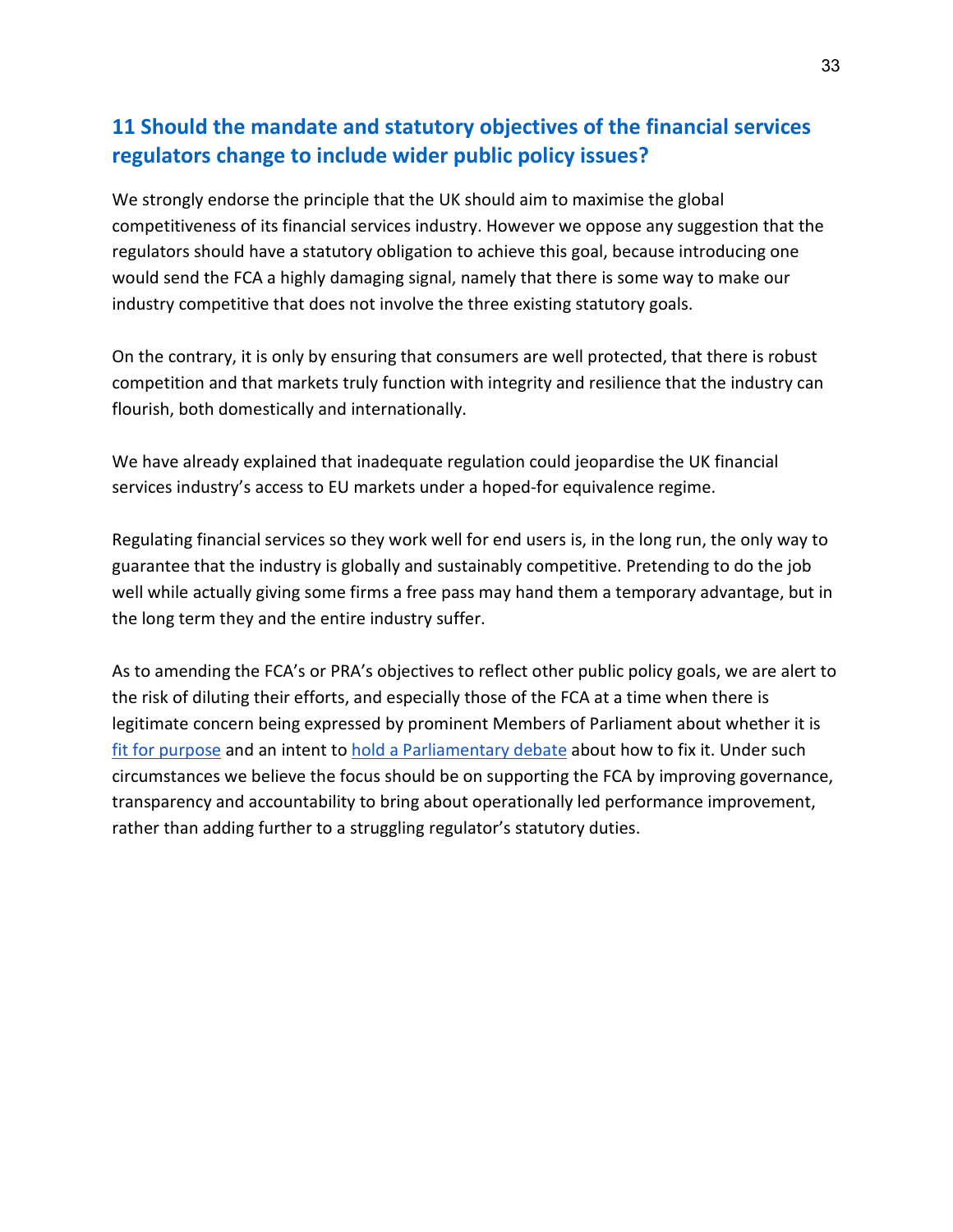### **12 How important is the independence of regulators and how might this best be protected?**

It is vital that the regulators, and in particular the FCA, should be both *independent of* the financial services industry and the Treasury but at the same time *accountable to* the people, both directly and through their elected representatives. We are concerned that the FCA is currently too close to the industry and the Treasury, and insufficiently answerable to the public and politicians.

Regulatory capture in the main does not mean that individuals become corrupted, whether directly (through financial inducements) or indirectly (such as through the hope or expectation of a revolving-door appointment in the industry, though that can be a factor). Rather, capture can be cultural: hiring people from a narrow pool who have worked in the industry, or for it, or whose friends comprise those who do; governance structures that hand undue influence to the industry and deprive consumers and those representing them equal or greater share of voice; even factors such as locating the organisation in a geography that is proximal to the industry and distant from consumers.

Measures such as Australia's planned introduction of a Financial Regulator Assessment Authority are intended to mitigate this risk by inserting into the regulator's governance structures at a strategic level a high-profile organisation that unambiguously represents consumer interests, whose statutory objectives require it to visibly examine the effectiveness of the regulator.

We propose the UK adopts a similar approach - see Appendix III - but given the size and complexity of the UK's financial services industry, the extent of the shortcomings of the FCA and the urgent need to maintain through equivalence access to EU markets, our proposal for a Financial Regulator's Supervisory Council (FRSC) goes further, adding shared responsibility for the hiring, review and firing of the FCA's Chair and Chief Executive, sole responsibility in those areas for two of its non-executive directors, members of the Financial Services Consumer Panel and the Financial Regulators' Complaints Commissioner (approximately 90 percent of whose work relates to the FCA).

We provide as an addendum advice provided to the Australian Royal Commission of Inquiry into Misconduct in the Banking, Superannuation and Financial Services Industry (2019) (FSRC / Hayne Commission). The FSRC in Australia found extensive evidence that Australia's regulators the Australian Securities and Investments Commission (ASIC) and the Australian Prudential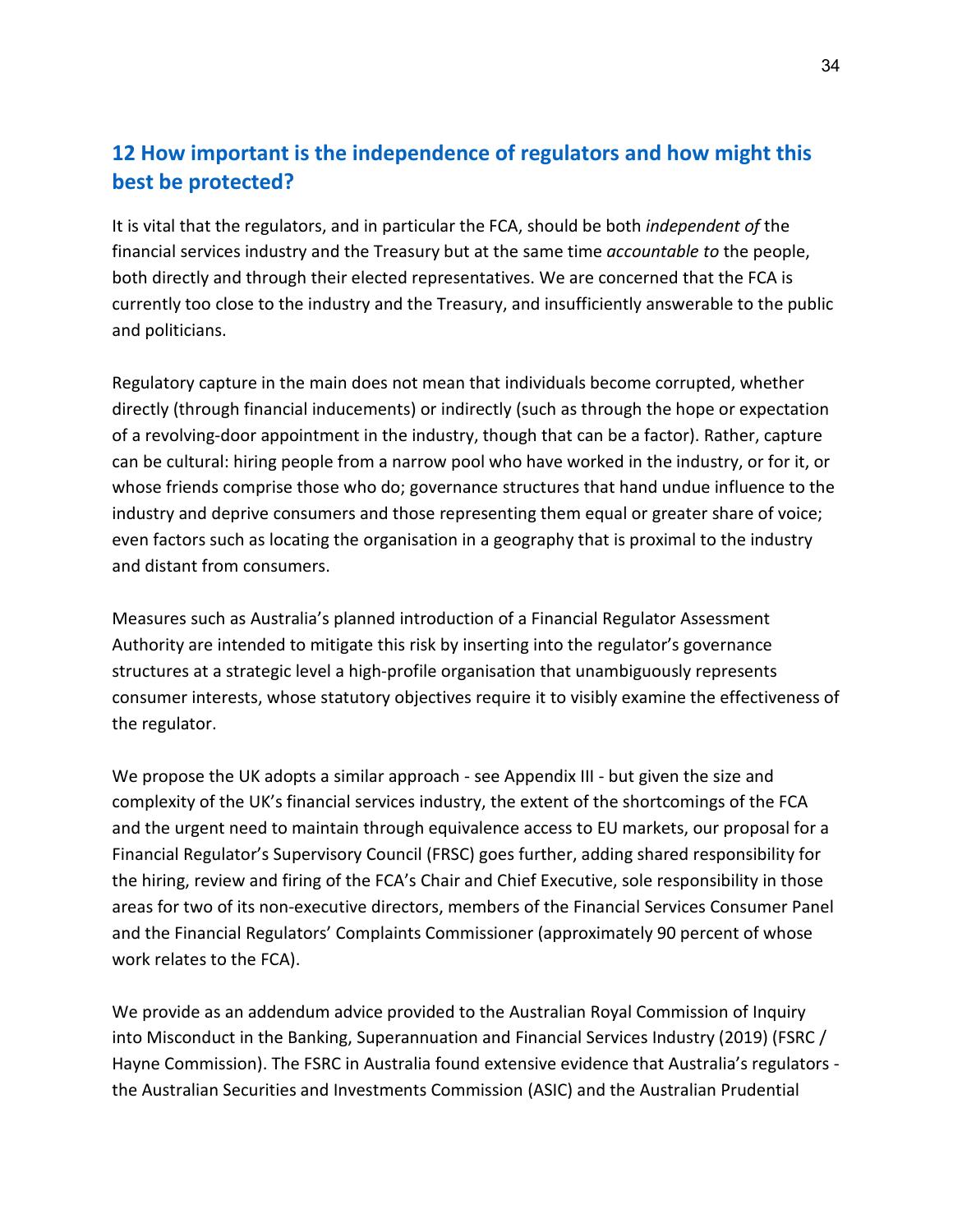Regulation Authority (APRA) - were captured. As a consequence it called for the advice - set out in Appendix IV - and reflected the content of that advice in Recommendation 6.14 of the FSRC Final Report (establish a Board of Oversight over ASIC and APRA to mitigate capture). That recommendation mirrored a similar recommendation made by the Australian Financial System Inquiry (FSI) in 2014 (Murray Inquiry), which conducted an extensive review of Australia's financial regulatory architecture, and reached the same conclusion: a need to establish a board of oversight over the regulators to mitigate capture ('Financial Regulator Assessment Board' to use the terminology of the 2014 FSI). Those recommendations - that of the FSI in 2014 and the FSRC in 2019 - was subsequently reflected in the *Financial Regulator Assessment Authority Bil* (FRAA), currently before Australia's Federal Parliament. This development - the establishment of the FRAA - will be the most significant reforms and enhancements to the Twin Peaks model since the model was first adopted in Australia in 1997, and represents a deeply thoughtful analysis of one of the few shortcomings of the otherwise optimal regulatory model (Twin Peaks), namely that the Twin Peaks architecture includes no measures to combat the extensively internationally observed tendency: that regulators of all industries are susceptible to capture, but none more so than regulators of the financial industry.

Because the literature on, and research into capture is international and extensive (dating back to the observations of Charles Francis Adams Jnr in the 1860s), and because the invited submission to the FSRC provides an extensive analysis of the both the literature and the evidence as observed in the world's original Twin Peaks jurisdiction, we are of the view that it would potentially be of greater use to this inquiry to provide a copy of the invited submission made to the 2019 Australian FSRC, than to attempt to summarise its extensive findings. Hence its inclusion as an addendum.

We commend this development to the inquiry and urge the inquiry to give this alternative serious consideration, particularly in light of the findings handed down in the Gloster and Parker reviews into the collapse of LCF and Connaught respecticvely, and the evidence of capture of the FCA expressed and implied in those reports.

Furthermore, we also provide, as an additional addendum, a copy of the very latest research which is as yet unpublished, by the leading scholars in the field, who have analysed the *Financial Regulator Assessment Authority Bil* (FRAA), currently before Australia's Federal Parliament, and have provided analysis of where and to what extent that legislation can be enhanced, so as to ensure that the FRAA, when created, will have the greatest chance of success; will be most efficacious in mitigating future capture of ASIC and APRA; and will itself be optimally constituted so as to most effectively resist itself becoming captured. We commend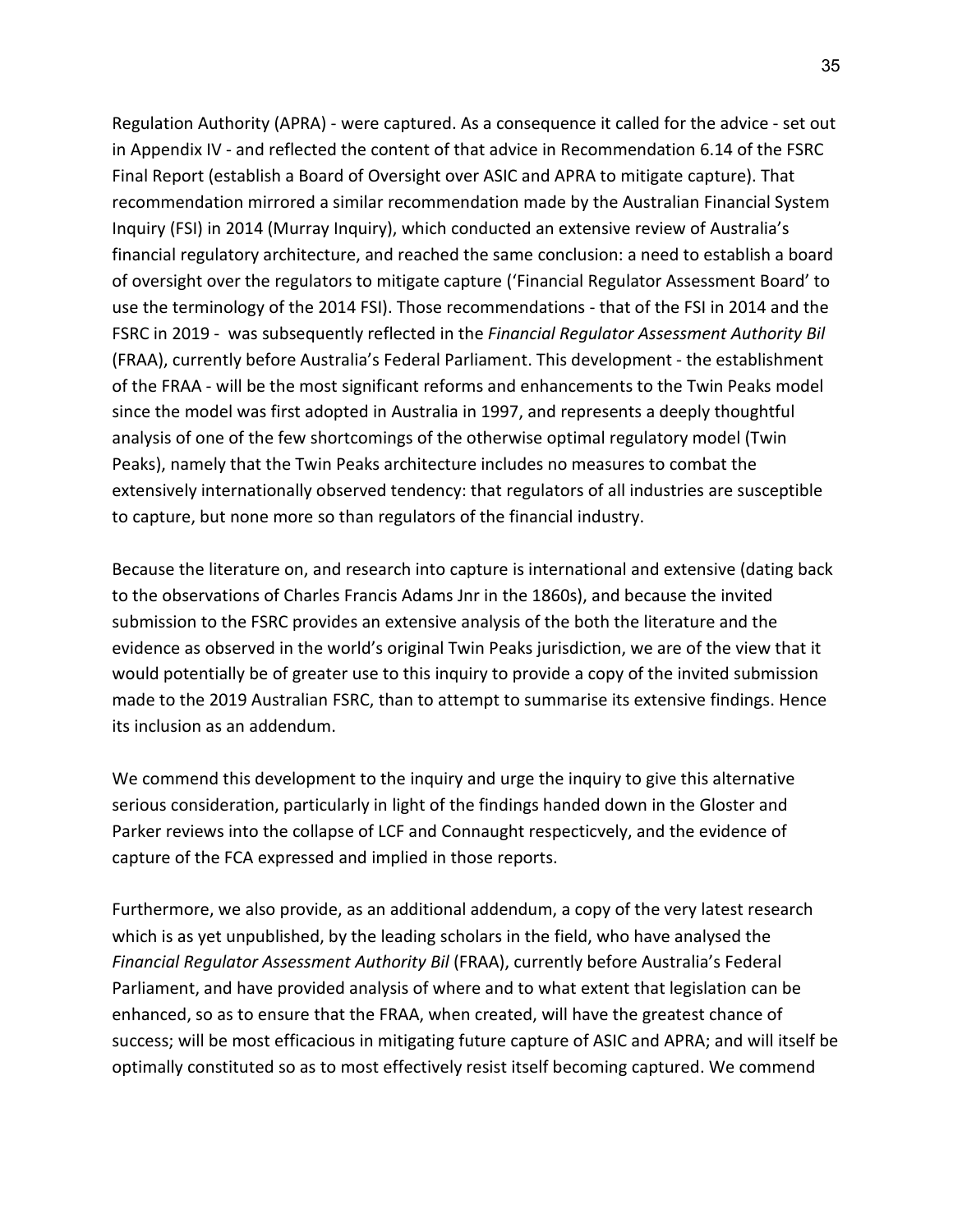this research to the inquiry as a valuable template for consideration in adoption of similar reforms.

We draw to the inquiry's attention the phenomenon known as the 'revolving door'. Again, the literature and international scholarship investigating this phenomenon is extensive. On 29 January 2021 the authors of this submission conducted a consultation with Dr Michael Taylor, who originally conceived the Twin Peaks model in 1993. In that conversation Dr Taylor speaking in his personal capacity - specifically mentioned the need to align regulator's incentives correctly, and mitigate the worst effects of the revolving door. With that in mind we attach, as an addendum, a chapter from the forthcoming *Cambridge Handbook of Twin Peaks Financial Regulation,* (Godwin & Schmulow, eds, (forthcoming March/April 2021)) which details the steps taken in South Korea to limit the 'revolving door', through the enactment of the *Public Service Act* (PSA). That legislation prohibits employment with a regulator within 3 years of employment in a regulated entity. While the implementation of the PSA in South Korea has been imperfect, we are nonetheless of the view that the Korean legislation in this regard is worth studying, and we commend to the inquiry the Korean approach to resolving this problem.

We would also like to mention that we believe the FCA should fully embrace the idea of a 'Duty of Care.' The TTF responded in full to the FCA's Duty of Care Discussion Paper back in November 2018. Our response can be downloaded [here.](https://www.transparencytaskforce.org/wp-content/uploads/2020/09/TTF-Response-the-FCAs-Duty-of-Care-Discussion-Paper.pdf)

We are concerned that the FCA is not sufficiently accountable to non-industry stakeholders principally, consumers and Members of Parliament. To give just one example, it was apparent for many years that regulatory failure had occurred in relation to The Connaught Income Fund Series 1, and yet both the regulator and successive Economic Secretaries to the Treasury refused to commission an investigation, despite requests from affected consumers and concerned MPs. Instead, the FCA was allowed to commission a 'light touch, lessons learned review', and only in 2019 (seven years after the Fund was suspended); and because it was allowed to control the choice of reviewer, terms of reference and protocols, the exercise was less effective than the statutory review conducted in the parallel London Capital and Finance case. Had there been a statutory obligation on the Treasury to commission such a review as soon as regulatory failure became apparent, a more effective review would have been commissioned in 2012 and its findings implemented in ample time to prevent LCF and many other examples of regulatory failure.

It is vital that any enhanced coordination between the Treasury and regulators (principally the FCA) occurs in public, to mitigate the risk of regulatory capture. There are many secondments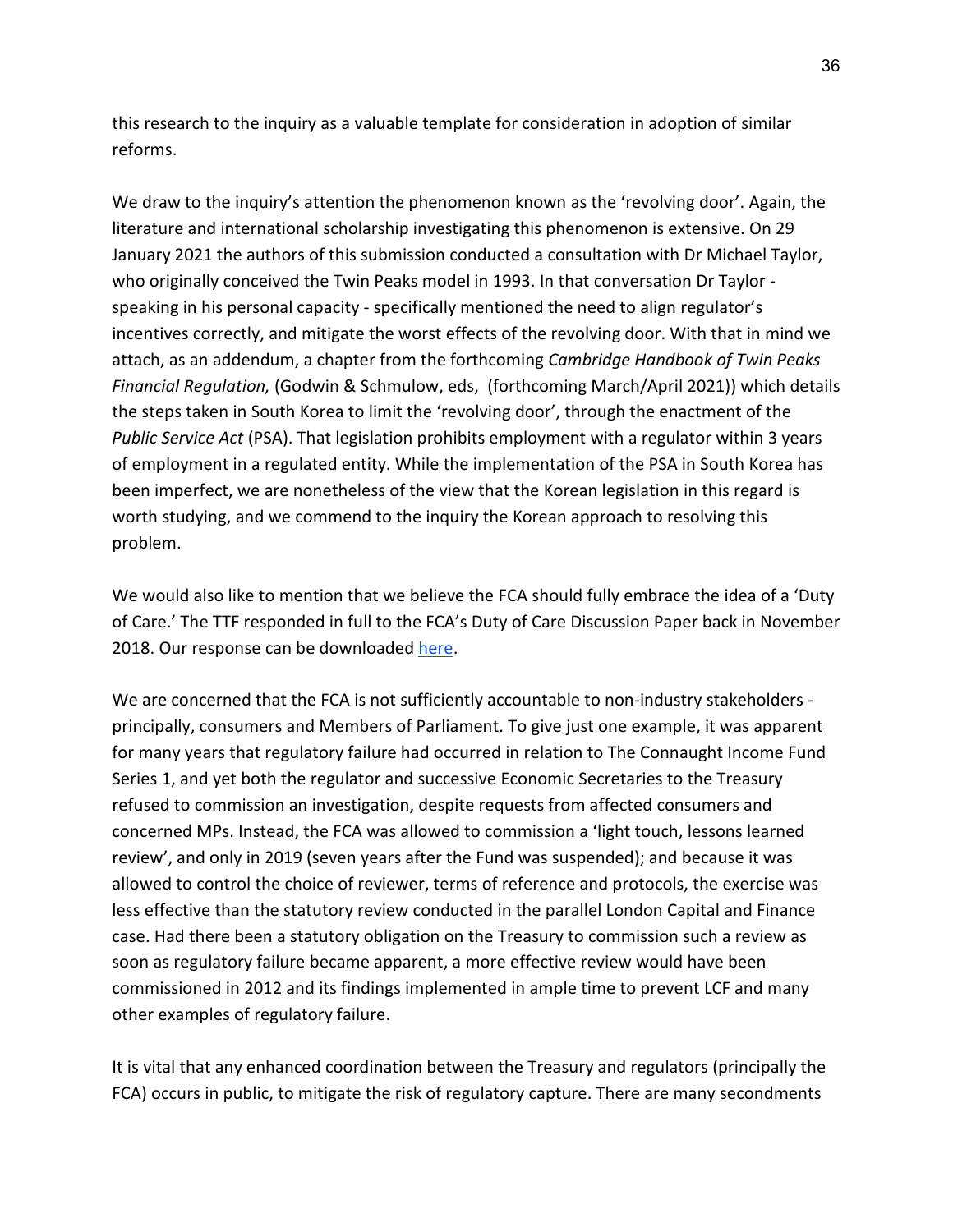of executives from the industry and the professional services firms it engages to the Treasury, some to the FCA and revolving-door hires from both organisations into those businesses; it is therefore crucial that there is sufficient consumer input and that all relevant discussions are published and placed before Parliament.

It is good that the FCA and Treasury periodically launch consultation exercises, but it must be remembered that there is not equality of arms between industry and consumer interests, or between large and small firms, in such processes. Large firms have public affairs departments and consultancies at their disposal, which provide them with the resources necessary to provide detailed and closely argued response documents. Moreover, in game theoretic terms, the payoffs for them in securing their strategic goals through influencing policy outcomes are sufficient to justify such investment. In contrast, individual consumers are unlikely to even be aware of live consultations, and for them any wrongs they've suffered may well be a one-time game, so there is no payoff for making the investment of time required to participate. Even an organisation the size of the Transparency Task Force relies largely on volunteers to produce documents such as the one you are reading.

Creation of the FRSC would mitigate this imbalance to a large extent, particularly if the FCA and Treasury were required to place appropriate weight on its inputs). For the first time, there would be an umbrella organisation representing the interests of the users of UK financial services, funded by a modest top-slice of the FCA's annual income. It would therefore be able to employ professional researchers to contribute to consultations, and would also have the resources to consult with and obtain inputs from single-issue action groups and individual consumers.

The FCA operates what it terms its Consumer Network, which it claims to consult proactively around twice a year; it also claims to contact member organisations about relevant consultation papers. In the case of CP20/11, the Regulators' consultation on changes to the [Complaints](https://www.fca.org.uk/publications/consultation-papers/cp20-11-complaints-against-regulators-fca-pra-boe)  [Scheme,](https://www.fca.org.uk/publications/consultation-papers/cp20-11-complaints-against-regulators-fca-pra-boe) we learned that the FCA began making that approach barely more than a fortnight before the original deadline for the submission of responses. The FCA has refused to provide a complete list of the Network's member organisations, nor has it explained how they were chosen.

We believe that this network should be opened up to all organisations that can make a reasonable case to represent consumer interests in UK financial services, that its meetings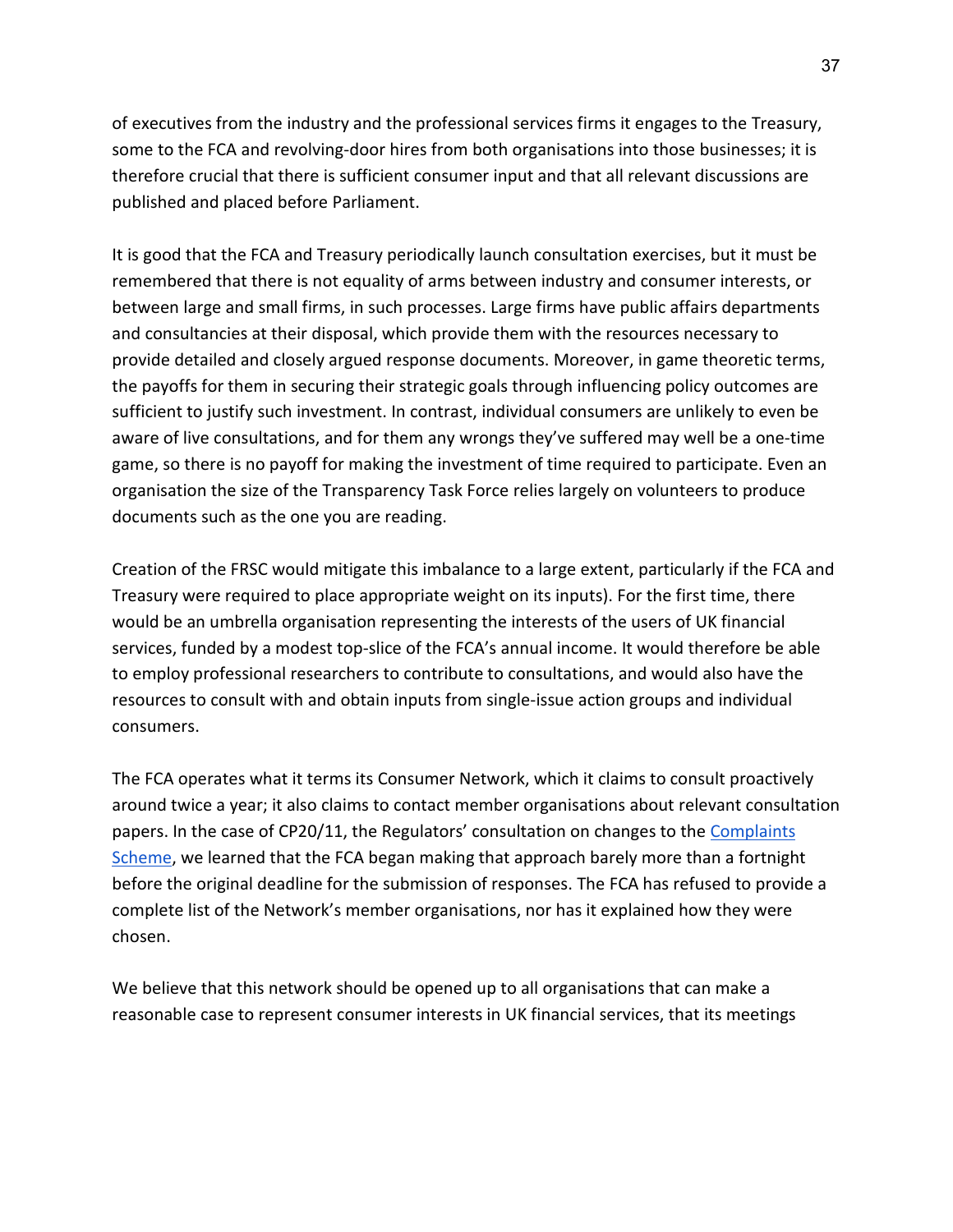should be public and minuted, that due weight be given to its inputs to consultations and that it be given the right to make 'super complaints'[9](#page-37-0).

We have grave concerns about the role of the Panels in the governance of the FCA. These include:

- The FCA has three industry Panels (four if you include the Listing Authority Advisory Panel) but only one consumer one, implying over-representation of producer interests and under-representation of consumer ones;
- Members of the industry Panels are largely nominated by trade associations and rubberstamped by the FCA. In practice this gives those organisations considerable influence over FCA policy and operations, especially given that the FCA refuses to say which member was proposed by which organisation, or to publish the minutes of Panel meetings;
- The Financial Services Consumer Panel does not, in practice, represent consumer interests effectively

It might be worth providing more detail on our allegation that the Consumer Panel does not represent consumer interests effectively. The first point to note is that the 2012 Act places on the FCA statutory obligation to 'secure that membership of the Consumer Panel is such as to give a fair degree of representation to those who are using, or are or may be contemplating using, services otherwise than in connection with businesses carried on by them.' And yet the Panel's website, which is provided and managed by the FCA, admits that the membership is constructed to represent the sectors in which regulated financial businesses operate, and that appointments are often based on nominations made by trade associations:



<span id="page-37-0"></span> $9$  Complaints about thematic issues affecting consumers, that the FCA is obliged to investigate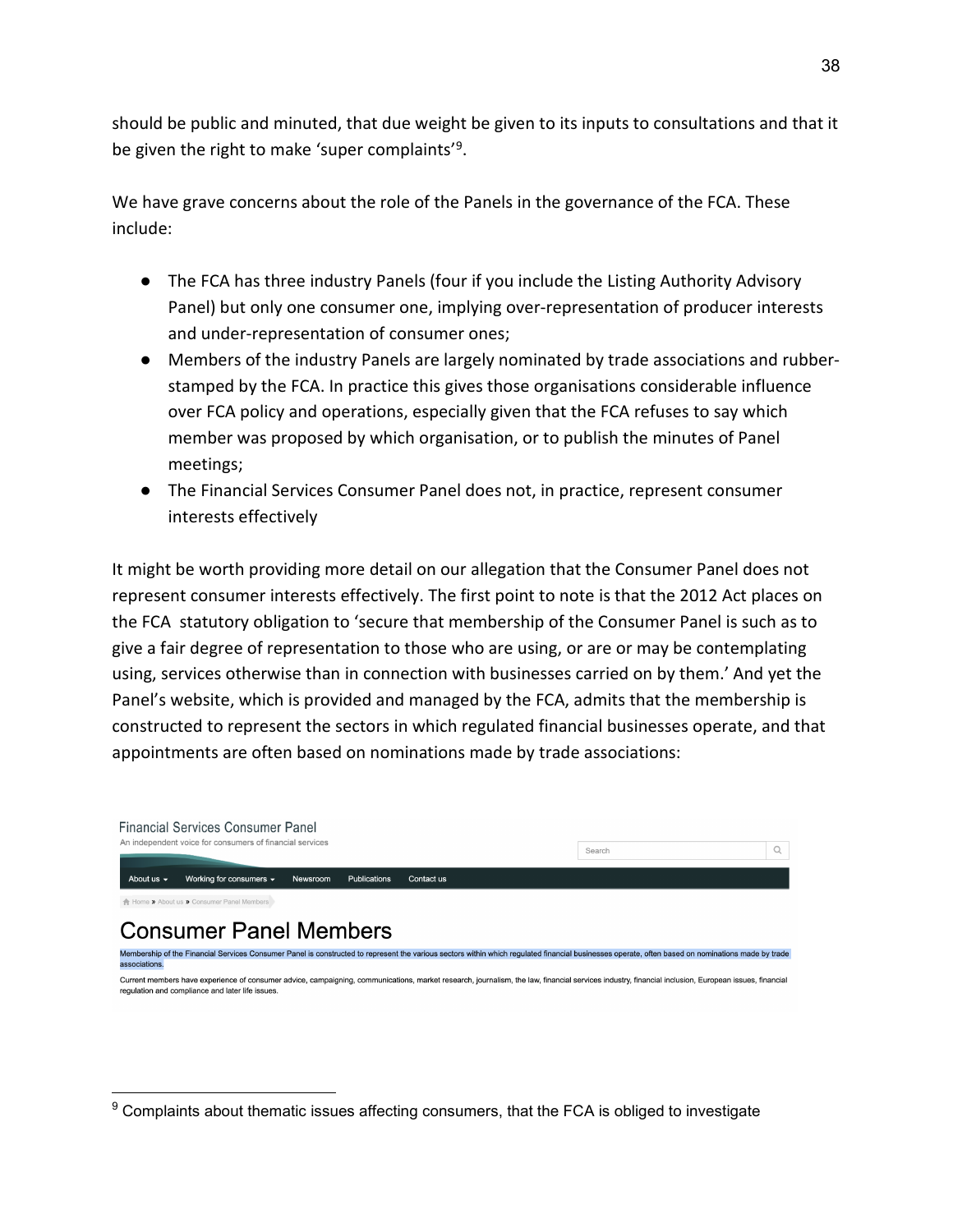The Transparency Task Force is aware of one individual, who leads an action group representing the victims of a financial services regulatory failure case, being told that he could not join the Consumer Panel because 'he might criticise the FCA.' He campaigned for the right of the Panel to make constructive criticisms of the FCA, consistent with the 'comply or explain' provisions set out in the 2012 Act; as a result, the FCA agreed a memorandum of understanding with the Panel under which it could criticise the regulator, provided it first gave notice of its intention to do so. This right has seldom been used.

Our proposal to create the FRSC would eliminate these problems by handing that statutory body responsibility for selecting Panel members and empowering it to censure the FCA's leadership if it attempted to constrain the Panel's freedom of speech. This right could further be protected by requiring all Panel proceedings to take place in public, and for transcripts and videos to be made available; it could, for example, operate in a manner similar to a Select Committee i.e. have its meetings on Parliament TV; with appropriate redactions and edits made in relation to sensitive information that ought to be kept confidential.

As far as possible, we believe the FRSC should operate transparently, for example the Panels could hold their sessions in public so far as is possible but went 'in camera' when discussions were genuinely market-sensitive or s348 applied.

Another aspect of accountability is the establishment of whether a regulator is performing effectively, by cost-benefit analysis. It is difficult, if not impossible, to conduct such exercises *ex ante*, but relatively straightforward to do so *ex post*. The Treasury Committee in particular has been keen for some time to establish a robust mechanism for demonstrating the costeffectiveness of the FCA, and generally to measure its performance.

A conduct regulator exists principally to *prevent harms*. Its performance is therefore best measured by *negative metrics*: the greater the quantum of the harms it fails to prevent, the worse the job it is doing, and vice versa. In the case of the FCA, given its statutory objectives, those measures could include:

- Losses sustained by consumers as a result of authorised firms and individuals treating them badly;
- Excess profits generated by firms as a result of imperfect competition;
- Excess margins earned in the markets through manipulation and other market failures

The Transparency Task Force argued in its [consultation response](https://www.transparencytaskforce.org/wp-content/uploads/2020/10/Complaints-agains-the-Regulators-CP2011-1.pdf) on the changes to the regulators' complaints scheme that the FCA's general exemption from civil liability should be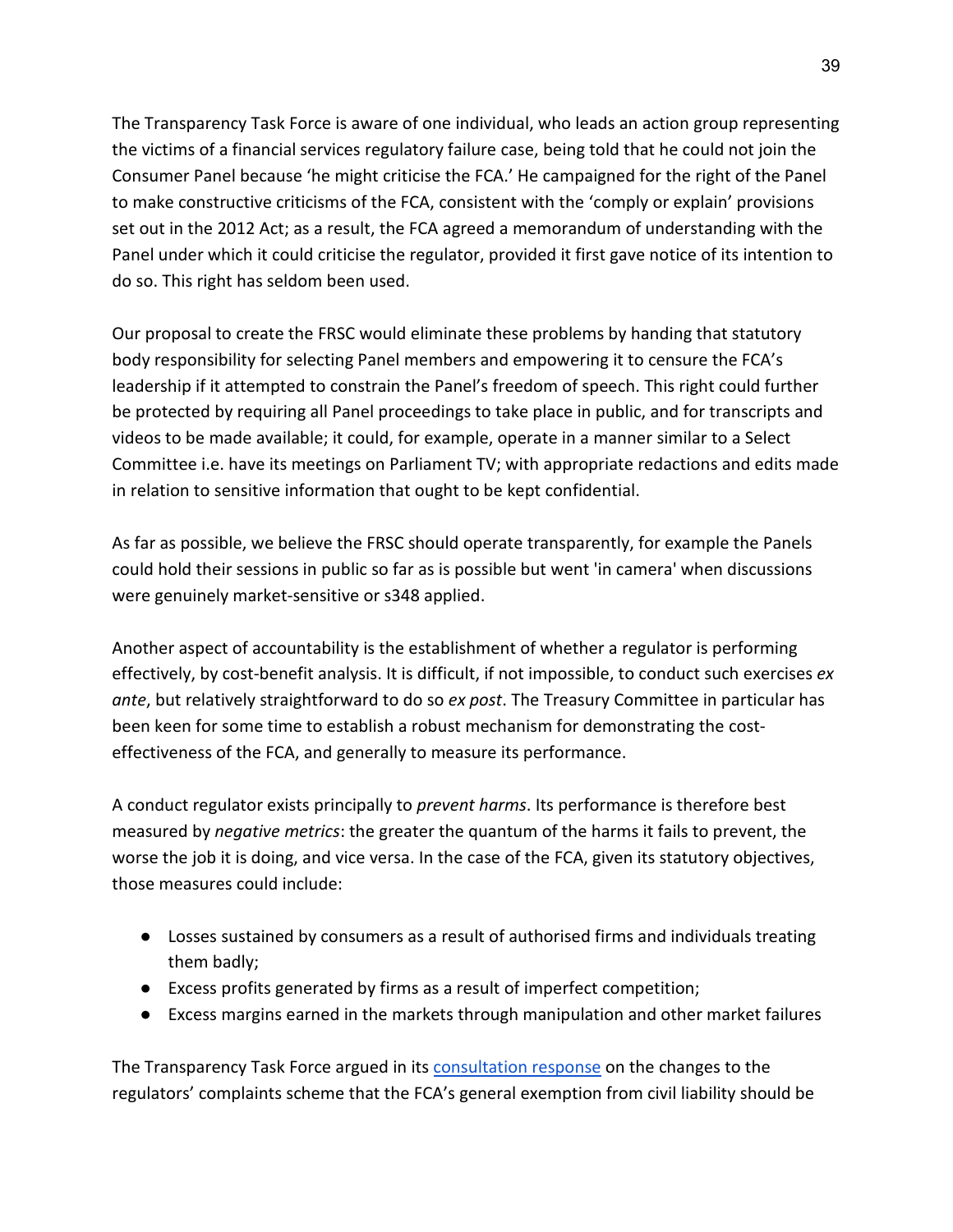removed. We did so in part because we believe that natural justice requires that the victims of regulatory failure be compensated by the causative agent of such loss, but were also attracted by the principle that only by taking losses currently dispersed among consumers and borne in part by the Financial Services Compensation Scheme and charging them to the FCA, could the true extent of its failures to protect consumers be quantified and made visible to stakeholders, particularly politicians.

Using the same principle, sustained profits substantially in excess of a normal return on capital achieved by certain sectors within financial services<sup>[10](#page-39-0)</sup> are powerful indicators of shortcomings in ensuring that there is sufficient competition, while spreads and abnormal price movements can be signals of failures and collusive behaviour in wholesale markets. Such data should therefore be published and examined.

<span id="page-39-0"></span> $10$  For instance, asset management and some categories or consumer subsets within general insurance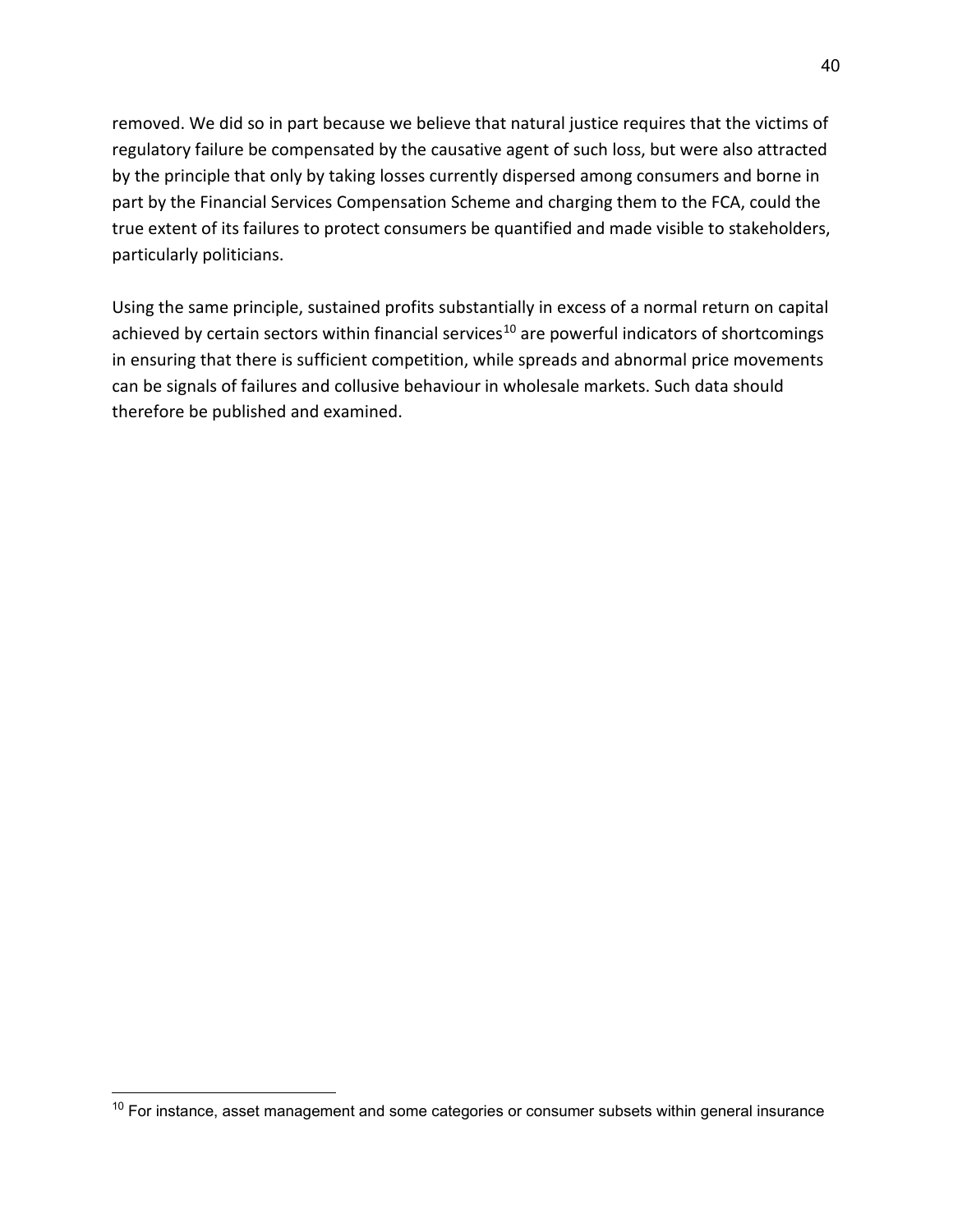# **13 How can the balance between lighter touch regulation and prudential safeguards be best secured?**

We believe that prudential safeguards must always take precedence over lightness of touch; but we also hold, as explained in the context of the FCA Handbook in our response to question 2, that effective regulation is seldom complex, and that complex regulation is seldom effective.

To take just one example, individuals and firms authorised by the FCA and appearing on its register are in theory required to act in accordance with the regulator's [Principles for Business.](https://www.handbook.fca.org.uk/handbook/PRIN/2/1.html) Yet when these Principles are breached, and we believe such conduct is widespread, such conduct does not create a civil liability of the perpetrator to the victim, nor does it create an obligation (only the right, seldom exercised) of the regulator to prosecute, fine or ban the individual or firm that committed the wrong. When there is often no consequence to breaching a principle, a cynic might call it a platitude.

Elsewhere in this document we have signalled our support for the introduction of a general duty of care in financial services, obliging authorised firms and individuals to act in accordance with the Principles, requiring the FCA to enforce against them and making both civilly liable for losses caused by failures to do so.

Were this measure introduced it is possible that the Handbook could be simplified and much reduced in scale, cutting compliance costs for the honest majority and lowering barriers to innovation and competition.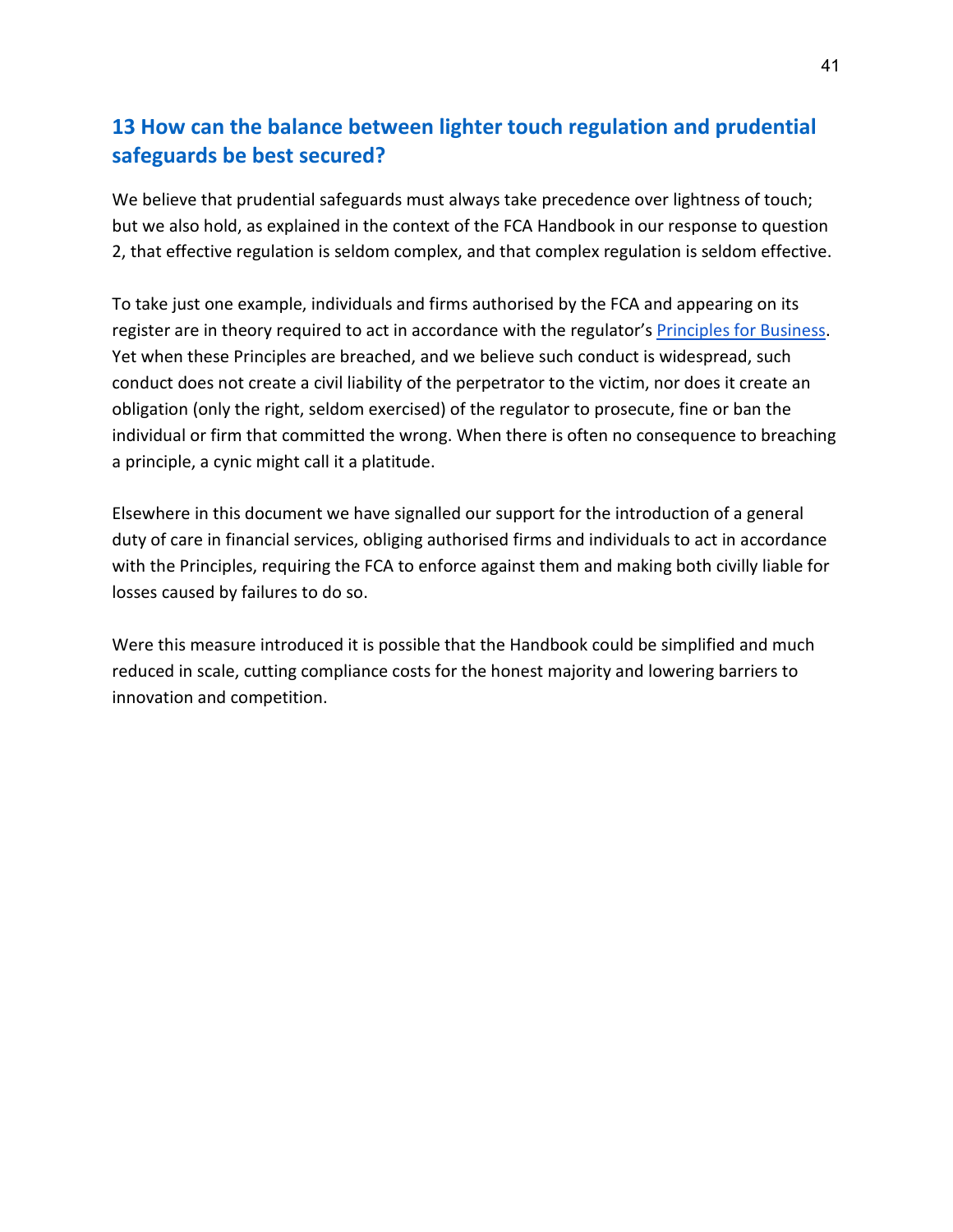# **14 How should consumer interests be taken into account when considering potential regulatory changes?**

Please see our answers to questions 7-8 and 12.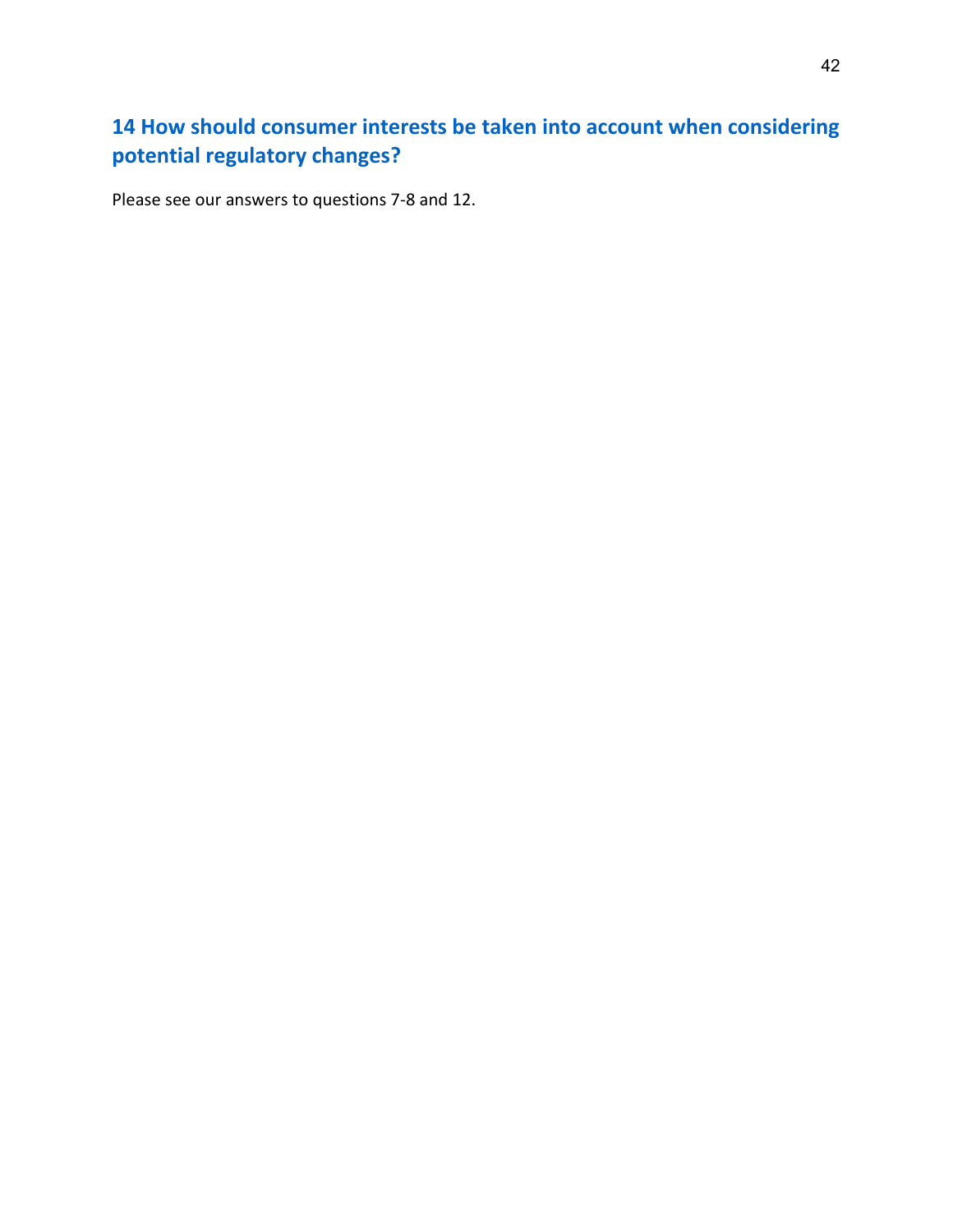**15 What are the strengths and weaknesses of the European Union model of scrutinising financial services legislation?**

**16 Should the UK seek to replicate the EU's model for drafting and scrutinising financial services regulation?**

A response to these questions is beyond our mission and expertise.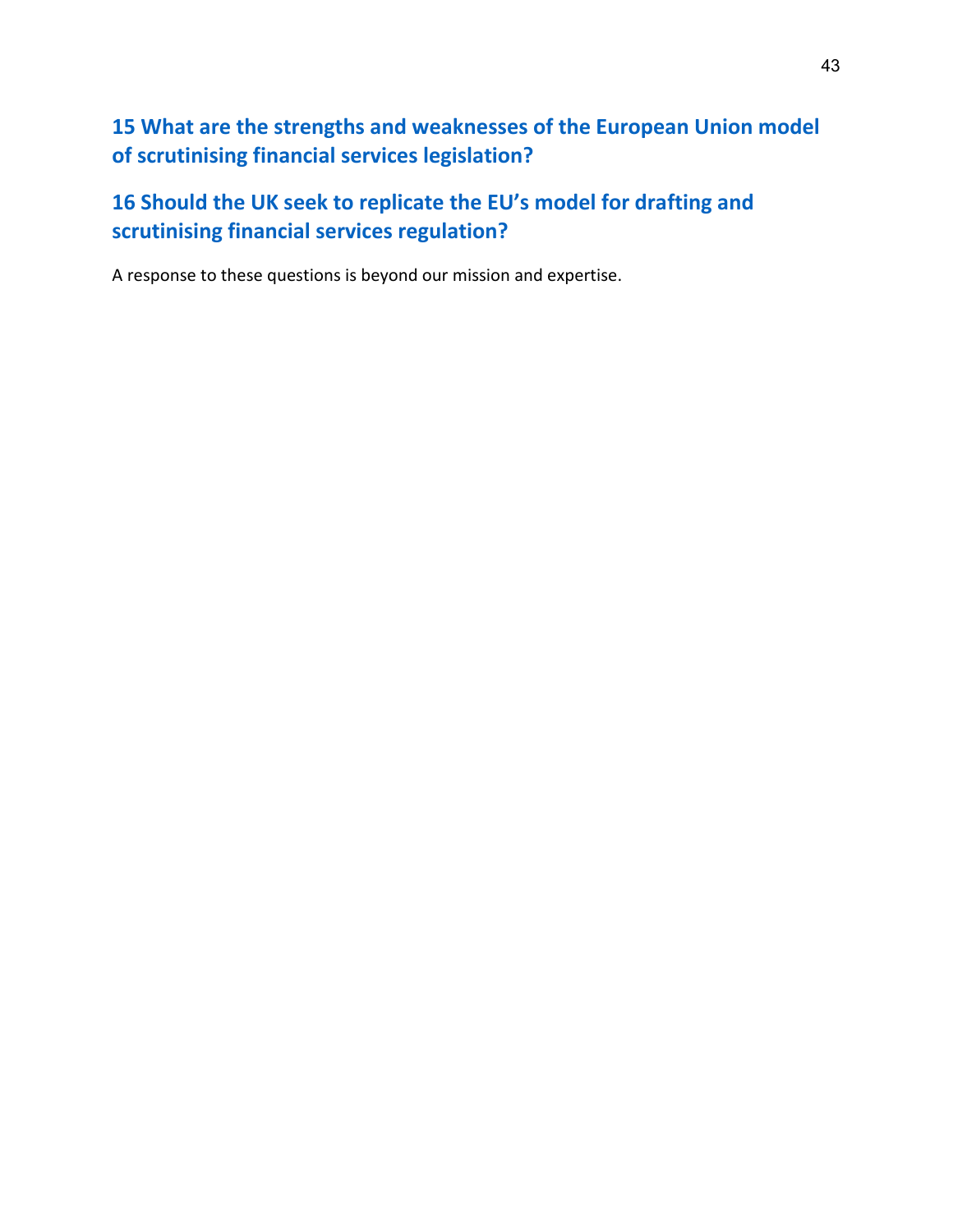## **Part 3: Appendices**

### **Appendix I:**

### **The Need to be Cognisant of Communities**

The financial system is a social system consisting of many different participating communities that individually share common processes, culture, language and purpose. Together, these communities interact to function as a whole. Each community views the financial system in its own context, with its own biases.

The needs of the individual communities also diverge widely, as do their motivations, need for care and oversight, and education. To further complicate matters, individuals may belong to multiple communities at any one time.

What may be fit for one community in many cases does not work another, and taking a monolithic approach to the entire system without thought to the differences of each community will continue to result in friction, lack of transparency, and an inability to support proper functioning of the markets.

Care should be taken to properly model these communities of practice, and understand their interactions, overlaps and dependencies. For example, the functional aspect of retail investors versus institutional investors may be similar on face (buying and selling of securities), but they have vastly different needs in regards to education, protection, registration, market access and more. At the same time, these needs may diverge based on the asset types involved - whether equity, fixed income, derivatives, foreign exchange or payments.

Thi is not exhaustive, as communities exist in regards to organization type, function (front office, back office, infrastructure, regulatory, etc), and so on. But any regulatory model should reflect that which it is regulating - and understand the community in which it is meant to both protect and when necessary prosecute.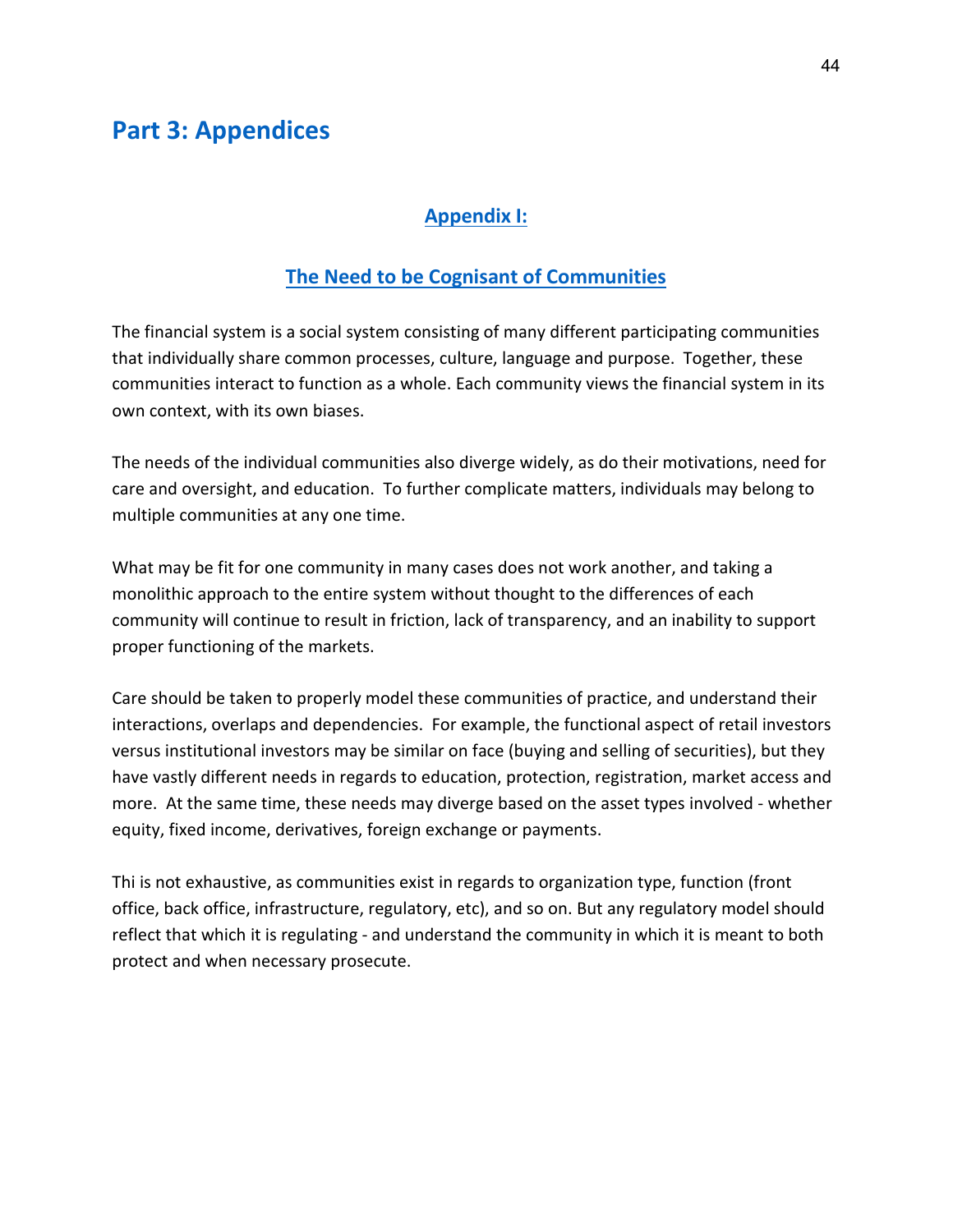## **Appendix II:**

#### **High Level Fraud:**

### **By Anthony Stansfeld, Police Crime Commissioner, Thames Valley Police**

Fraud is now costing the UK economy as much as the entire NHS. The annual figure for fraud given by the National Crime Agency is over £190Bn based on figures from three years ago. This is almost certainly an underestimate. The NHS in the same year cost £197Bn a year.

Little is done to combat major fraud. Less than 0.03% of the amount lost is spent on countering fraud. The Serious Fraud Office receives around £50m a year, Action Fraud, which has been shown to be largely unfit for purpose, receives £16m. Police Forces have neither the time, capacity, nor capability to take on fraud. When fraud cases are brought to their attention, they are either sent to Action Fraud, where mostly they disappear into an administrative hole never to be heard of again; or are classed as a civil matter. The few that are distributed back down to police forces are rarely investigated. Less than 2% of fraud is investigated properly, and only a fraction of that brought to justice.

PPI, LIBOR, and the extensive money laundering of the assets of major criminal enterprises, have resulted in banks being fined heavily. However, this penalty falls on the totally innocent shareholders of the banks. No senior bank executives are ever held responsible for these massive criminal frauds, and they continue to receive not only large pay packets, but also massive bonuses.

Even more serious has been the deliberate destruction of individuals and companies by banks to pillage their assets. There has been little effort or enthusiasm by the many regulatory authorities, notably the Bank of England's Prudential Regulatory Committee (PRC), the Serious Fraud Office (SFO) and the Financial Conduct Agency (FCA), to either stop these frauds or bring the perpetrators to justice. These major frauds, unlike Libor and PPI, were not skimming off the top. They have ruined thousands of companies, farmers, and families. A great number of jobs have been destroyed. Companies, homes, farms and possessions have been repossessed on forged documentation across the country. The damage to the UK economy has been massive.

In August 2019 the Treasury Select Committee asked the National Crime Agency (NCA) to look into the industrial scale forging of signatures by banks and the alteration of documentation. Twelve large files of evidence were given to the NCA. In spite of having a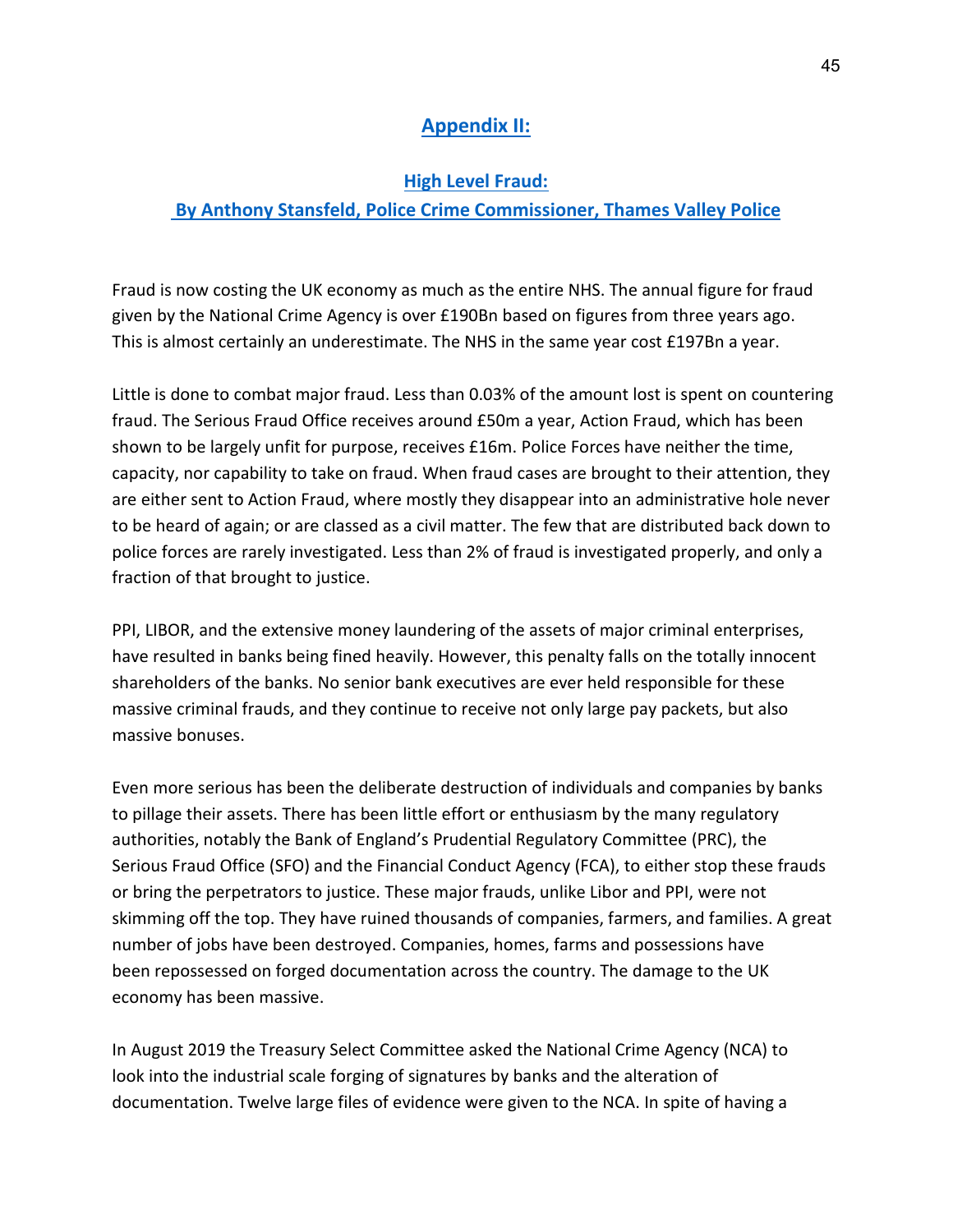responsibility for Serious Organised Crime, the files were immediately given to the FCA which has been aware of the problem for years. It was then passed to the SFO, who have been in possession of similar documentation for several months. It is now back with the NCA with no apparent investigation having been started. The ability of the Regulatory Authorities to pass the parcel between each other without anyone taking responsibility is a neat way to avoid action being taken. There are now 19 files of evidence with the NCA. As of now no investigation has moved forward further than a 'review' of the evidence. The underlying problem is that senior white-collar crime is not seen by the establishment to be a real crime. A senior Metropolitan police fraud officer wrote to the Treasury Select Committee in 2017 stating that the executive boards of some of our most prominent banks were Serious Organised Crime (SOC) syndicates. His report was hastily buried. From everything I have seen, and which has become apparent over the last three years, he may Well have a point.

Stealing a million pounds through the front door of a bank will result in a police response. Steal a billion through the back door and nothing is done.

The HBOS Reading case involved a fraud approaching £1Bn. It cost Thames Valley Police £7m to bring to court. Those charged were found guilty, and 6 individuals received combined sentences of 48 years. No one at board level took responsibility. The FCA fined Lloyds Bank £45m for concealing the fraud, but yet again held no one responsible at board level. The fine was passed directly to the Treasury. In spite of the then Chancellor, Philip Hammond, being asked to reimburse TVP the cost of the case, he refused to do so. It is little wonder that Police forces, which rarely have either the capacity or capability to investigate high level fraud, are reluctant to take on fraud perpetrated through banks. It is costly to do so, and even if they recover massive sums of money, none reverts to the police force that has borne the cost.

An internal review into what had gone on in Lloyds, called the Turnbull Report, was written in 2013. It laid out in detail the consequences of the inaccurate, and possibly fraudulent, KPMG audits carried out on the HBOS accounts. These had overlooked massive holes in the bank balance sheet approaching £40Bn, and the concealment of the £1Bn fraud carried out in Reading. On the back of these audits, both HBOS and Lloyds had raised billions in Rights Issues on knowingly false accounts. KPMG were also the auditors of the Co-Op Bank and Carillion.

The senior partner of KPMG became Chairman of the FCA. It is interesting to note that the Chairman of the Financial Reporting Council (FRC), which is meant to monitor auditors, gave the KPMG audits of HBOS a clean bill of health. The Chairman of the FRC was in his previous job, Chairman of Lloyds.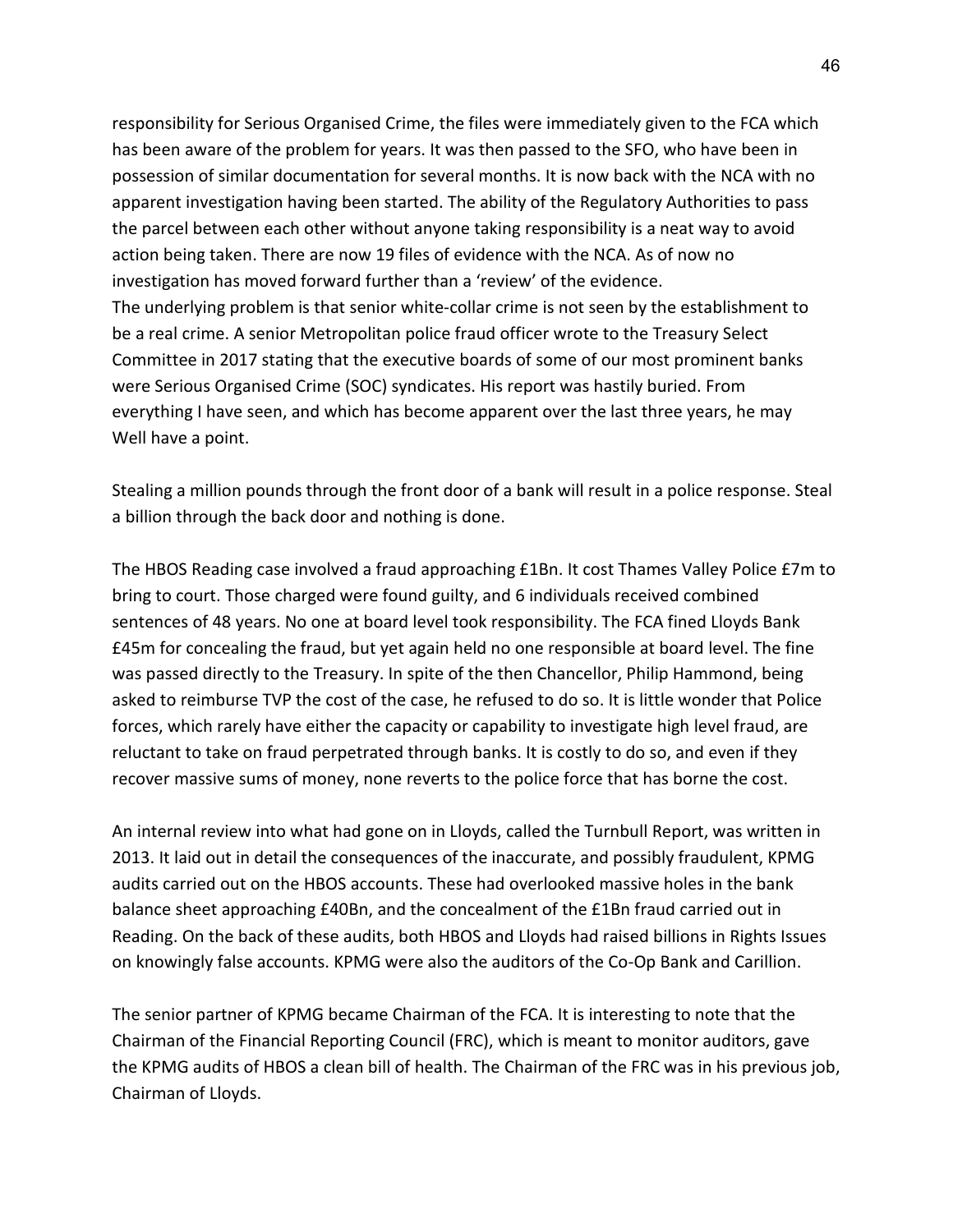The Turnbull Report was written by a senior Lloyd's accountant, Sally Masterton. It named both the companies and individuals involved in the frauds and the cover up. She was promptly made redundant with minimal compensation. The bank denied the report was authorised and did its best to denigrate its author. Both the Bank of England and the FCA received the report in early 2014. In spite of the evidence neither took action. Three years after Sally Masterton was sacked the bank had to admit her report was authorised and she was paid compensation. The failure of the FCA to protect Sally Masterton is regrettable, it took others to ensure the bank apologised to her and paid her compensation. Needless to say, it was accompanied by a draconian Non-Disclosure Agreement.

In 2017 it became apparent that the Turnbull Report had been concealed by the 3-man Executive Board of Lloyds from their own Chairman and non-executive directors for three years. The Chairman, Lord Blackwell, was sent a copy of the report in March 2017. He took no action in spite of it being clear that a number of fundamental company rules had been broken by his executive board. As far as can be ascertained he failed to pass on the report to the other non-executive directors for a further year. Anita Frew, the senior non-executive Director of Lloyds, was asked when the Chairman shared the report with the other nonexecutive Directors. It is a simple question she would not answer, and neither would the Company Secretary. It was not until the report was published through parliament that she and most of the other non-executive directors were made aware of the report. Similar frauds to HBOS were also going on in Lloyds itself, RBS and Clydesdale. It is estimated that RBS alone took down around 16,000 companies. A proportion of these were not viable, a great number were, and had never defaulted on loans. The companies were pushed into the RBS Global Restructuring Group. This was meant to assist companies, not destroy them.

Its Chief Executive told the Treasury Select Committee it was not a profit centre. It made £billons pillaging companies. No one has been held to account for this. The head of RBS GRG became Chief Executive of Santander UK Bank. The FCA and the Bank of England stood back and did nothing.

The SFO is now in possession of both the Turnbull Report and detailed files on the use of forged documents and signatures that have been used to convince courts to bankrupt a vast number of individuals and repossess their homes. The Turnbull report has sat with the SFO for a year, and with the FCA and Bank of England for five years. Action by them is well overdue.

The evidence is clear. The files that cover the forged documents have been with the SFO for six months. Again, the evidence is clear. I trust it will not be covered up like so much else has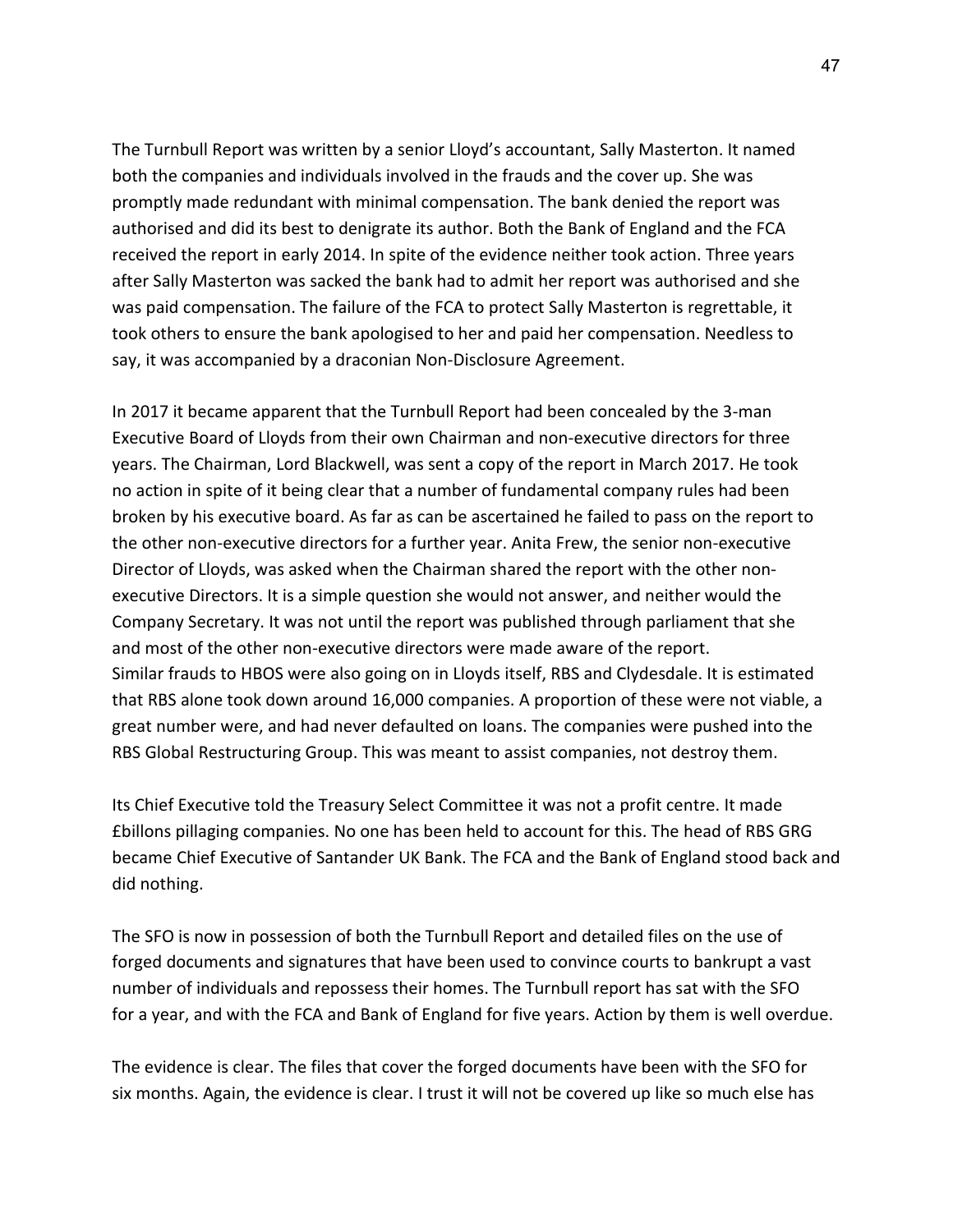been.

Similar frauds were perpetrated in both the US and Australia. In the US, the banks were fined £25Bn for the forging of documents and bankers gaoled. In Australia the government set up a Royal Commission. Its report is devastating, and the police are now taking action against the bankers and associates involved. In the UK nothing has been done. There would appear to have been a systematic cover up. The Bank of England, the FCA, the FRC and a number of other bodies have failed to hold the banks and accountancy companies to account. There is a revolving door between employment in these agencies and the major banks. It has been at the expense of thousands of small and medium size companies. The bailout of Lloyds and RBS by the Treasury merely compounded the loss to the UK economy.

Two major inquiries into Lloyds Bank have been commissioned. Sir Ros Cranston, a retired High Court Judge, has now reported on Lloyd's Bank treatment and compensation paid to victims of the HBOS Reading frauds. His conclusions are that Lloyd's treatment of those defrauded was 'neither fair nor reasonable'. The internal Lloyds scheme under a Professor Griggs is widely believed to have failed to properly compensate those small numbers of victims whose names came up in the court case. The others defrauded, whose cases were not brought up during the court case, have largely been ignored. It is worth mentioning that only a small part of the Reading fraud was prosecuted, probably less than a third of the overall fraud. This gave the bank the opportunity not to compensate the many others who had been defrauded. All those who have been compensated were made take it or leave it offers, accompanied by Non-Disclosure Agreements (NDAs).

The other inquiry is an internal Lloyd's inquiry headed by another senior Judge, Dame Linda Dobbs. This started in 2017 as a small inquiry into what had gone on within Lloyds over the HBOS case. It has now expanded into a major inquiry that will not report until this year.

It will have taken over 4 years and a large team of lawyers supporting Dame Linda, with two lead QCs, to get to the bottom of this. Every stone that is turned over expands the inquiry. The concern about this report is that most of those responsible will have departed the bank with large bonuses and pay offs before the report is released. Only part of the problem is being looked at by the inquiry. What went on in other branches of Lloyds is not part of the inquiry.

In the current economic climate, it is clearly necessary to support the banking system, but that does not mean that corrupt senior bankers should be supported. Ideally the Government should set up a full Public Judicial Inquiry into what went on in our banks. It should examine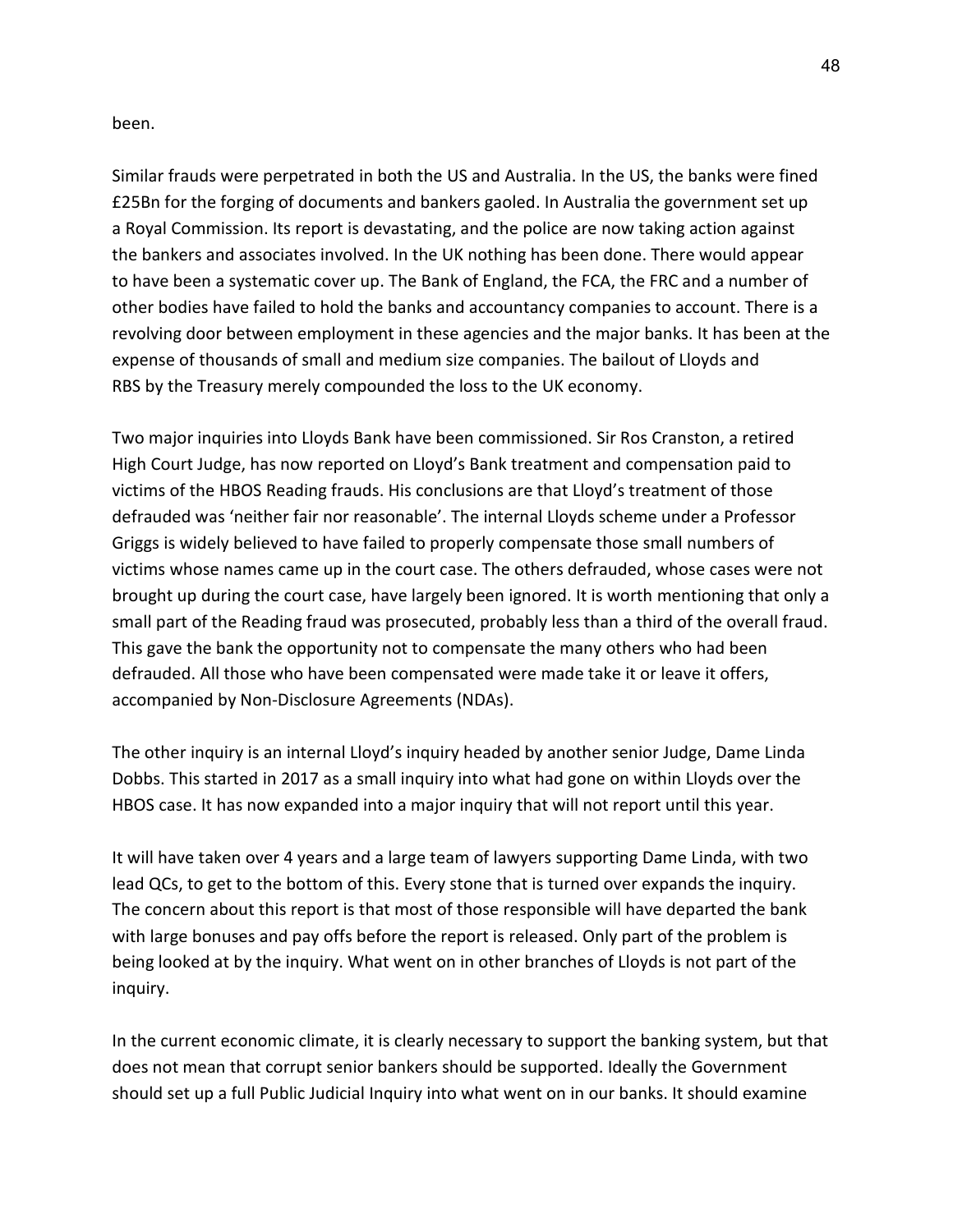how it can be prevented from ever happening again, why the regulatory authorities covered it up, how the victims should be compensated, and who should be prosecuted. However, in the current circumstances the better option maybe is to have a number of smaller low-key inquiries that interlink. Those bankers clearly implicated should be asked to resign quietly, without bonuses and titles. Those that have the most senior positions should be told that unless they cooperate with the inquiries, they are liable to have a full criminal investigation launched into their activities.

There should be a clear direction that non-executive boards are there to hold the bank executives to account, not only for profitability, but also integrity. The current non- executive boards have knowingly failed in their duties, and should, in some banks, notably Lloyds, be replaced in their entirety.

It should become widely known in the City of London that fraud will be investigated, and prosecution will follow.

At the moment fraud is seen as a safe way to make money. In both the US and Australia, they have tackled this problem, and they now have a far less corrupt system than we do in the UK. There should also be a look into how the bankruptcy courts are being manipulated, and why the Land Registry and Insolvency Services have failed to guard the rights of property owners.

The behaviour of some of the most prominent legal companies who have acted on behalf of the banks should also be examined. Finally, the failure by some of the major trade bodies that are meant to regulate the behaviour of their members should be looked into. They would seem to have become more concerned about protecting their members rather than seeing they operate within the law.

The sorting out of flagrant frauds within the UK banking system, without damaging it yet further, will be a difficult balancing act. However it cannot be allowed to continue. The present economic situation has given banks the opportunities to go on behaving in the same way that they did after the crash in 2008. At least £500m should be used to set up regional police fraud units with the majority employed within them being forensic accountants. The money required should be taken from the annual fines levied by the FCA and ring fenced for this. The SFO should either be made fully independent of the Treasury or be subsumed by the NCA. The NCA should deal with the wide scale bank money laundering, and the international aspects of the frauds. This will need a proper fraud division to be set up within the NCA. The the current small team has no capability to take on international banking fraud. The governance of the NCA needs a radical rethink. It has clearly been complicit, with the City of London Police,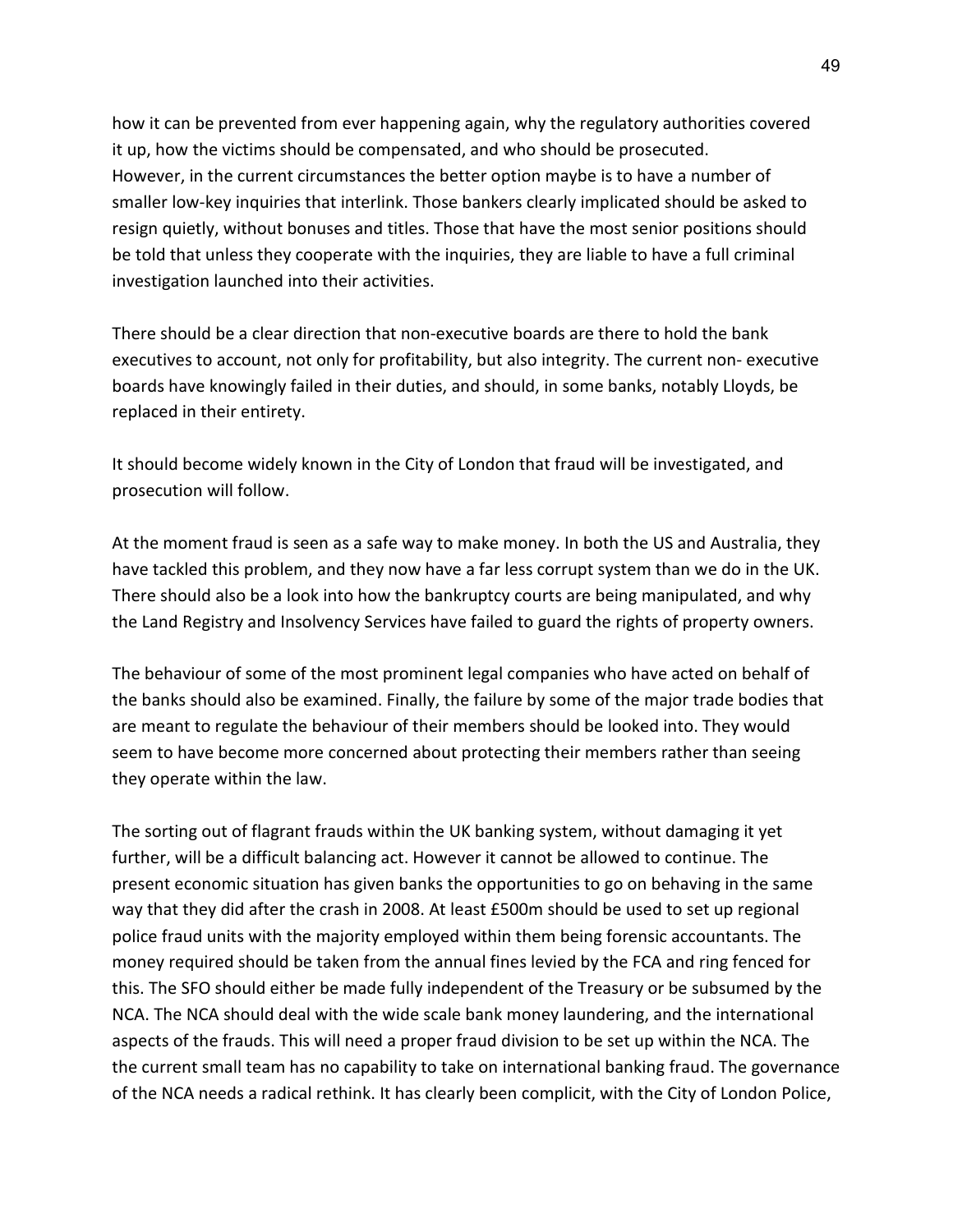in its failure to take on major fraud.

The UK needs a profitable banking system and it needs an honest one. The two appear not incompatible in certain situations. The UK cannot afford to gain a reputation for corrupt banking.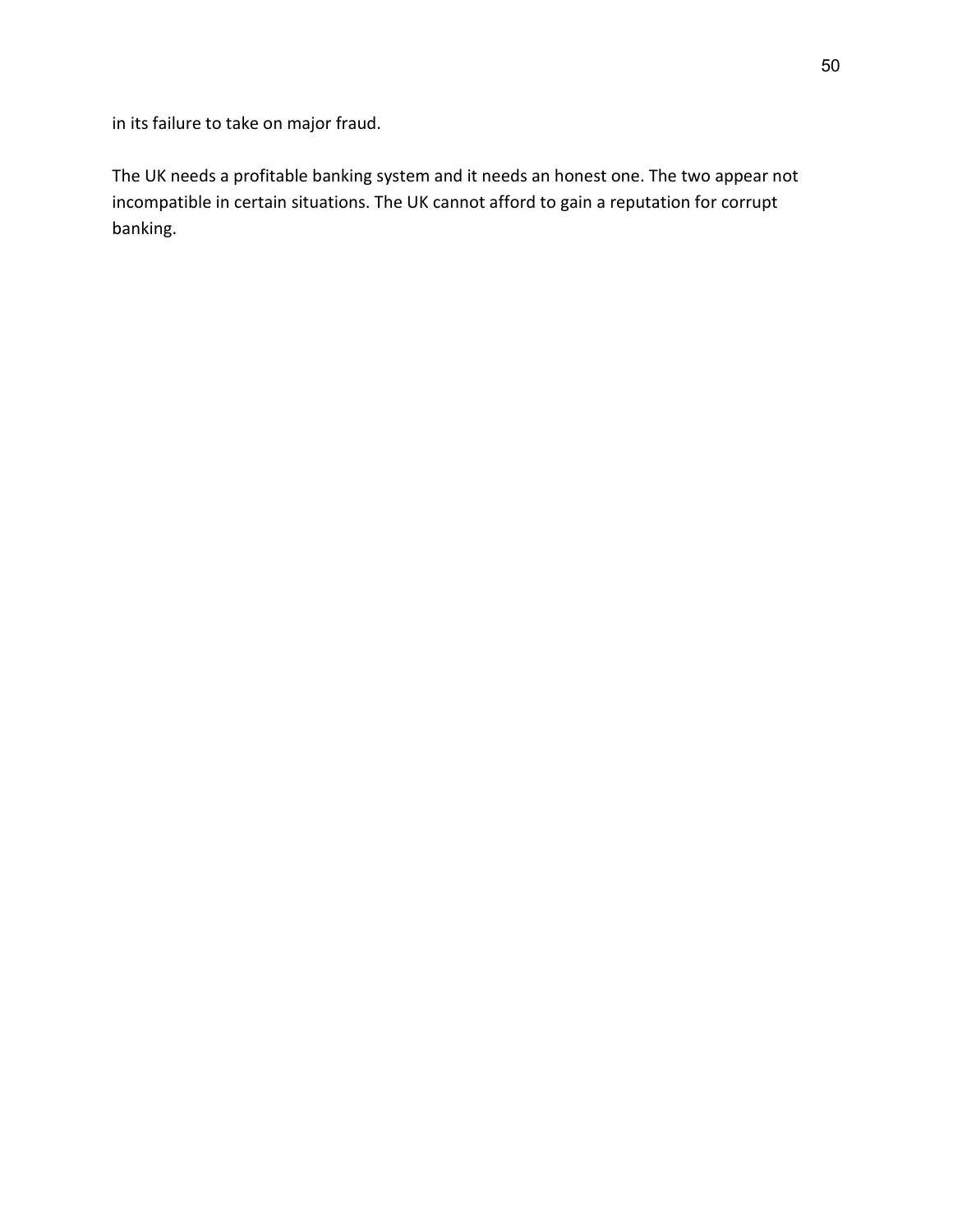## **Appendix III:**

## **Proposal to Introduce the Financial Regulator's Supervisory Council**

### **Background**

- The Independent Reviews into the Financial Conduct Authority's ('the FCA's') handling o[f The Connaught Income Fund Series 1](https://www.fca.org.uk/publication/corporate/connaught-independent-review.pdf) ('Connaught') and [London Capital and Finance](https://assets.publishing.service.gov.uk/government/uploads/system/uploads/attachment_data/file/945247/Gloster_Report_FINAL.pdf) ('LCF') have made a number of recommendations for operational change, which the FCA has [accepted;](https://www.fca.org.uk/news/press-releases/fca-responds-independent-reviews-london-capital-finance-connaught)
- The extensive underperformance described in the Reviews has at its heart serious and longstanding problems with the regulator's culture and governance that raise grave questions about its ability to perform its overarching strategic objective, namely ensuring that the relevant markets operate well, and its three operational ones, namely protecting consumers, achieving integrity in the markets and promoting competition;
- There are also serious concerns about the capabilities of several members of the FCA's current senior leadership team, the performance of the teams led by whom came in for extensive criticism in the Reviews;
- Furthermore, there are already questions being asked about the judgement and leadership of recently-appointed Chief Executive Nikhil Rathi, for example around his seemingly naive appointment of [Megan Butler](https://uk.finance.yahoo.com/news/broom-uk-financial-watchdog-starts-115136448.html) as Executive Director for Transformation<sup>[11](#page-50-0)</sup>. We consider this decision unwise given the extensive failings of teams under her previous leadership in both the cases reviewed and the stark contrast with the fact that her counterpart Jonathan Davidson, whose performance was also criticised, left the FCA prior to the publication of the two reports;
- $\bullet$  It is also unclear<sup>[12](#page-50-1)</sup> whether some or all LCF victims will be compensated by HM Treasury, in part or in whole, and there is as yet no proposed scheme for compensating Connaught victims, and indeed the FCA is falsely claiming<sup>[13](#page-50-2)</sup> that they are not out of pocket;

<span id="page-50-0"></span> $11$  The role was not even advertised externally, and there were only two internal applicants (we suspect that Jonathan Davidson was the other)

<span id="page-50-1"></span> $12$  'Taking into account the various channels through which people affected can seek compensation, the government will also set up a scheme to *assess* whether there is a justification for further one-off compensation payments *in certain circumstances* for *some LCF bondholders*.' [our italics] - [John Glen](https://www.gov.uk/government/news/independent-investigation-into-the-fcas-regulation-and-supervision-of-london-capital-finance-published)

<span id="page-50-2"></span> $13$  'The Fund entered liquidation in 2012, before we became the FCA, with aggregate principal losses estimated at *£79m*. Since then, investors have received over £80m, including over £58m of redress under the settlement we secured from Capita Financial Managers (CFM). Although the Fund failed 8 years ago and *investors have now received these funds*, the lessons of the failure are still highly relevant for us.' [my italics] - [FCA response to independent review.](https://www.fca.org.uk/publication/corporate/connaught-independent-review-response.pdf) In fact the principal losses were £104m, and in addition to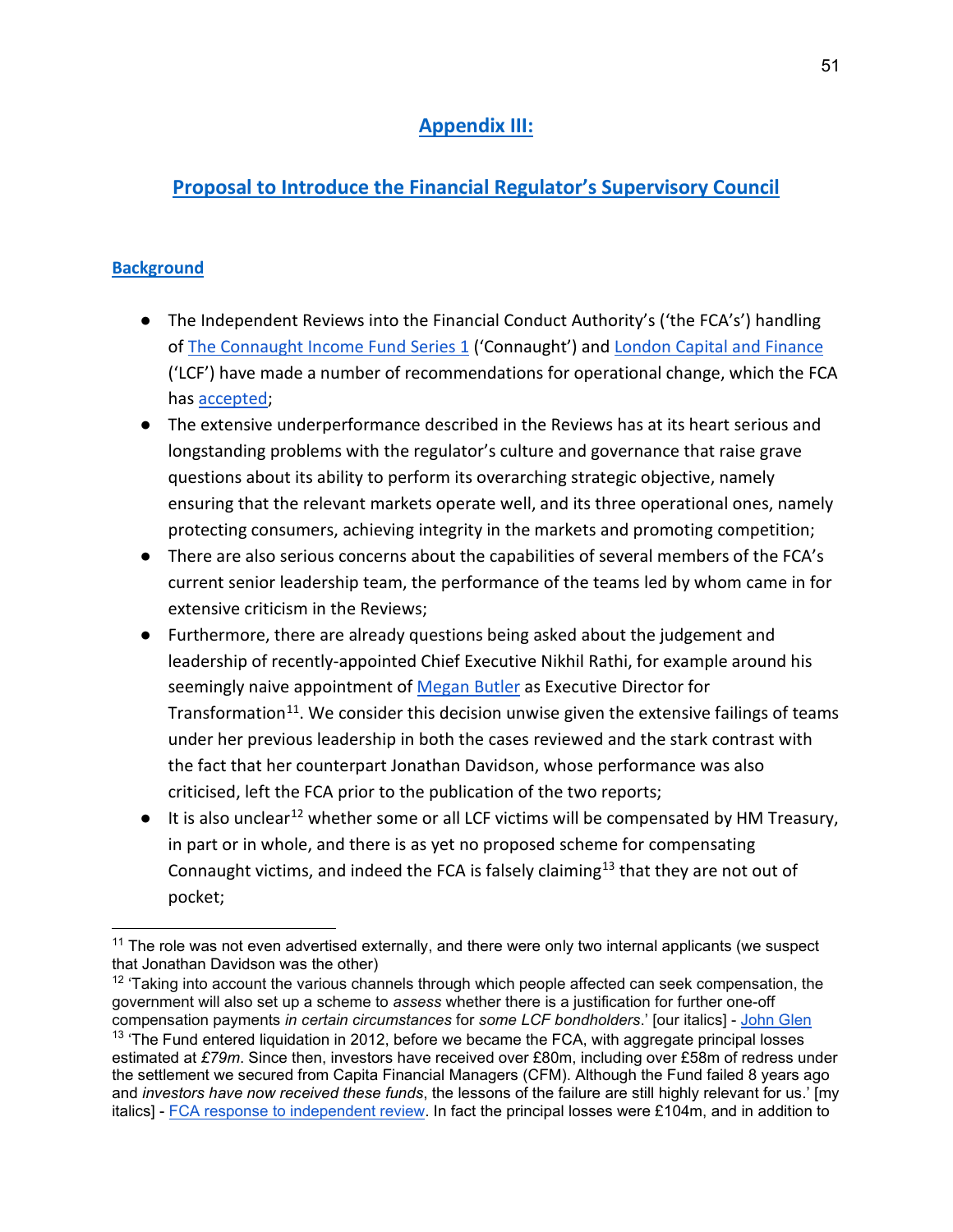- Finally, there are a great many other cases in which consumers have lost significant sums of money through financial services fraud, misconduct and recklessness where they commonly feature levels of regulatory failure at least as acute as that identified in the Connaught and LCF reports<sup>[14](#page-51-0)</sup>. There is an urgent need to accelerate the process of achieving transparency about the causation of those losses, to remedy them, and to implement thoroughgoing reforms;
- For these reasons, we believe that the response to the two Reports must go far beyond trusting the FCA's existing leadership to implement the specific and limited recommendations for operational improvement permissible under the Terms of Reference governing the reports' production. Rather, it is vital that uncomfortable truths must be confronted about the FCA's fitness for purpose and profound questions be answered about whether it should be abolished or reformed - and in the latter case, how this could be achieved in a manner materially different to the FSA/FCA rebrand exercise that took place in 2013.
- It seems to us that proposals for addressing the FCA's failings are likely to cluster around three options:
	- Abolition, followed by replacement with a gold-standard regulator or regulators, under different leadership and with greater accountability;
	- The introduction of a Royal or Parliamentary Commission, or some other Parliamentary or quasi-judicial review to review past failings and explore future options, perhaps based on learnings from the [Australian](https://financialservices.royalcommission.gov.au/Pages/default.html) Royal Commission;
	- Proposals for vastly improved governance arrangements, particularly those focused on making the existing regulator far more accountable to users of financial services, perhaps along the lines of the Financial Regulator Assessment Authority proposed for [Australia](https://treasury.gov.au/consultation/c2020-48919a)
- The Transparency Task Force believes that this debate is essential, and looks forward to contributing to it. However we also recognise that reaching conclusions could take a long time, and the need to improve matters is pressing. For that reason we advocate pursuing the third, least radical option immediately, it being the one that can be implemented fastest, without the need for primary legislation;
- At the Transparency Task Force, we believe that transparency results in accountability, which in turn leads to change. Such reform is itself subject to transparent scrutiny,

the £25m shortfall in capital returned, the investors have also suffered up to 12 years' loss of income and liquidity, the latter leading also to opportunity costs, and some have incurred significant time costs pursuing the matter

<span id="page-51-0"></span><sup>&</sup>lt;sup>14</sup> These include, but are not limited to, Woodford, Lendy, Collateral, Funding Secure, Park First and German Property Group/Dolphin Trust. There are also outstanding cases affecting small businesses in which regulatory failure and/or collusion is alleged, such as the Interest Rate Hedging Product redress scheme and the HBoS Reading fraud, in which reports are expected to be published in 2021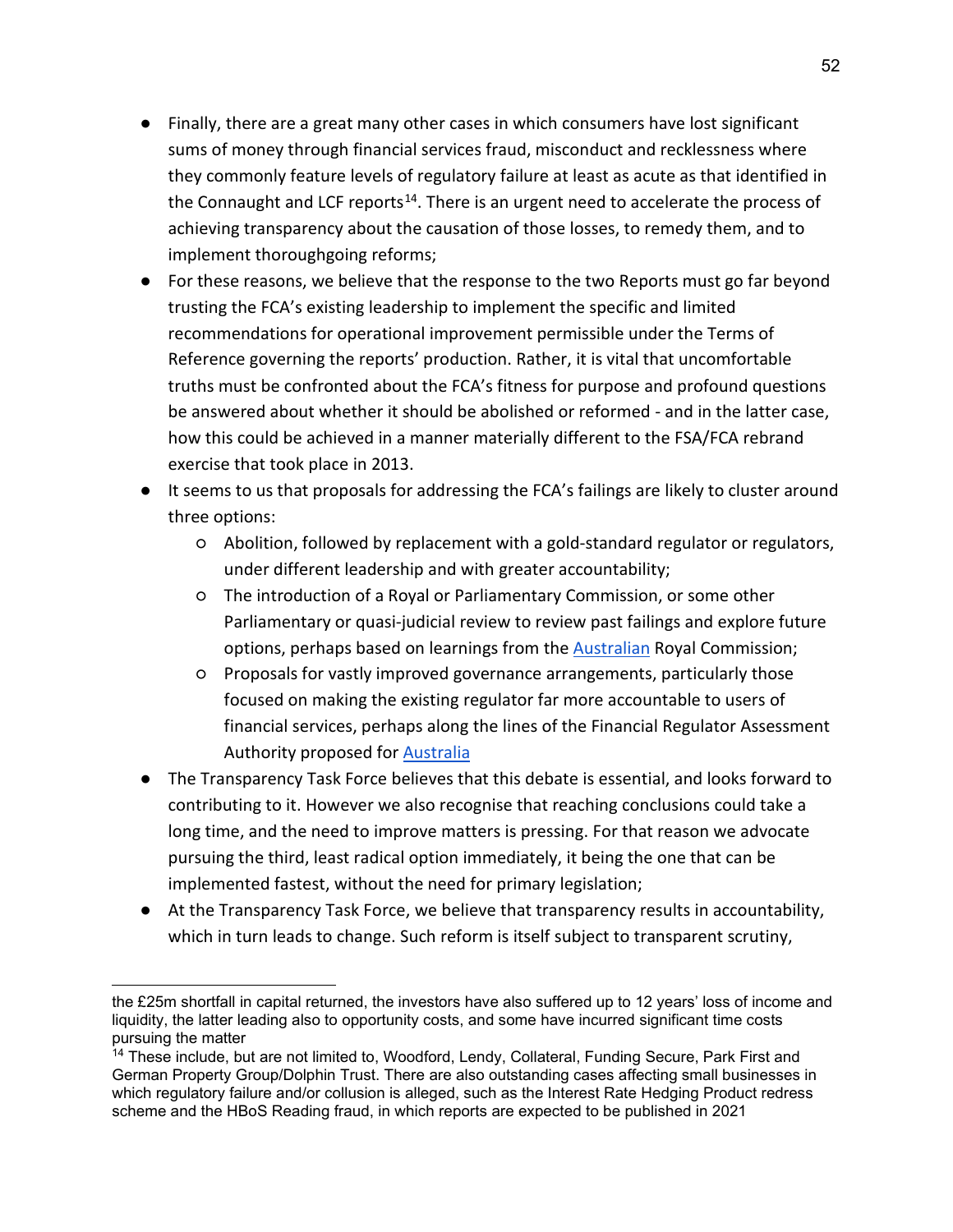creating a virtuous circle of continuous improvement. The key to fixing the FCA therefore begins and ends with transparency and accountability. Implementing governance reform quickly, while more profound changes are debated, is an asymmetric bet: if it works, the need for more radical changes will be forestalled; if it does not, the case for them will have been proven;

- To this end we propose a modest package of improvements to the FCA's governance structure, implementable in a short timeframe and at no net cost, following the introduction of minor, enabling secondary legislation. Indeed we believe it may be possible to make these changes without the need for legislation;
- These changes are achievable by transferring some of the responsibilities currently divided between the FCA, the Treasury and the Department for Business, Energy and Industrial Strategy to a new statutory body, the Financial Regulators' Supervisory Council ('FRSC'), which would be comprised of stakeholders who genuinely represent the interests of users of UK financial services;
- The aim of these changes is to improve transparency and make the FCA directly accountable to those who have at heart the best interests of those whom the regulator is intended to protect and serve

#### **Proposal**

- We advocate the introduction of a new statutory entity, provisionally named the Financial Regulator's Supervision Council ('FRSC'), whose role would be to play a central role in representing the interests of non-industry interests in the governance structure of the Financial Conduct Authority;
- The FRSC would have the following powers and responsibilities:
	- To appoint, to review annually the performance of and, where appropriate, to dismiss<sup>[15](#page-52-0)</sup> the following:
		- **■** Jointly with the Treasury<sup>16</sup>, the Chair and Chief Executive of the FCA (currently sole responsibility of the Treasury);
		- The two Non-Executive Directors of the FCA currently appointed by the Department for Business, Energy and Industrial Strategy;
		- Members and Chair of the Financial Services Consumer Panel<sup>17</sup>;

<span id="page-52-0"></span><sup>&</sup>lt;sup>15</sup> respecting normal employment practices and contractual rights

<span id="page-52-1"></span> $16$  and subject to the approval of appointments by the Treasury Committee

<span id="page-52-2"></span> $17$  Currently, the Panel's membership comprises largely people from the financial services industry. According to the organisation's own [website,](https://www.fs-cp.org.uk/who-is-on-the-panel) 'Membership of the Financial Services Consumer Panel is constructed to represent the various sectors within which regulated financial businesses operate, often based on nominations made by trade associations', an apparent breach of the obligation placed on the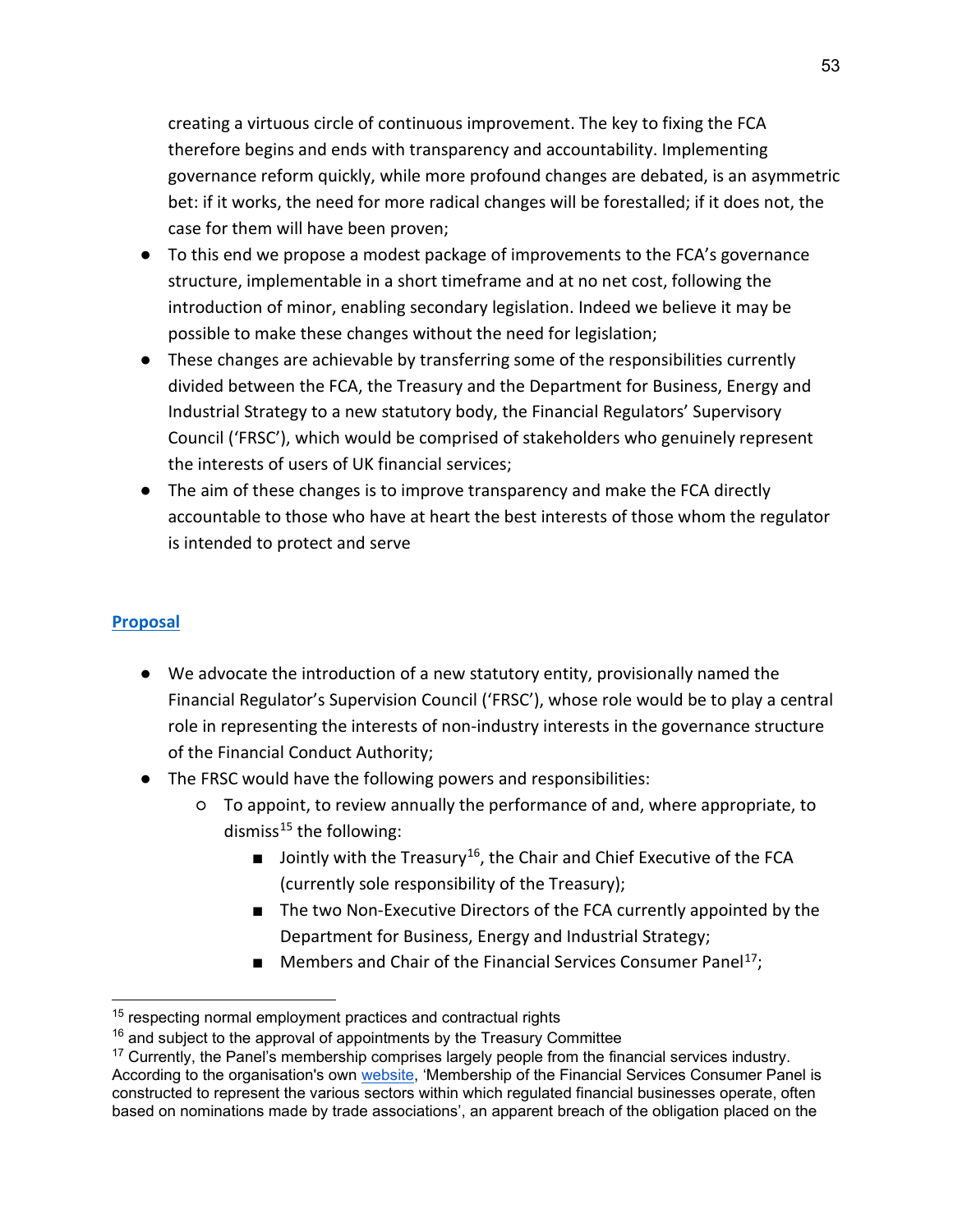- The Financial Regulators' Complaints Commissioner;
- Such employees as the FRSC requires to perform its statutory role
- Where appropriate, to commission, review and oversee implementation by the FCA of recommendations of:
	- **Periodic Reviews**<sup>[18](#page-53-0)</sup> of 'the economy, efficiency and effectiveness with which the FCA has used its resources in discharging its functions';
	- Periodic Reviews of the FCA's treatment of whistleblowers and its response to the evidence they provide;
	- $\blacksquare$  Independent Reviews<sup>[19](#page-53-1)</sup> of the FCA's conduct in circumstances in which there are reasonable grounds for believing that there has been material regulatory failure
- To establish operating guidelines for the operation of the Complaints Scheme[20](#page-53-2) insofar as it relates to complaints about the FCA, and to monitor the effectiveness of the Scheme and of the FCA's responses to it;
- To act as a designated consumer body by order of the Treasury in submitting, where appropriate, [super-complaints](https://www.fca.org.uk/publication/finalised-guidance/fg13-01-designated-consumer-bodies.pdf) to the  $FCA<sup>21</sup>$  $FCA<sup>21</sup>$  $FCA<sup>21</sup>$  should it identify examples of market behaviour which it reasonably believes are operating against the interests of consumers;
- To publish white papers, consultation responses and other documents intended to contribute to debate about financial services regulation in the UK;
- Once a year, or additionally on request, to report to the Treasury on its view about the performance of the FCA and suitability of the regulatory environment, together with any recommendations for change
- Provide information and advice as required to the Treasury and Work and Pensions Committees, other Select Committees and All Party Parliamentary Groups as appropriate

**FRSC membership, staffing and funding**

FCA by Section 1Q (5) of [Chapter 1 of Part 1A](https://www.legislation.gov.uk/ukpga/2012/21/section/6/enacted) of the Financial Services Act 2012 ('the Act'), which requires that 'The FCA must secure that membership of the Consumer Panel is such as to give a fair degree of representation to those who are using, or are or may be contemplating using, services otherwise than in connection with businesses carried on by them'

<span id="page-53-0"></span><sup>&</sup>lt;sup>18</sup> under Section 1S of [Chapter 1 of Part 1A](https://www.legislation.gov.uk/ukpga/2012/21/section/6/enacted) of Part 2.6 of the Act

<span id="page-53-1"></span><sup>&</sup>lt;sup>19</sup> replacing the obligation on the FCA under [Section 73](https://www.legislation.gov.uk/ukpga/2012/21/section/73/enacted) of Part 5 of the Act

<span id="page-53-2"></span> $20$  as described in [Section 84](https://www.legislation.gov.uk/ukpga/2012/21/section/84/enacted) of the Act

<span id="page-53-3"></span> $^{21}$  under [Section 234C](https://www.legislation.gov.uk/ukpga/2000/8/part/16A/crossheading/supercomplaints-and-references-to-fca) of the Financial Services and Markets Act 2000 ('FSMA')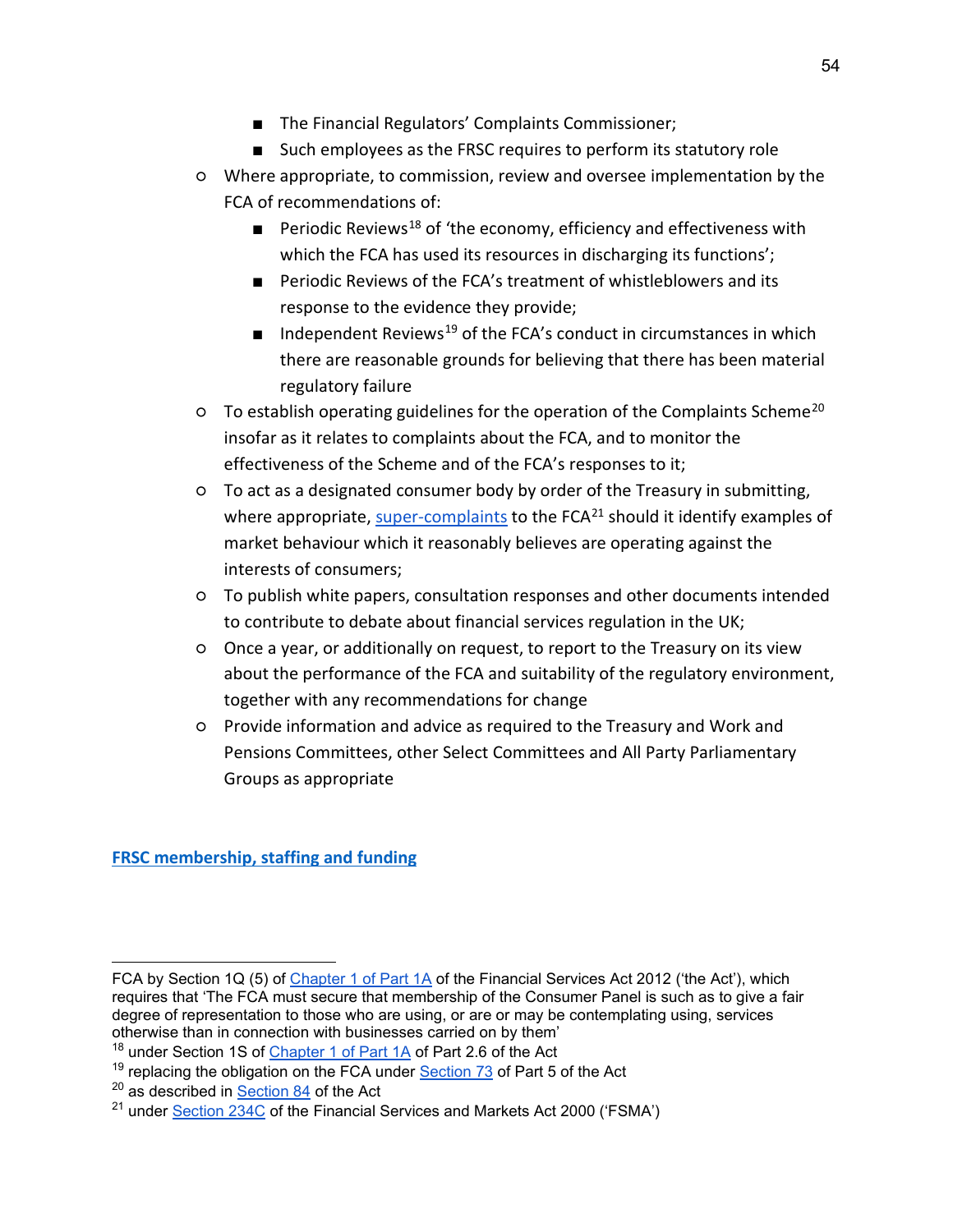- The FRSC's membership on formation would comprise seven people ('the Initial Members'): four ('the First Four Members') selected collectively by:
	- The Connaught creditors' committee;
	- The LCF creditors' committee;
	- The directors of Transparency Task Force
	- The directors of Whistleblowers UK
	- … and three selected by the First Four Members, based on open advertising of the vacancies and person specifications intended to fill in any gaps in the expertise and backgrounds of the above<sup>[22](#page-54-0)</sup>, while remaining wholly focused on the promotion of consumer rather than producer interests
- The Initial Members would all serve for an initial term of four years; thereafter, one would retire by the drawing of lots each year, the Members having first identified a successor ('Replacement Member'). Replacement Members would each serve for four years;
- The Initial Members would appoint a Chair shortly after they are appointed, who would serve for four years. The Members at that time would appoint a successor for the next four years who would serve a four-year term; this process would continue barring any resignation or decision by the FRSC to vary its policy;
- The FRSC would employ such people as it sees fit to enable it to perform its statutory functions;
- Members and employees would be subject to the [Nolan principles](https://www.gov.uk/government/publications/the-7-principles-of-public-life/the-7-principles-of-public-life--2) and to terms and conditions of engagement that bar them from entering into arrangements (including employment or consultancy contracts) during and for an extended period following their service with the FRSC that could reasonably be considered to represent potential or actual conflicts of interest or inducements;
- The FRSC would be funded by a levy of 0.5 percent of the Annual Gross Income of the  $FCA^{23}$  $FCA^{23}$  $FCA^{23}$  and would have the right to recover from the FCA the reasonable costs of commissioning Independent and Periodic Reviews of the latter's conduct and performance.

### **Benefits of this approach**

● The FCA will remain an independent statutory body, but responsibility for ensuring that it performs satisfactorily and that consumer interests are foremost, currently

<span id="page-54-1"></span><span id="page-54-0"></span> $22$  For instance, their number should include people with experience of SME, wholesale and corporate banking and the financial markets  $23 - 23.2$ m in [2019/20](https://www.fca.org.uk/annual-report-and-accounts-2019-20)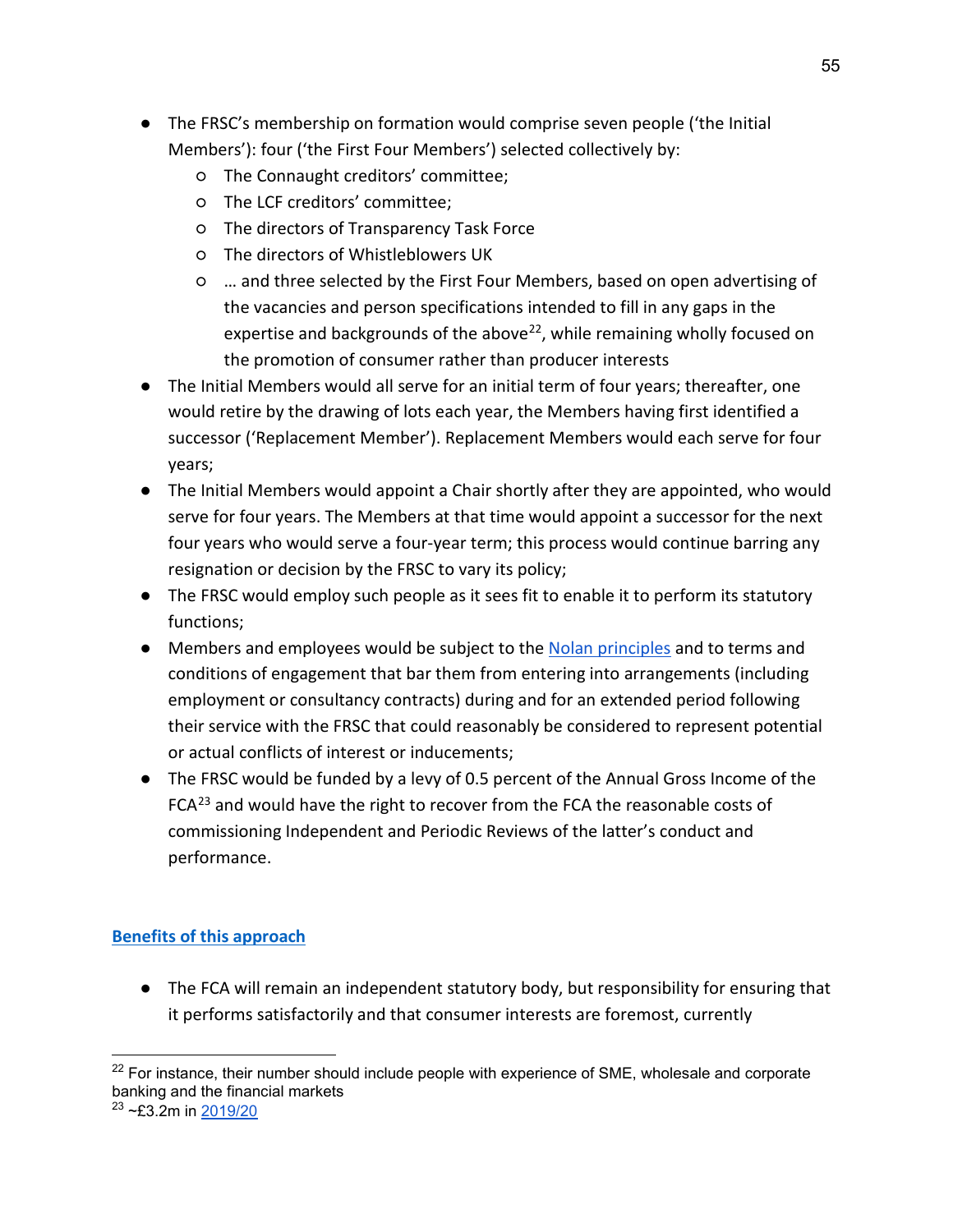fragmented, will be concentrated in a single body, creating the transparency and accountability that is currently lacking;

- Creating the FRSC will place at the heart of the governance of the FCA those with a genuine and demonstrable interest in ensuring that the regulator performs its statutory duties to a high standard, and in the best interests of users of financial services in the UK;
- The FCA's two key executives Chair and Chief Executive will be, in part, appointed and at risk of dismissal by a body that represents consumer, rather than producer, interests, while two of the organisation's Non-Executive Directors and the Financial Regulators' Complaints Commissioner, whose work relates largely to the actions and inactions of the FCA $^{24}$ , would be wholly so;
- Nobody has a better understanding of the serious cultural and governance flaws that beset the FCA than those who have represented consumer interests in the Connaught and LCF cases prior to, during and following the publication of the Independent Reviews. They must be part of the solution, and this proposal makes that possible;
- Likewise, whistleblowers have played a central part in both cases, and their evidence (and their professional and emotional wellbeing) has been treated appallingly in these and many other financial services scandals. It is therefore right that Whistleblowers UK, as the leading independent organisation advocating for whistleblower rights in the UK, is able to nominate an Initial Member;
- The Transparency Task Force brings together many ethically-minded individuals that have a pro-consumer mindset; thought leaders from industry and academia as well as victims of misconduct and regulatory failure, across a wide range of cases. It is an international organisation that can bring to bear expertise from many other regulatory environments. Its involvement is critical;
- The First Four Members will bring on board subsequent members whose skills and experiences fill any gaps - for instance, in business-to-business financial services and financial markets;
- There is an ever-present risk that any governance arrangements for the FCA may become captured by industry interests, as has occurred with the Financial Services Consumer Panel<sup>[25](#page-55-1)</sup>. The FRSC proposal avoids this risk by ensuring that the majority of the Initial Members are genuine representatives of consumer and whistleblower

<span id="page-55-0"></span><sup>&</sup>lt;sup>24</sup> 74.5 percent in [2019/20](https://frccommissioner.org.uk/wp-content/uploads/OCC-Annual-Report-2019-2020.pdf)

<span id="page-55-1"></span> $25$  Its website, as at 5 January 2021, states: 'Membership of the Financial Services Consumer Panel is constructed to *represent the various sectors within which regulated financial businesses operate*, often based on *nominations made by trade associations*.' [our italics]. Appointments are made by the FCA, which is under a statutory duty as a result of the [Financial Services Act 2012](https://www.legislation.gov.uk/ukpga/2012/21/section/6/enacted) to 'secure that membership of the Consumer Panel is such as to give a fair degree of representation to those who are using, or are or may be contemplating using, services otherwise than in connection with businesses carried on by them.' We are concerned that it may be in breach of this requirement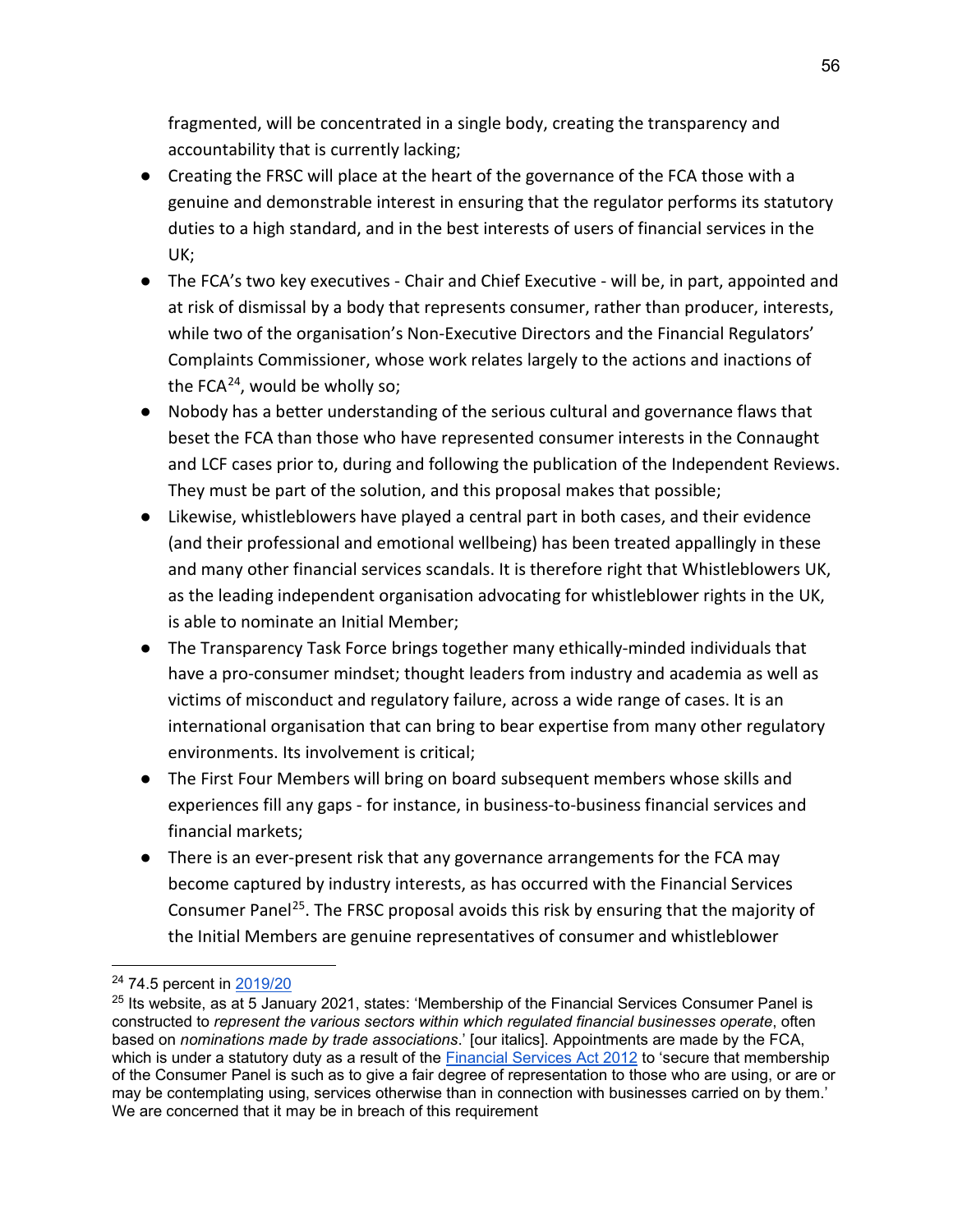interests, and by guaranteeing that all replacement Members are appointed by Members, rather than by the FCA, the Treasury or the industry;

- The cost of operating the FRSC will be only 0.5 percent of the annual income of the FCA a small investment intended to ensure that far more value is obtained than currently from the 99.5 percent retained by the regulator;
- These changes do not require primary legislation; they can be achieved through a series of relatively minor amendments to the Act and to FSMA;
- This means that the proposed changes can be implemented swiftly, enabling longoverdue and much-needed positive change to take place in the near term while longerterm and more profound changes are considered. It is possible that the recommendations contained in this document, if implemented, may obviate the need to go further; but if not, they will at least ameliorate the situation materially in the meantime.

**Appendix IV:** 

**By Dr Andy Schmulow**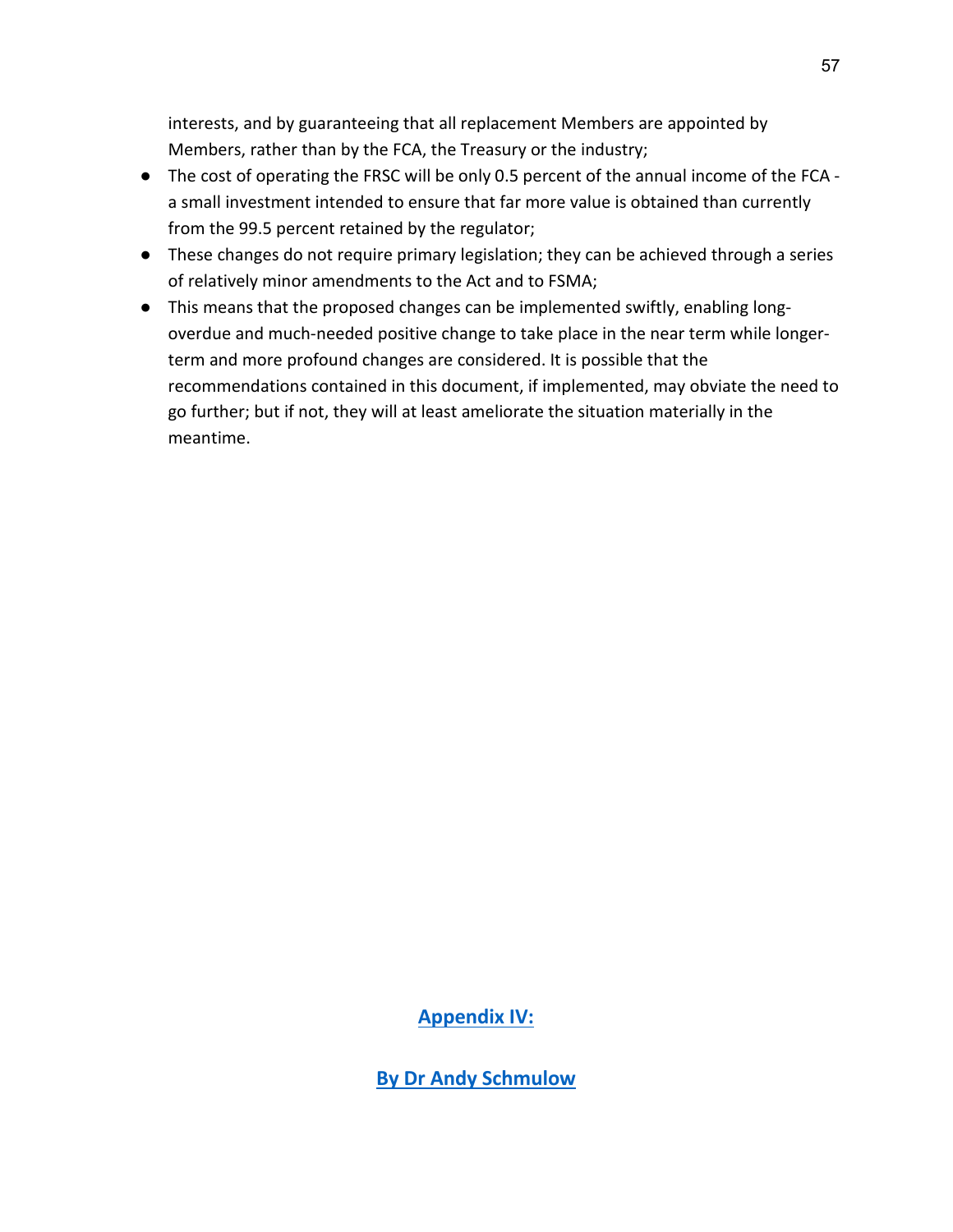## **University of Wollongong, Australia**

*[Please note that we believe the content below from Dr. Schmulow provides the basis of a very good solution for those that want better governance of our financial sector through greater regulatory transparency, scrutiny and accountability. Of course there would need to be adjustments made to the approach for it to work effectively for the UK market but it seems obvious to us that if we want better governance, this idea, or something like it needs to be embraced.*

*Note also that the content below is a straight copy/paste, we have not amended it in any way.]*

*……………………………………………………………….*

Dr AD Schmulow Senior Lecturer, School of Law The University of Wollongong NSW 2522 Australia andys@uow.edu.au

25 October 2018

Simon Daley

Solicitor Assisting

Royal Commission into Misconduct in the Banking, Superannuation and Financial Services Industry

Tel: (02) 9581 7490 or (03) 9103 1126 Simon.DaleyMR@royalcommission.gov.au

Dear Mr Daley

**Re: Invitation to submit a forthcoming journal article analysing the Financial Regulator Assessment Board**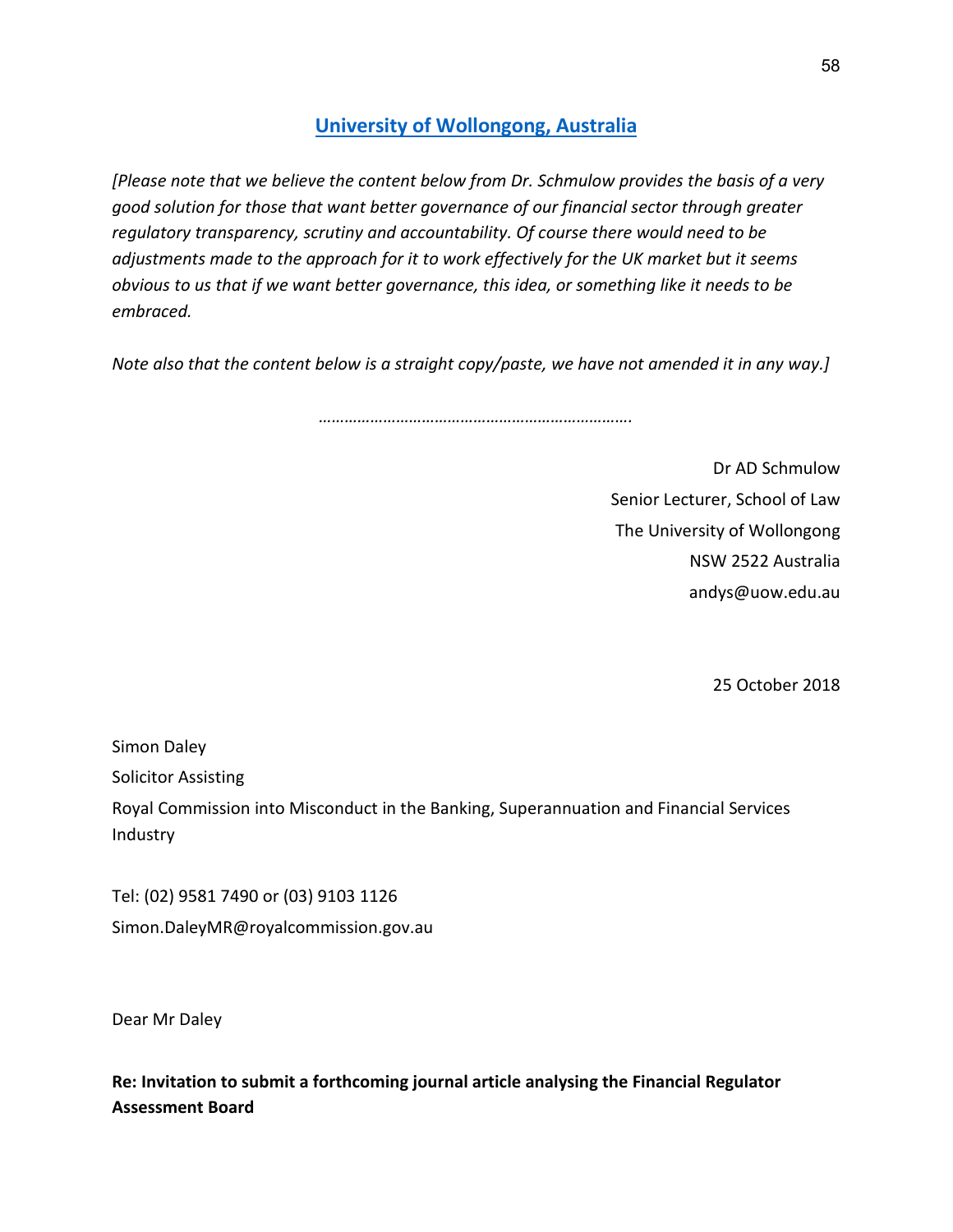Thank you for your invitation of 23 October, extended on the Commission's behalf, to make this submission. We have attached to this report the article that is currently 'forthcoming' in the *Federal Law Review*.

In order to further assist the Commission we have attempted to extract the main points from the article, and these appear below.

Should you wish to seek clarification or additional information, please do not hesitate to contact Dr Andy Schmulow at andys@uow.edu.au.

Yours faithfully

Andrew Schmulow Karen Fairweather John Tarrant

## **SUBMISSION TO THE ROYAL COMMISSION INTO MISCONDUCT IN THE BANKING, SUPERANNUATION AND FINANCIAL SERVICES INDUSTRY**

Dr Andrew Schmulow, Senior Lecturer, School of Law, University of Wollongong

Dr Karen Fairweather Lecturer, Auckland Law School, University of Auckland

and

Professor John Tarrant, Professor, Law School, University of Western Australia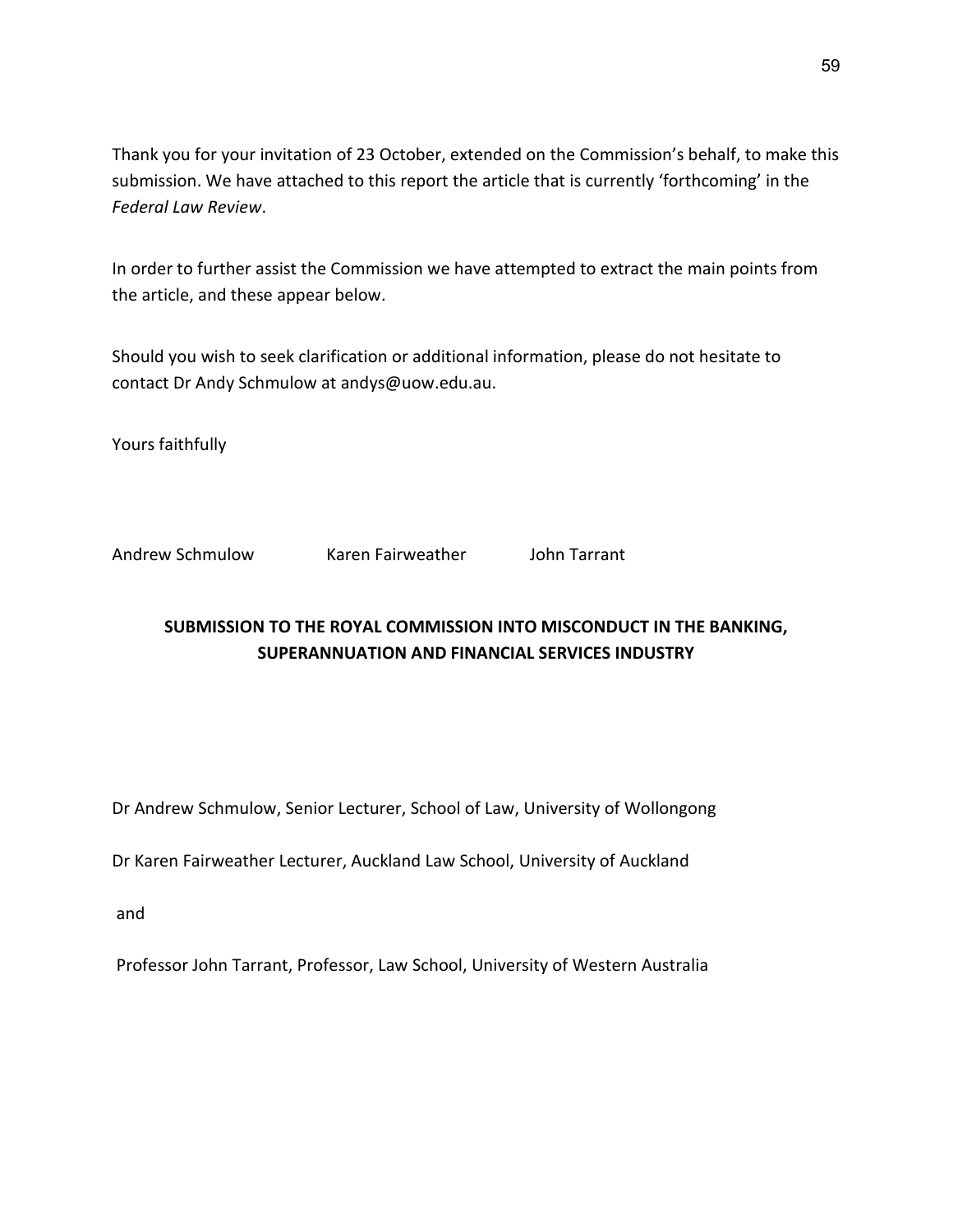### I AUTHORS

- 1. Each of the authors currently occupies an academic position, and it is in that capacity that each author has contributed to this submission – Schmulow and Tarrant at Australian universities, Fairweather at a New Zealand university (but previously at Australian universities). The authors undertook this research as an independent scholarly enquiry, without any form of assistance, funding or resourcing, or to any other benefit which may give rise to a conflict of interest, outside of those facilities ordinarily extended to members of faculty relative to each author's respective position, and by their respective university employers.
- 2. Our intention is to contribute to the development of sound financial regulatory architecture in Australia, and it is upon this basis that this submission is made. The authors have been involved to varying degrees in this question, and related questions of consumer protection and regulation and regulatory theory, for the majority of their careers.

### II BACKGROUND

- 3. The Federal government established a Royal Commission into Misconduct in the Banking, Superannuation and Financial Services Industry (the Banking Royal Commission) on 30 November 2017.[1]
- 4. The Banking Royal Commission has released its Interim Report dated 28 September 2018 (the Interim Report)[2], and invited public submissions.
- 5. Paragraph 5.2 of Chapter 8 of the Interim Report posed the question, 'Should there be annual reviews of the regulators' performance against their mandates?'[3] Our submission addresses that question.
- 6. Our submission is focused on the benefits of establishing a Financial Regulator Assessment Board (Assessment Board) to undertake annual reviews of overall regulator performance against their mandates. Such a Board was recommended by the Financial System Inquiry (FSI) in 2014, chaired by David Murray AO (Recommendation number 27 of the FSI Final Report).[4]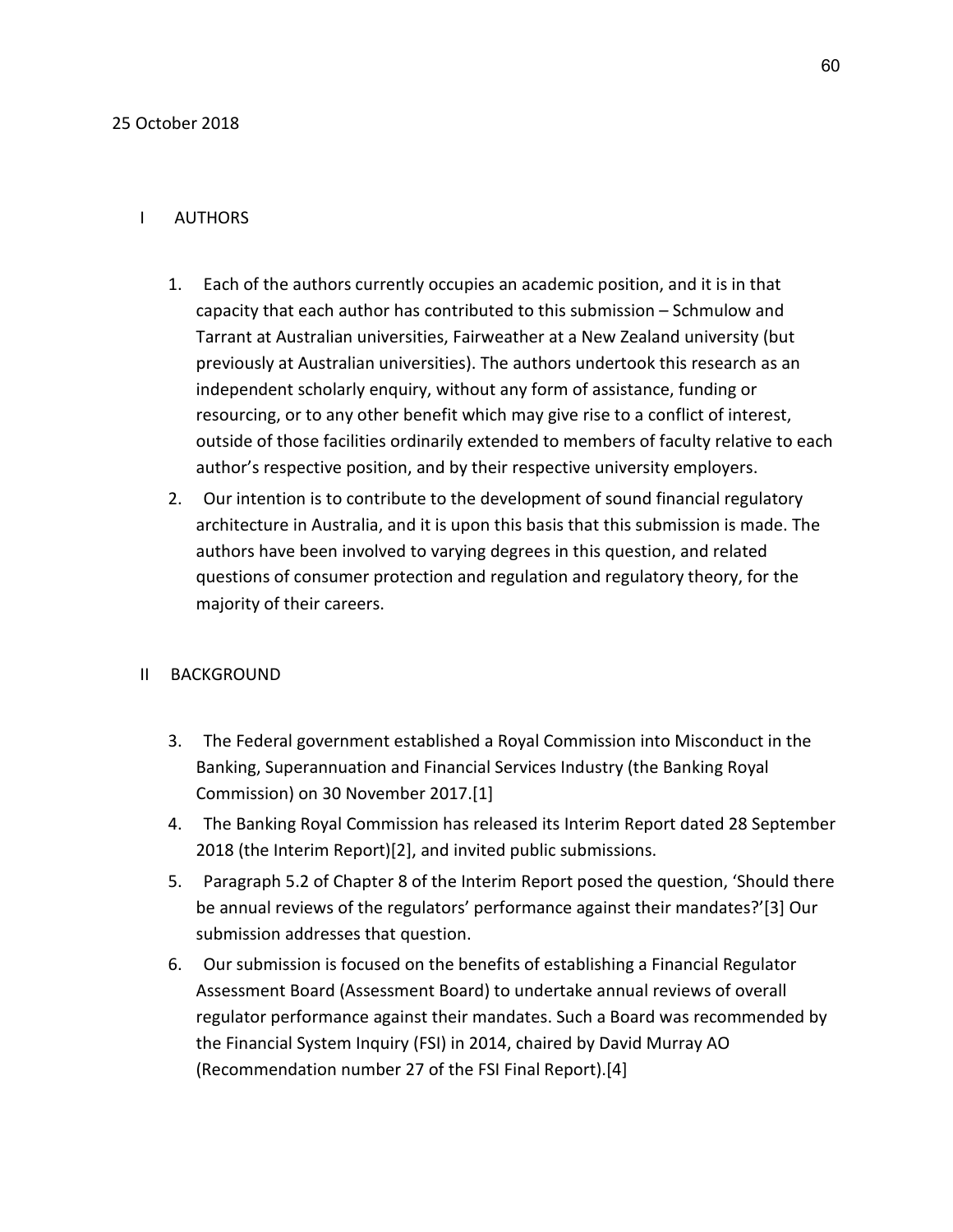#### III HYPOTHESIS

- 7. Our submission is based almost entirely on our joint article, *forthcoming*, in the *Federal Law Review*.[5] The article is divided into two parts. The first conducts a deep theoretical treatment of regulatory capture, and demonstrates that many of the deficiencies identified by the Commission's Interim Report, and ventilated in testimony before the Commission, are explained by the extensive body of existing scholarship on regulatory capture. We provide examples from the Australian context. Some of the subtleties of capture we address (such as ideational or ideological capture) allow us to inform the reader of the nuances involved in constructing an effective and robust framework of regulatory oversight.
- 8. We alert the reader to the body of evidence indicating that while regulatory capture is a risk in the regulation of all industries, nowhere is it more prevalent than in the financial industry. Indeed, evidence suggests that financial regulators 'fall first, and fail hardest'. To this end we provide internationally comparative evidence.
- 9. With the opportunities for capture discussed and demonstrated, both in the range of opportunities and the subtleties of the temptations, we then conduct an internationally comparative, cross-jurisdictional analysis of one method to deter and prevent regulatory capture – a board of oversight (Financial Regulator Assessment Board (Assessment Board) in the Australian context) the purpose of which is to enhance regulator efficacy by acting as a check and a balance against capture. This analysis draws upon contributions such as those of Adams, writing in the late 1800s, who observed the manner in which the Railroad Commissions had been captured by regulatees.[6]
- 10. We present the work of other scholars who have made notable contributions to our understanding of how such a board of oversight could be envisaged, so as to address in its design and in its operation deterrence of capture, including the kind of leveraged capture which would include the capture of the board of oversight itself. This includes the work of McCraw[7], Breger *et al[8]*, Pagliari[9], and others, on a 'Sunshine Commission', and Barth *et al[10]* on a 'Sentinel'.
- 11. To this end our research argues that it is as important to resolve what such a board would do, as it is to resolve what it should not do.
- 12. Our findings provide a solution with a high degree of granularity, based in part upon the findings of the FSI, and also upon comparative examples and theoretical scholarship, where those are aimed at addressing capture, and in particular the issue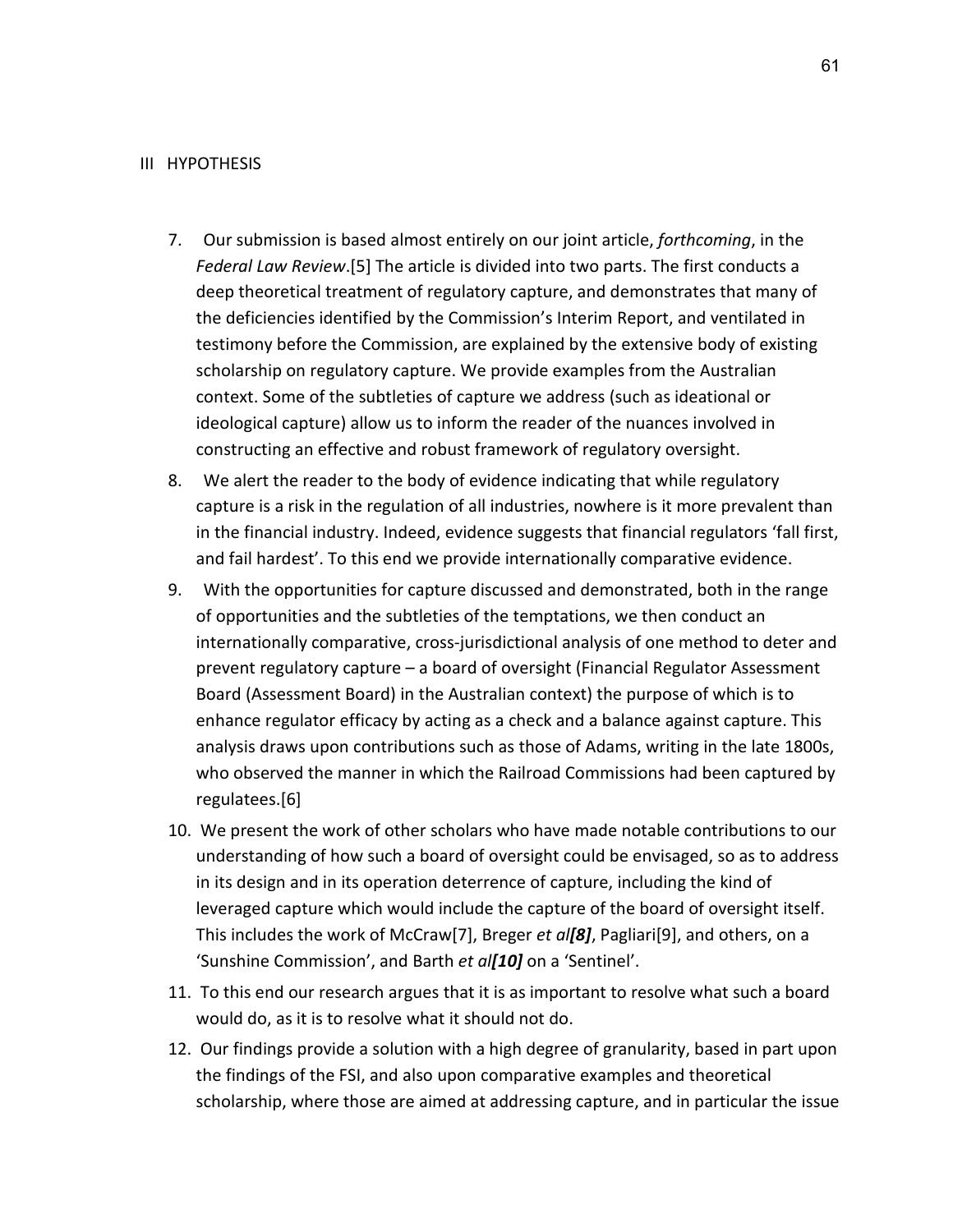of the capture of financial sector regulators. In addition our findings pay particular attention to enhancing regulator efficacy, and to ensuring independence, while avoiding the creation of overlap or gaps, confusion, or 'turf battles'.

13. Our findings also address a further issue, that of the life-cycle of regulatory agencies – they begin with 'determination and youthful exuberance [but] pass inexorably into middle-age and finally senescence'.[11]

### IV MAJOR FINDINGS - REGULATORY CAPTURE

- 14. It is our recommendation that an Assessment Board be established in major part because of regulatory capture in the financial services sector.
- 15. Regulatory capture is 'a process by which policy is directed away from the public interest and toward the interests of a regulated industry.'[12]
- 16. Regulatory capture encompasses both 'legislative' (or 'statutory') capture and 'agency' (or 'administrative') capture,[13] and may occur at any stage of the regulatory process. It may occur when the legislature considers whether to create a regulatory regime and the shape such a regime should take (the legislative phase), when a regulatory agency considers exercising its delegated rule-making powers (the rule-making phase), and at the stage of supervision and enforcement by that agency.
- 17. The financial regulation environment, in jurisdictions including Australia, exhibits several features that predispose it to regulatory capture. Despite the common perception of banks as wholly private institutions, they perform a number of important public functions, namely as vehicles of public finance, conveyer belts of monetary policy, and bailout agents for government. It is therefore unsurprising that a high degree of industry influence is evident.[14]
- 18. The complexity and technicality of many financial transactions inevitably places the public at a severe participatory disadvantage, vis-à-vis industry, in the policy formation and rule-making process.
- 19. The Interim Report highlighted failures in regulation by both ASIC and APRA.[15] In our view these failures can be partly explained by regulatory capture in Australia's financial services industry.

#### V A REGULATOR FOR THE AUSTRALIAN FINANCIAL REGULATORS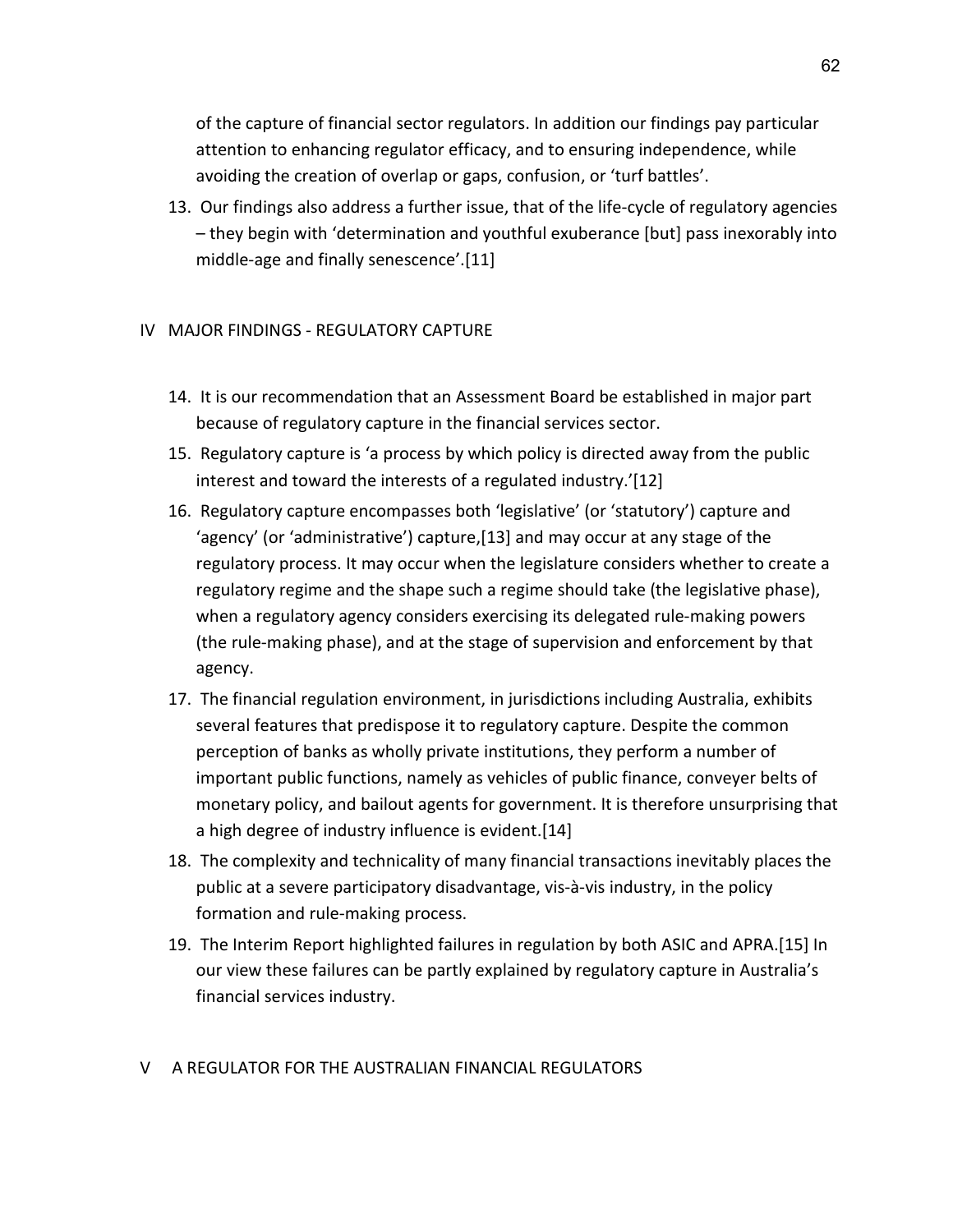- 20. Currently in Australia accountability mechanisms exist. For example, APRA, the financial system stability regulator, has a high degree of statutory independence,[16] but is to a degree answerable to the Treasurer.[17]
- 21. In addition, both APRA[18] and ASIC[19] are accountable to Federal Parliament by way of submission of Annual Reports, and by way of testimony before Parliamentary committees.[20]
- 22. Nonetheless these mechanisms have proved to be largely ineffectual.
- 23. In its final report, the Commonwealth government-constituted FSI proposed (at recommendation 27)[21] that the Federal government create a new Financial Regulator Assessment Board (the Assessment Board) to provide annual reports on the performance of both APRA and ASIC and the payment-system-regulation function of the Reserve Bank of Australia (RBA).[22]
- 24. The proposed Assessment Board would assess regulators against their mandates and priorities, listed in their Statements of Intent (SOIs).[23]
- 25. The purpose of such an Assessment Board would be to improve the regulator accountability framework.[24]Specifically aimed at addressing ASIC's poor performance, and strengthening its performance in the future, the FSI asserted that establishing an Assessment Board would 'help to ensure ASIC has the appropriate skills and culture to adopt a flexible risk-based approach to its future role. Its overall performance would also be subject to annual review by the [Assessment Board].'[25]
- 26. The FSI report envisaged that the government would receive annual, independent advice on regulator performance,[26] and that the reports would be made public.[27]
- 27. While the FSI noted that Parliament reviewed regulators' annual reports, parliamentary scrutiny was ad hoc and focused on particular issues or decisions. This, the FSI concluded, made effective monitoring of the regulators difficult, especially considering the complexity of the regulators' mandates.[28]
- 28. The FSI proposal did not call for the Assessment Board to be constituted as a separate agency, but it did propose a separate secretariat be provided by Treasury. This would keep the Assessment Board's secretariat at arm's length from the remainder of Treasury, which is important considering Treasury's policy role as a member of the Council of Financial Regulators (CFR).[29]
- 29. It was not intended that the Assessment Board would direct the regulators. Its role would be to submit reports to Government on how the regulators had used their powers and discretions.[30]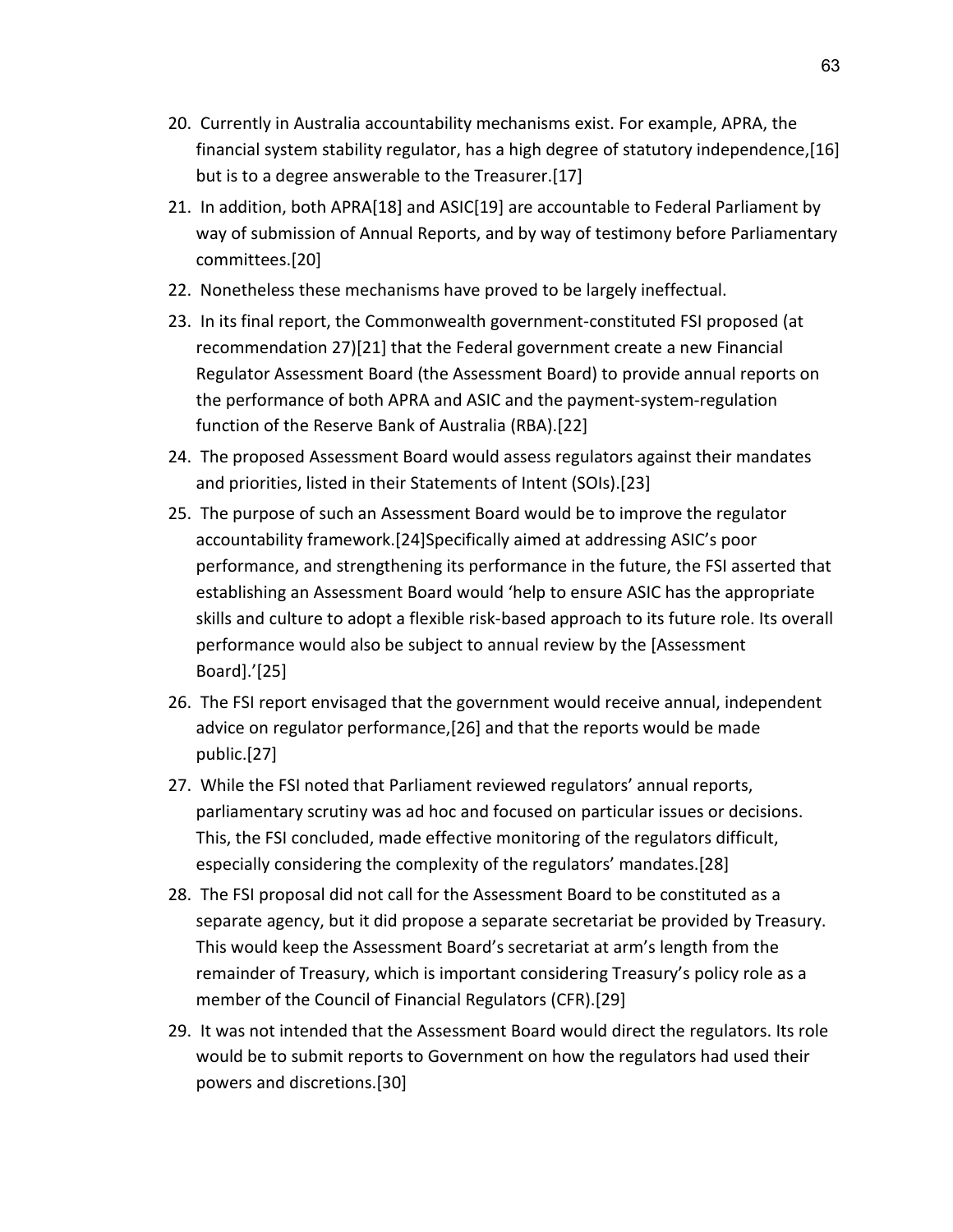- 30. The Board would be comprised of between five and seven part-time members with industry and regulatory expertise, but to the exclusion of current employees of regulated entities.[31] Various other mechanisms would be employed to ensure that Board members were sufficiently skilled, objective, impartial, and unconflicted.
- 31. They would serve staggered, limited terms to ensure continuity, and to ensure that the membership is refreshed with sufficient regularity. Individuals who provide leadership in regulatory agencies over an extended period of time will quite naturally influence the way in which that Agency undertakes its role. Even the most vigilant and impartial regulator will possess certain cognitive biases. By refreshing the membership of the Board on a regular basis the cognitive biases of a given individual will not affect disproportionately the policies and the conduct of an agency.
- 32. In recommending the establishment of the Assessment Board, an Inspector-General model was rejected by the FSI, as it would have involved the creation of a new agency.[32] Moreover, one of the advantages of an Assessment Board over that of an Inspector-General was that, in the case of the latter, much reliance would be placed on one person, whereas an Assessment Board would include expertise across regulators.
- 33. The FSI also rejected a suggestion that the CFR be formally constituted as an oversight body, on the grounds that such a proposal would fundamentally change the regulatory system, weaken accountability, and interfere with the CFR's ability to facilitate cooperation between the regulators.[33]
- 34. The FSI concluded that 'creating a new Assessment Board to review regulator performance is the best way to address the gap it has identified in the current accountability framework' and that such an Assessment Board 'would facilitate improved scrutiny of regulator performance without creating new agencies or compromising existing accountability … not intended to reduce the independence of regulators in executing their statutory mandates'.[34]
- 35. Currently other, partial, examples of such boards of oversight include the Inspector General of Taxation in Australia, and to a limited degree, the Financial Policy Committee[35] in the United Kingdom. The latter body was established by legislation promulgated in April 2013,[36] and has binding authority over the agencies over which it has oversight. Its purpose is to look for the next 'bombshell' that may hit the financial system by identifying, monitoring, and acting to reduce systemic risks.[37]
- 36. The United States Government Accountability Office (GAO) serves as a further, limited, and partial example. While the GAO is an independent, professional agency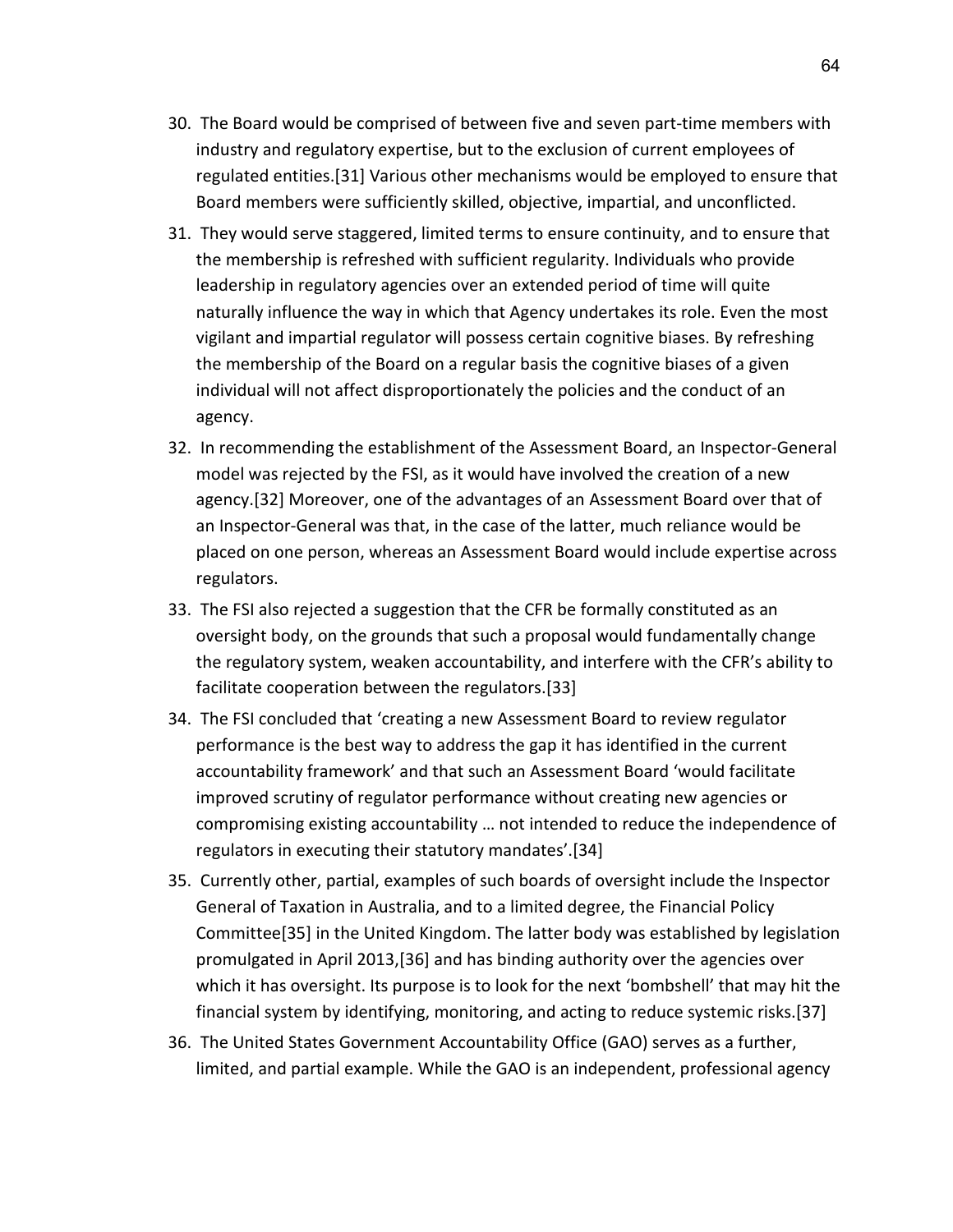that evaluates the performance of government institutions, it is primarily focused on financial efficiencies.[38]

### VI ADVANTAGES OF AN ASSESSMENT BOARD FOR THE AUSTRALIAN FINANCIAL SERVICES **SECTOR**

- 37. The benefits to Australia of the establishment of an Assessment Board are clear, and would include enhanced accountability, improvements in the regulator's culture, prevention of regulatory capture, and enhanced capacity to prevent financial crises.
- 38. A Board would test and probe prevailing orthodoxies, such as those alluded to in evidence before the FSRC.[39]
- 39. In the United States, Barth, Caprio and Levine advocated for an expert panel of oversight called a 'Sentinel' that would, acting on the public's behalf, provide informed, expert, and independent assessment of financial regulation.[40] Such an expert panel is similar to the Assessment Board that we propose, and our recommendations borrow heavily from the 'Sentinel' proposal.
- 40. Barth, Caprio and Levine's proposal envisaged (i) an authoritative institution, independent of short-term politics and independent of the financial services industry; (ii) with the power to demand and obtain information necessary for assessing and monitoring the regulators; (iii) with the multidisciplinary expertise necessary to process that information; (iv) with the prominence to deliver such assessments to the public and its elected representatives; and (v) in an on-going manner capable of affecting the open discussion of financial regulatory policies.[41]
- 41. They argue that each of these characteristics 'is necessary for improving the still seriously flawed financial regulatory institutions operating around the world today.'[42]
- 42. In Australia, the current accountability framework Parliament and its committees — would benefit from the creation of an Assessment Board in a similar way, by being informed by independent and impartial reports, prepared by experts, into the state of regulation in the financial sector. Such an Assessment Board should have an unfettered power to gain access to any information it deemed necessary for evaluating the state of financial regulation, including the power to compel information from regulated entities.
- 43. In the process of holding the regulators accountable, the Assessment Board would be expected to inquire into the appropriateness of the methodologies employed by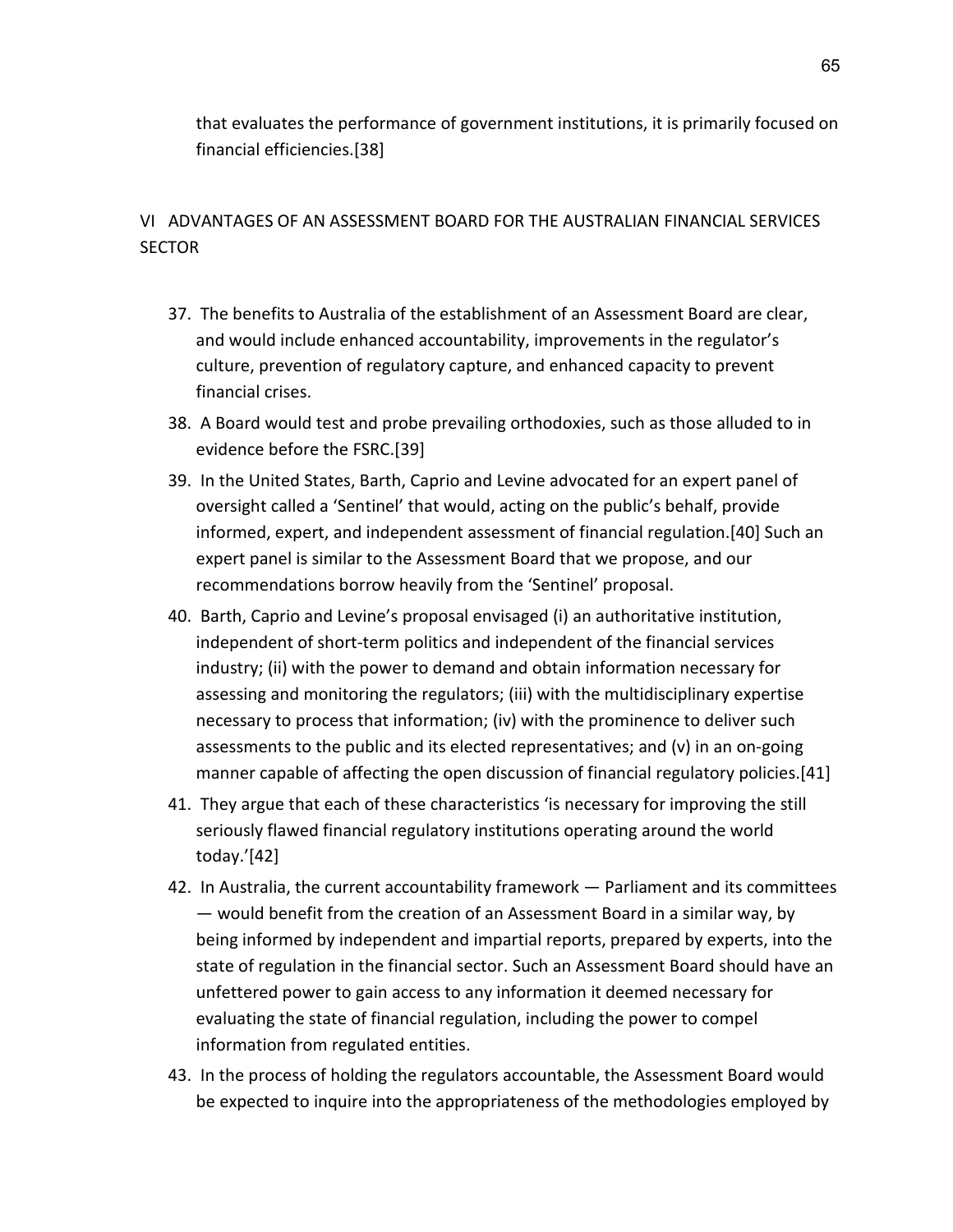ASIC and APRA, question conclusions and assumptions, and challenge prevailing orthodoxies.

- 44. Because financial crises are unpredictable, and therefore difficult to foresee, such an expert panel of review would assist ASIC and APRA to *foresee the unforeseeable.*
- 45. The Assessment Board would analyse the inter-connectedness of systemically important institutions, their role in the payments system, and the role of depositor protection that may not ordinarily enjoy the attention of the regulators.
- 46. If the regulator's role includes the prevention of financial crises, then any improvements to regulator efficacy that may flow from the establishment of a board of oversight would include enhancing Australia's capacity to prevent endogenous financial crises or avoid the contagion of exogenous crises.
- 47. Oversight from highly-experienced individuals, appointed for a fixed-term, and independent, would be able to provide recursive reviews that would continually measure regulators against their mandates, and in so doing, provide a more fixed benchmark against which to make that measurement.

#### VII RESPONSES TO CRITICISMS OF THE FRAB PROPOSAL

- 48. The costs are unjustifiable: Estimates of the costs of remediating the fees-for-noservice issue exceed \$1 billion.[43]Estimates of the costs to the financial sector of addressing the issues that gave rise to the FSRC, as well as the total costs of remediation, exceed \$6 billion.[44] The costs of rescuing a failed bank can be multiples greater still; the costs of a financial crisis orders of magnitude greater.
- 49. Rejected by the ASIC Capability Review: The ASIC Capability Review states: "there is no need for 'another regulator to regulate the regulators'."[45] The Capability Review argues that the solution to ASIC's performance is to be found in better use of an existing sound governance structure.[46] While there is no doubt that governance structures that are better utilised will create better outcomes, we argue that this somewhat misses the point. Determining whether, from one period to the next, governance structures are being adequately utilised calls for independent, skilled, objective, arms-length analysis. This analysis should be afforded additional distance from the regulatees, in order to address the problem of capture – one that is particularly acute in this industry.
	- 49.1. Moreover the Capability Review provides a somewhat superficial gloss on the issue of an Assessment Board, without addressing the problems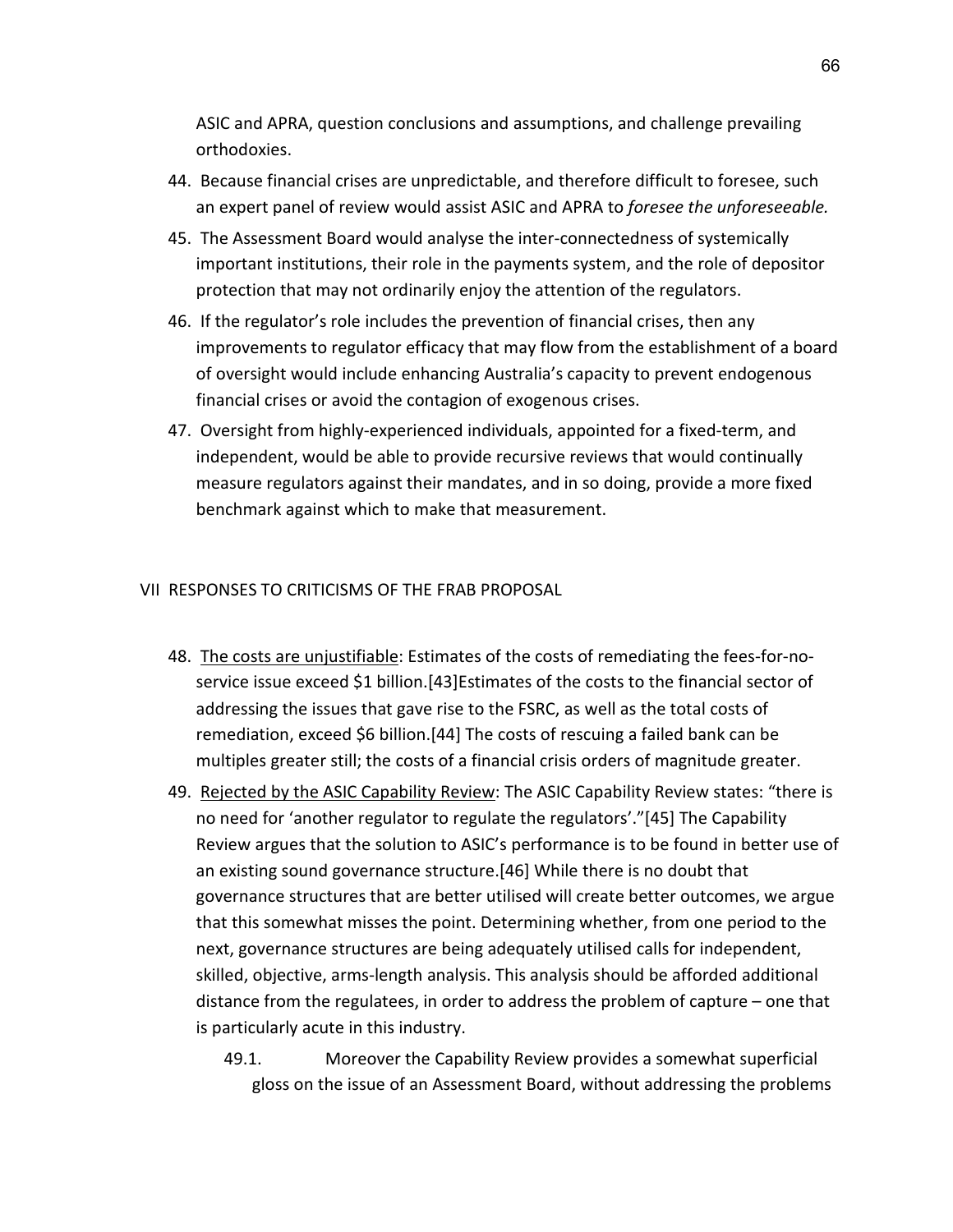of capture. Nor does the Review address the theoretical scholarship that demonstrates that the financial sector poses additional challenges to regulators, as compared to regulators of other industries. Indeed the Capability Review only mentions an FRAB twice; the second time it does so, it incorrectly describes the acronym FRAB as 'Financial Reporting Advisory Board'.[47]

- 49.2. The Capability Review findings were provided three years ago. Evidence provided to the FSRC and the findings contained in the Interim Report would suggest that despite the recommendation that ASIC address the utilisation of sound governance structures, those reforms have either not been progressed, or have not yielded the desired results.
- 50. The solution to ineffective regulators it to provide them with more power: We argue that additional powers ceded to regulators will be of no benefit where the problem is an unwillingness to enforce even existing laws. This is reflected in the FSRC's Interim Report.[48]
- 51. The proposal for an FRAB was rendered obsolete by the establishment of the Financial Sector Advisory Council: This Council was constituted to 'provide the Government with advice on policies that will maintain an efficient, competitive and dynamic financial sector, consistent with the objectives of fairness, financial stability and prudence.'[49] The Council was comprised exclusively of current senior leaders from the regulated entities, and served as a government-funded industry lobbyist. In March 2018 it was scrapped.[50]

#### VIII CONCLUSION

52. Accordingly, the introduction of an Assessment Board in Australia would serve as a timely and highly effective adjunct to the current Australian Twin Peaks financial regulatory architecture comprising APRA and ASIC.

[1] Royal Commission into Misconduct in the Banking, Superannuation and Financial Services Industry, "Home," Royal Commission into Misconduct in the Banking, Superannuation and Financial Services Industry, https://financialservices.royalcommission.gov.au/Pages/default.aspx.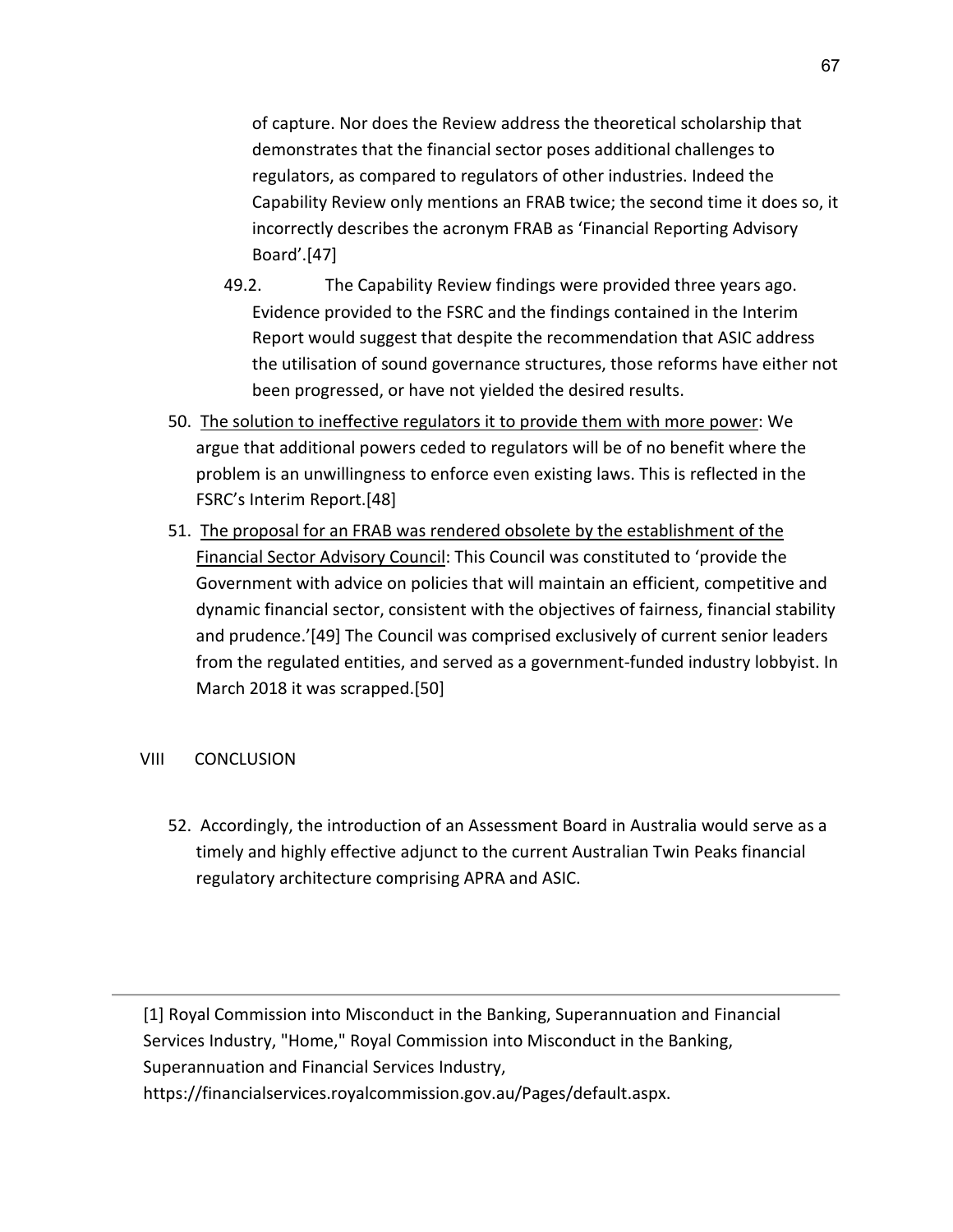[2] "Interim Report," ed. Commonwealth of Australia (Canberra, ACT: Royal Commission, 2018).

[3] Ibid., 299.

[4] Financial System Inquiry, "Financial System Inquiry Final Report," ed. The Treasury of the Australian Government (Canberra, ACT: Commonwealth Government of Australia, 2014)., 239.

[5] Schmulow A., K. Fairweather and J. Tarrant (2019) *Federal Law Review* 47(1), start page unknown.

[6] Adams, Jr., Charles Francis, "Boston," 106, no. 218 (1868).

[7] Thomas K. McCraw, *Prophets of Regulation: Charles Francis Adams; Louis D. Brandeis; James M. Landis; Alfred E. Kahn* (Cambridge MASS: Harvard University Press, 1986).

[8] Marshall J. Breger and Gary J. Edles, *Independent Agencies in the United States: Law, Structure, and Politics* (Oxford, UK: Oxford University Press, 2015).

[9] Stefano Pagliari, "How Can We Mitigate Capture in Financial Regulation?," in *Making Good Financial Regulation. Towards a Policy Response to Regulatory Capture*, ed. Stefano Pagliari (Guildford, UK: Grosvenor House Publishing Limited, 2012).

[10] James R. Barth, Gerard Caprio, and Ross Levine, "Making the Guardians of Finance Work for Us," in *Guardians of Finance: Making Regulators Work for Us*(Cambridge, MASS: MIT Press, 2012).

[11] McCraw., 44.

[12] Michael E Levine, 'Regulatory Capture' in Peter Newman (ed), *The New Palgrave Dictionary of Economics and the Law* (Palgrave McMillan, 1998) 267, 267.

[13] See Daniel Carpenter, 'Detecting and Measuring Capture' in Daniel Carpenter and David A Moss (eds), *Preventing Regulatory Capture: Special Interest Influence and How to Limit It* (Cambridge University Press, 2014) 57, 59–60.

[14] See Lawrence G Baxter, 'Capture Nuances in Financial Regulation' (2012) 47 *Wake Forrest Law Review* 537, 551-7.

[15] Royal Commission into Misconduct in the Banking. 269ff.

[16] *Australian Prudential Regulation Authority Act 1998* (Cth) s 11.

[17] Ibid ss 12(4)–(5).

[18] Ibid s 59.

[19] *Australian Securities and Investments Commission Act 2001* (Cth) s 136.

[20] See for eg: Coleman, David, Chair, et al., "Review of the Four Major Banks (First Report)," in *Review of the Four Major Banks*, ed. House of Representatives Committees, Standing Committee on Economics (Canberra, ACT: Parliament of the Commonwealth of Australia, 2016).

[21] Financial System Inquiry, *Financial System Inquiry Final Report*, Commonwealth Government of Australia (2014), 239. Recommendation 27 states 'Create a new Financial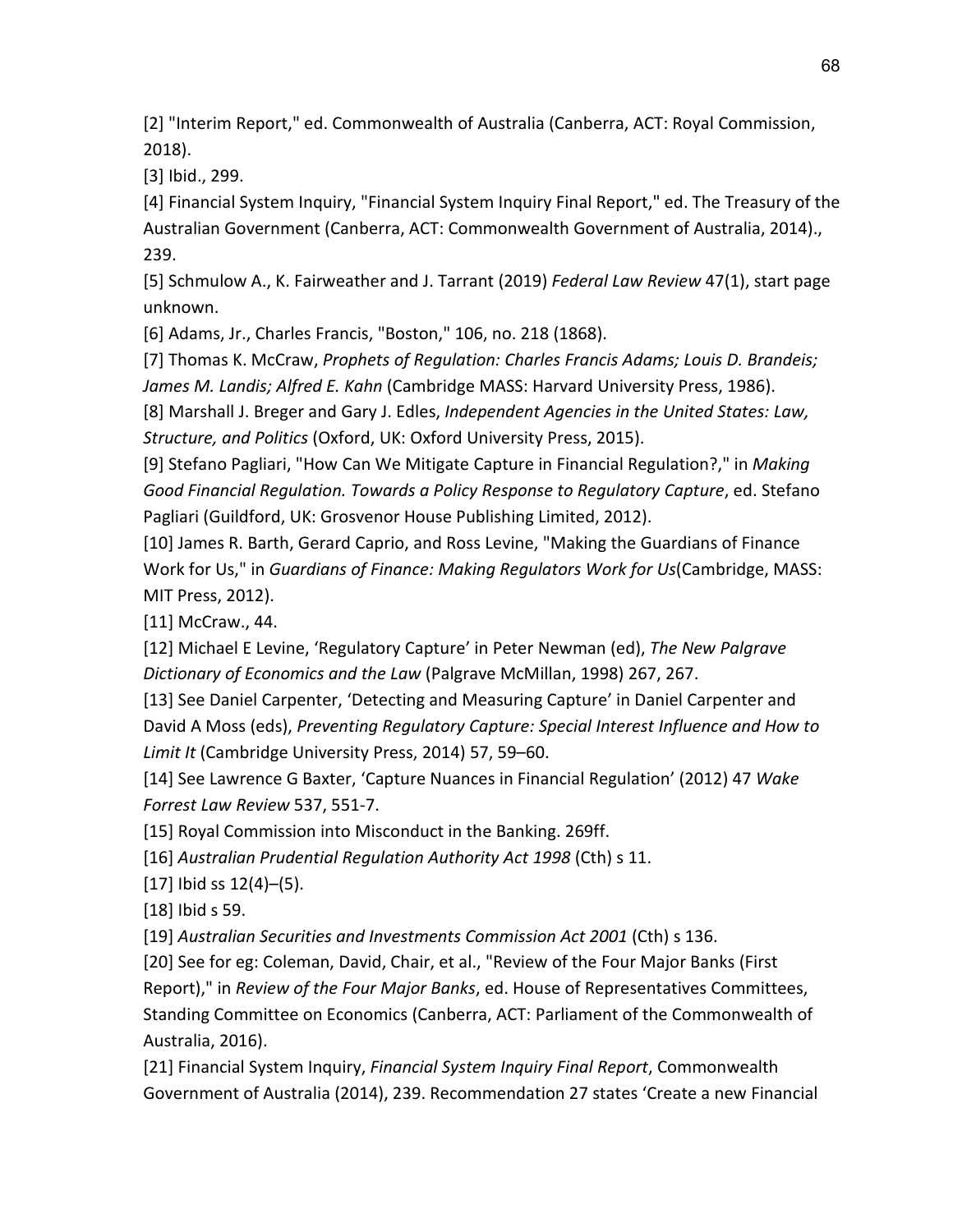Regulator Assessment Board to advise Government annually on how financial regulators have implemented their mandates. Provide clearer guidance to regulators in Statements of Expectation and increase the use of performance indicators for regulator performance'.

[22] Ibid. [23] Ibid.

- [24] Ibid 235.
- [25] Ibid 237.
- [26] Ibid 240.
- [27] Ibid 239.
- [28] Ibid 241.
- [29] Ibid.
- [30] Ibid.
- [31] Ibid 239.
- [32] Ibid 243.
- [33] Ibid 243–4.

[34] Ibid 244.

[35] Financial Policy Committee, *Financial Policy Committee* (6 September 2018) Bank of England <https://www.bankofengland.co.uk/financial-stability>.

[36] *Financial Services Act 2012* (UK).

[37] Jill Treanor, *Farewell to the FSA—and the bleak legacy of the light-touch regulator* (24 March 2018) The Guardian

<http://www.theguardian.com/business/2013/mar/24/farewell-fsa-bleak-legacy-lighttouch-regulator>.

[38] US Government Accountability Office, "Overview," US Government Accountability Office, https://www.gao.gov/about/.

[39] See for example: Royal Commission into Misconduct in the Banking, Superannuation and Financial Services Industry, "Module 5: Superannuation Closing Submissions," in *Royal Commission into Misconduct in the Banking, Superannuation and Financial Services Industry* (Melbourne, VIC24 August, 2018). § 697, 699.2, 699.3, 701, 702.

[40] James R Barth, Gerard Caprio and Ross Levine, *Guardians of Finance: Making Regulators Work for Us* (MIT Press, 2012) 203-232.

[41] Barth, Caprio, and Levine., 204.

[42] Ibid. 204.

[43] Sue Lannin, "Banking Royal Commission: Banks and Amp Face Criminal Charges and

\$1b Bill in Fee-for-No-Service Scandal," Australian Broadcasting Corporation,

https://www.abc.net.au/news/2018-08-17/apra-under-fire-for-failing-to-police-

superannuation-industry/10129612.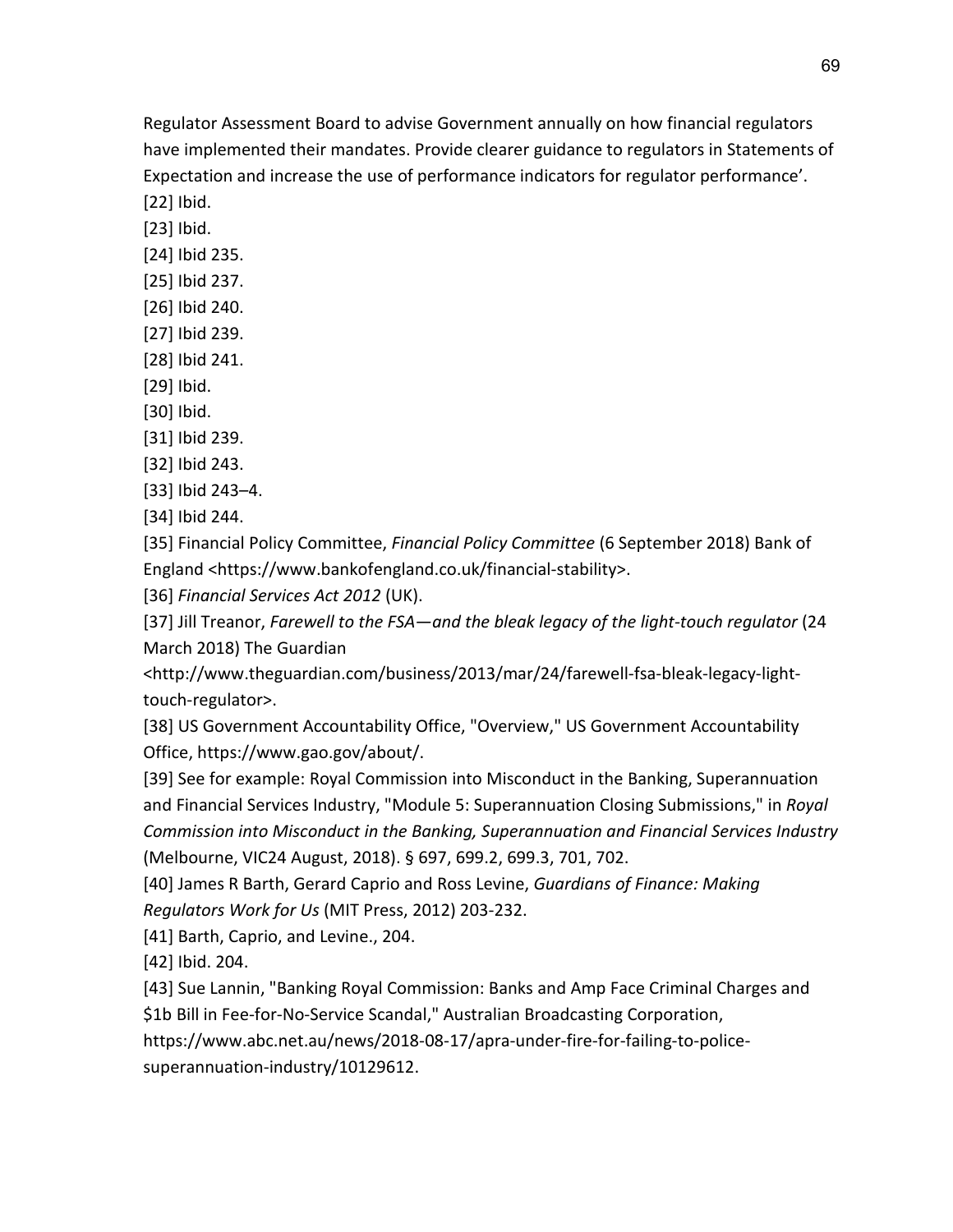[44] Adele Ferguson, "Banks, Amp Facing \$6 Billion Bill for Customer Refunds, Reviews and Litigation," *The Australian Financial Review*, 11 October 2018 at 11:00 PM.

[45] Karen Chester, Mark Gray, and David Galbally AM QC, "Fit for the Future. A Capability Review of the Australian Securities and Investments Commission," in *Capability Review of the Australian Securities and Investments Commission (ASIC)* (Canberra, ACT2015). 17.

[46] Ibid. 6ff.

[47] Ibid. 26.

[48] Royal Commission into Misconduct in the Banking. xx.

[49] Australian Financial Centre Forum, "The Financial Sector Advisory Council," ed. The Treasury of the Australian Government (Canberra, ACT: Commonwealth Government of Australia).

[50] Richard Gluyas, "Turnbull Suspends Finance Council," *The Australian*, 23 May 2017 at 12:00 AM.

**Appendix V:**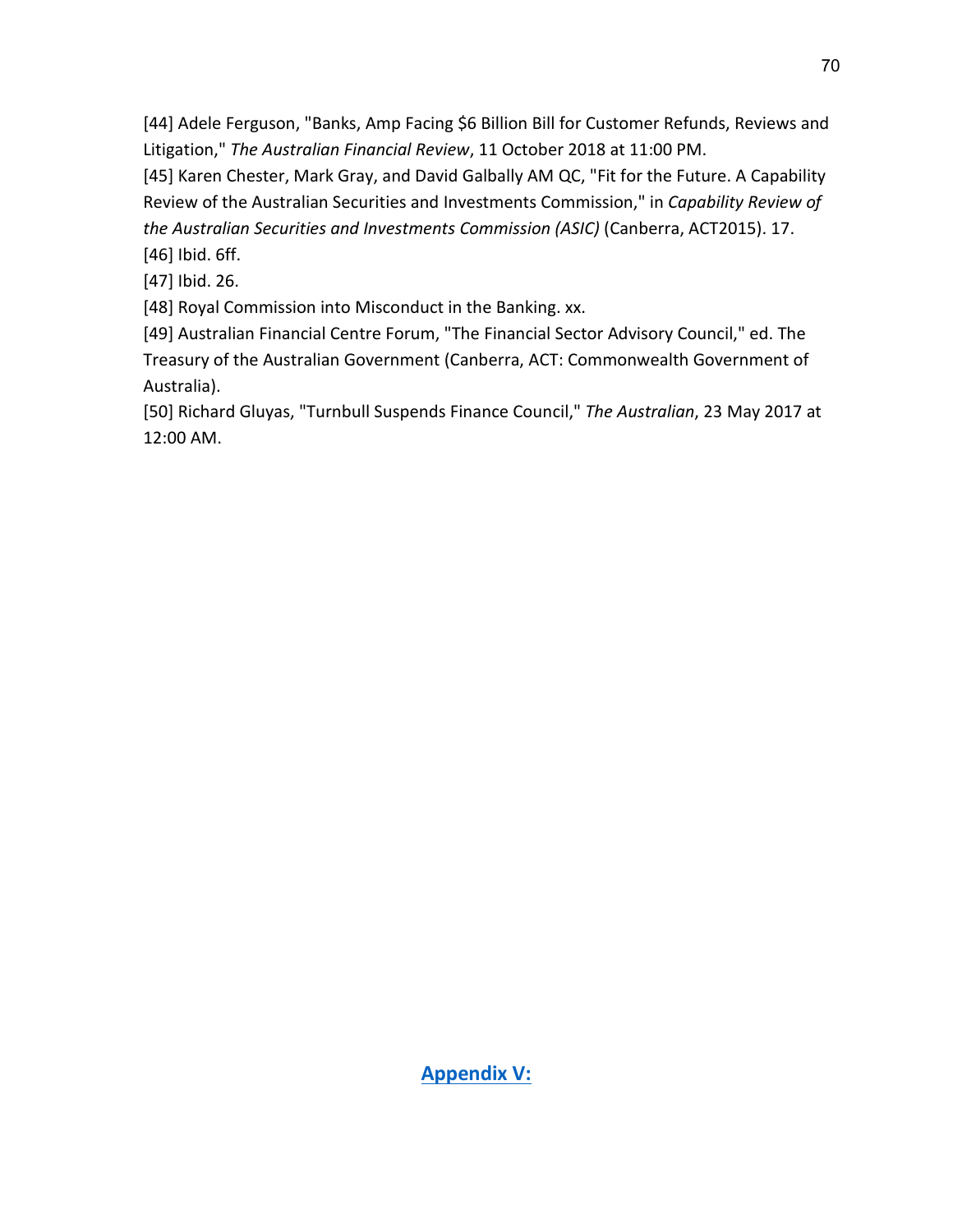## **Lessons still to be Learned from the Regulatory Lacunas relating to IRHP cases**

It is well documented that the UK has a serious problem with fraud and is failing to curtail fraud by corporates, banking, public bodies and organised crime. Whether money laundering, financial products mis-selling, consumer credit exploitation, accounting fraud, banks forging signatures on documents put before the courts, etc; it is clear that the UK is fast losing the reputation it once had for providing a well-regulated financial and professional sector.

We seem to have extensive window dressing and multiple bodies - but little serious action taken in the UK against fraud in the UK. The Serious Fraud Office, Financial Conduct Authority, the National Economic Crime Centre and so on have dismal records. Fraud is "falling between the stools" of the many different bodies tasked (at least in part) to thwart fraud.

To bring these points "to life" we will now focus on the hard-earned experience by one member of our community:

His experience has shown that trying to bring criminality and fraud by a major bank to the attention of the Financial Conduct Authority (and the Financial Services Authority before it), the Financial Ombudsman Service, the Serious Fraud Office and the Bank in question has proven to be highly problematic.

We include this account of that experience in our response to demonstrate how flawed the implementation of the rules are by regulators.

In regards of evidence/allegations of Fraud – this is also relevant to the conduct of commercial banking relationship managers (invariably non authorised / approved / properly qualified individuals) in relation to their Small and Medium Enterprise (SME) business / retail customers and – introducing, inducing, engaging, advising upon and arranging regulated Interest Rate Hedging Products (IRHP) and the associated (and fully regulated) margin credit facilities. This is often perpetrated by way of a "cold call."

For a regional manager of a bank to carry out any of the above activities (irrespective of whether or not the customer enters into the IRHP or Tailored Business Loan) constitutes a criminal offences under Sections 19 and 21 FSMA 2000 – and very likely qualify under all three classifications of fraud identified within The Fraud Act 2006.

When the customer makes the allegations and provides evidence of such criminal and fraudulent activities, the has FCA incorrectly refused to properly engage and instead redirects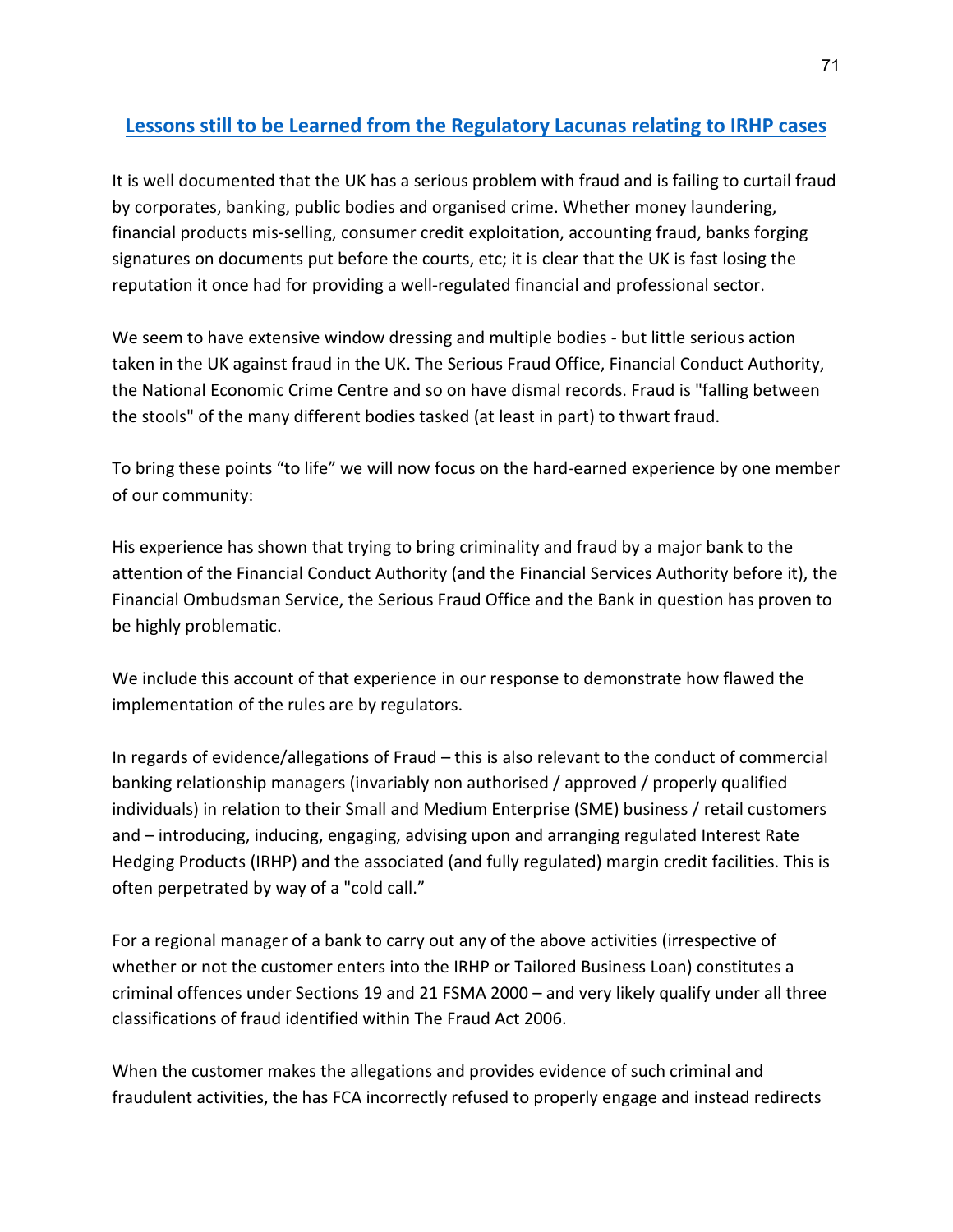the SME to the Serious Fraud Office (SFO) - which is ultimately controlled by Treasury - or Action Fraud (controlled by City of London Police) and/or National Fraud Intelligence Bureau (also controlled by the City of London Police).

The SFO / Action Fraud / City of London Police explain to the SME that it is a matter for the FCA and/or they report the customers allegations / evidence (back) to the FCA. We are highly troubled to learn of accounts where t*he FCA then dissuades those agencies from taking the investigation any further.*

There is clearly a direct correlation between this conflicted relationship / approach and less than 3% of financial fraud being successfully investigated / prosecuted. We do not believe this is a result of negligence or oversight.

We understand that there are multiple Memoranda of Understanding between the FCA and other regulators such as the Prudential Regulatory Authority (PRA) and the Solicitors Regulatory Authority (STRA); and also between the FCA and the financial crime and fraud investigation agencies.

We also understand from regulatory experts, that it is in fact well within the perimeter of the FCA's remit to actively investigate and prosecute fraud and criminal conduct by bank staff, especially in relation to non authorised/approved persons engaging in regulated investment activities.

During the course of taking part in a regulatory review – the FCA mis-selling of Interest Rate Hedging Products Review Scheme (2012-2017) one of our members issued allegations and extensive documentary evidence of the above criminal and fraudulent activities.

Our member reports that he was given the runaround set out above and he was also informed in writing by the head of HSBC's Past Business Review Team that the FCA Scheme would not consider allegations or evidence of criminality or fraud.

On that basis it seems clear that the FCA did not not act properly upon reports of criminality and fraud – which are entirely relevant to its Supervisory obligations.

Furthermore, our understanding is that the FCA has also actively worked with the banks to design a scheme that deliberately excludes consideration of extremely relevant and critical information.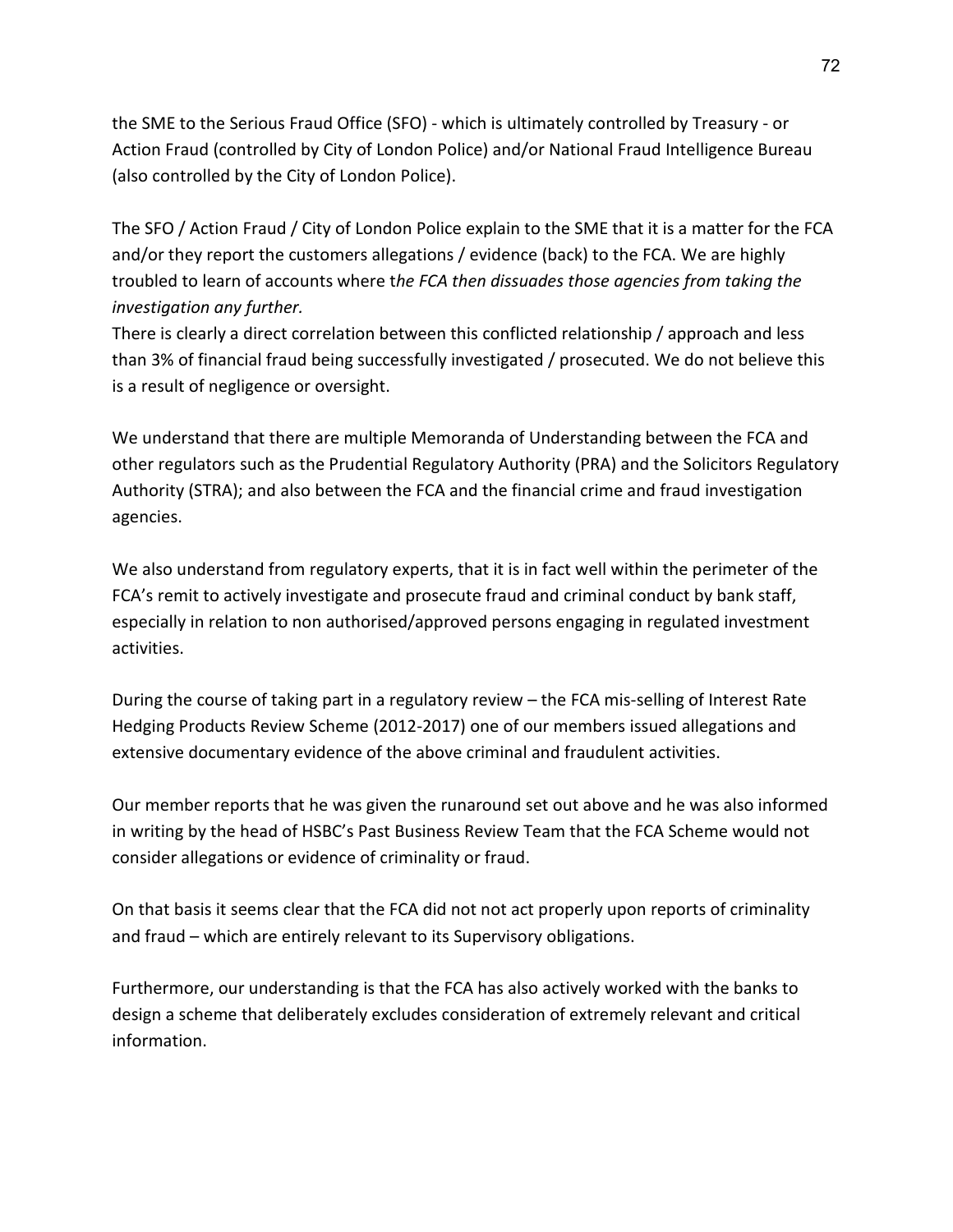We believe that the public need financial fraud properly investigated and effectively dealt with, funded from the public purse. Legal remedies are unaffordable for the majority of ordinary people on average incomes who have been defrauded of life savings, pension pots, etc.

**Appendix VI:**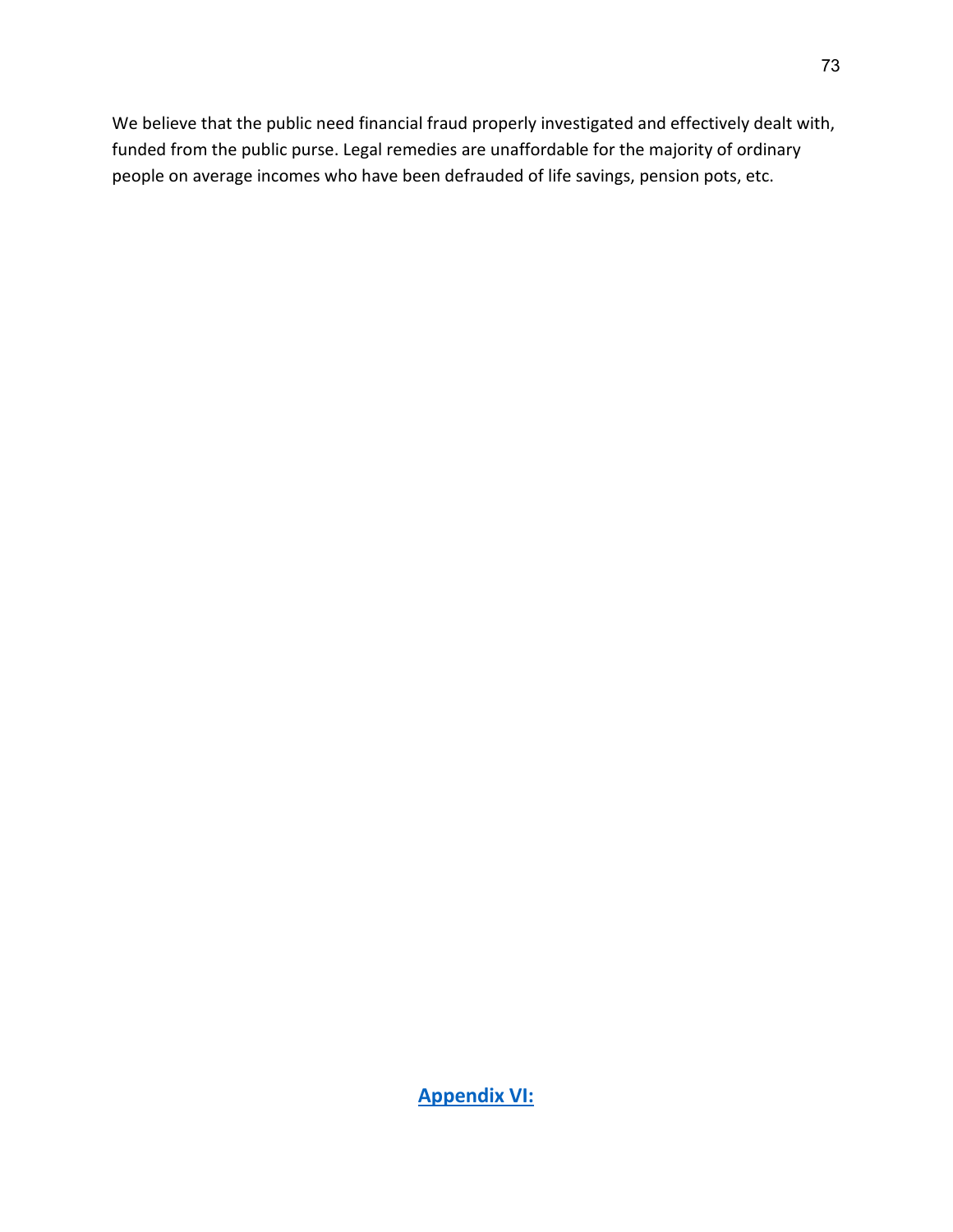# **Are there Conflicts of Interest at the City of London Police?**

The UK has 42 Police Forces that report to the Home Secretary and 1 that reports to the City of London Corporation (COLC), that is the City of London Police (COLP) which has control of the fraud remit nationally.

Is that what parliament has intended?

The City has approximately 9,000 residents with over 5,000 of those being corporations/businesses and of course all of the UK banks and most foreign banks are registered in the Square Mile. Circa 350,000 people are employed there and circa 90% of the residents and workers are involved in banking/finance.

The COLP report into the COLC and until recently the Chair of the Committee that oversees them was an investment banker who represents the Bishopgate Ward who is a Lieutenant of the City.

With the City being its own municipal democracy and not under the charge of Parliament, one does wonder if a private Police Force essentially looking after and reporting into bankers are the right entity to be in charge of white collar fraud nationally.

Perhaps there is scope for conflicts of interest?

Perhaps there is scope for regulatory capture?

Perhaps there is scope to use a computer algorithm to "determine"most frauds to be noncriminal? - according to this article, it would seem so:

#### [Computer says no to police action in cyberfraud cases below £100k | News | The Times](https://www.thetimes.co.uk/article/computer-says-no-to-police-action-in-cyberfraud-cases-below-100k-znsvwcp3s)

It's also interesting that this set up began in 2012 just after the most prolific 5 years of bank theft, asset stripping and fraud via swaps, GRG, HBOS Reading etc. and just before these fraudulent activities and thefts were coined to be "mis-selling" rather than fraud; and thereby able to be dealt with by voluntary reviews, by the actual banks involved. A coincidence perhaps?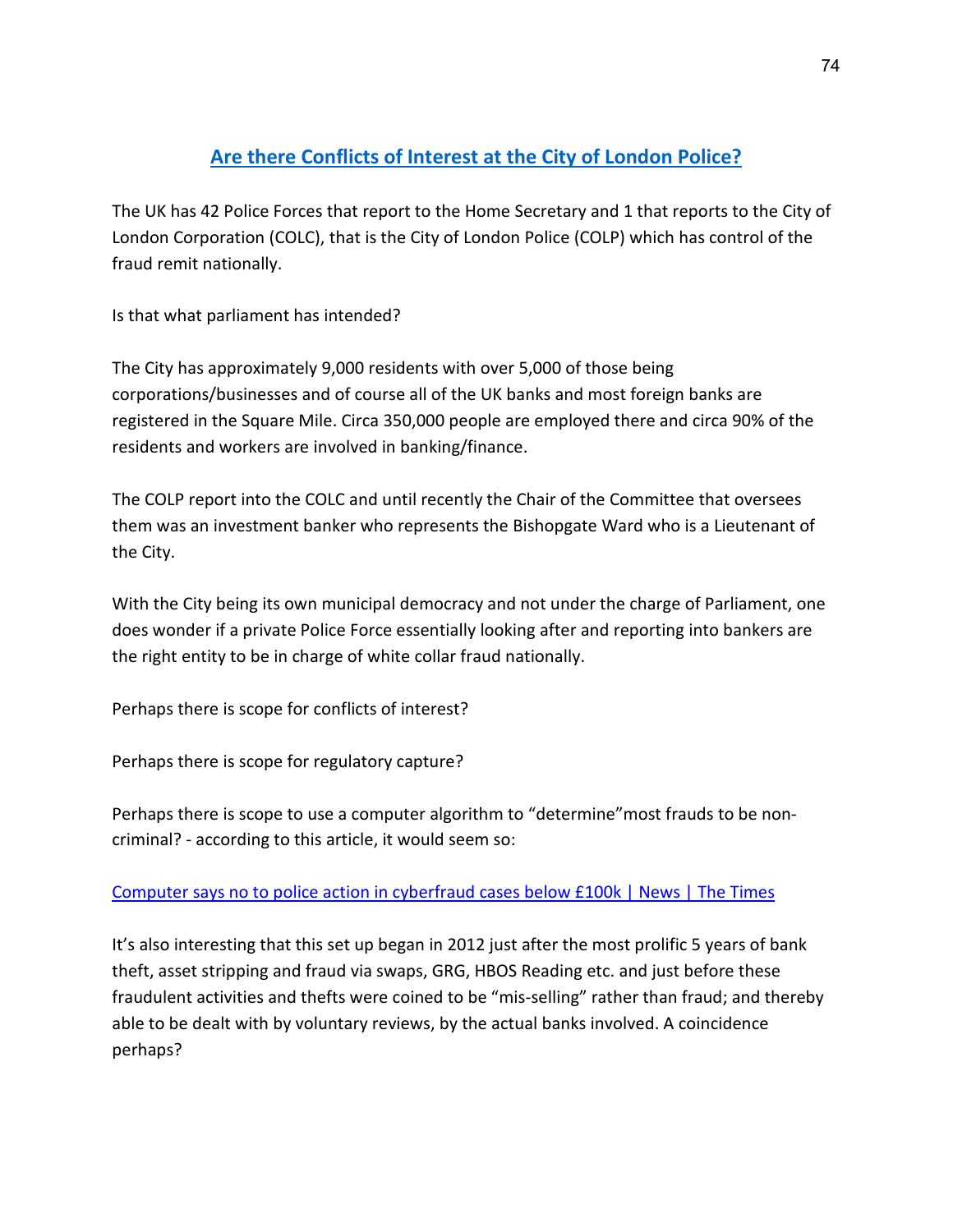The budget to run Action Fraud and the National Fraud Intelligence Bureau (NFIB) is only £11m per annum, circa 0.007% of the estimated loss to financial fraud in the UK.

To help them the NFIB second in help from other places and firms such as the FCA, SRA and magic circle firms…

Is there any wonder no single bank director has been successfully criminally prosecuted since the credit crunch?

Is there any wonder that there are widespread concerns about the overall integrity of our regulatory framework?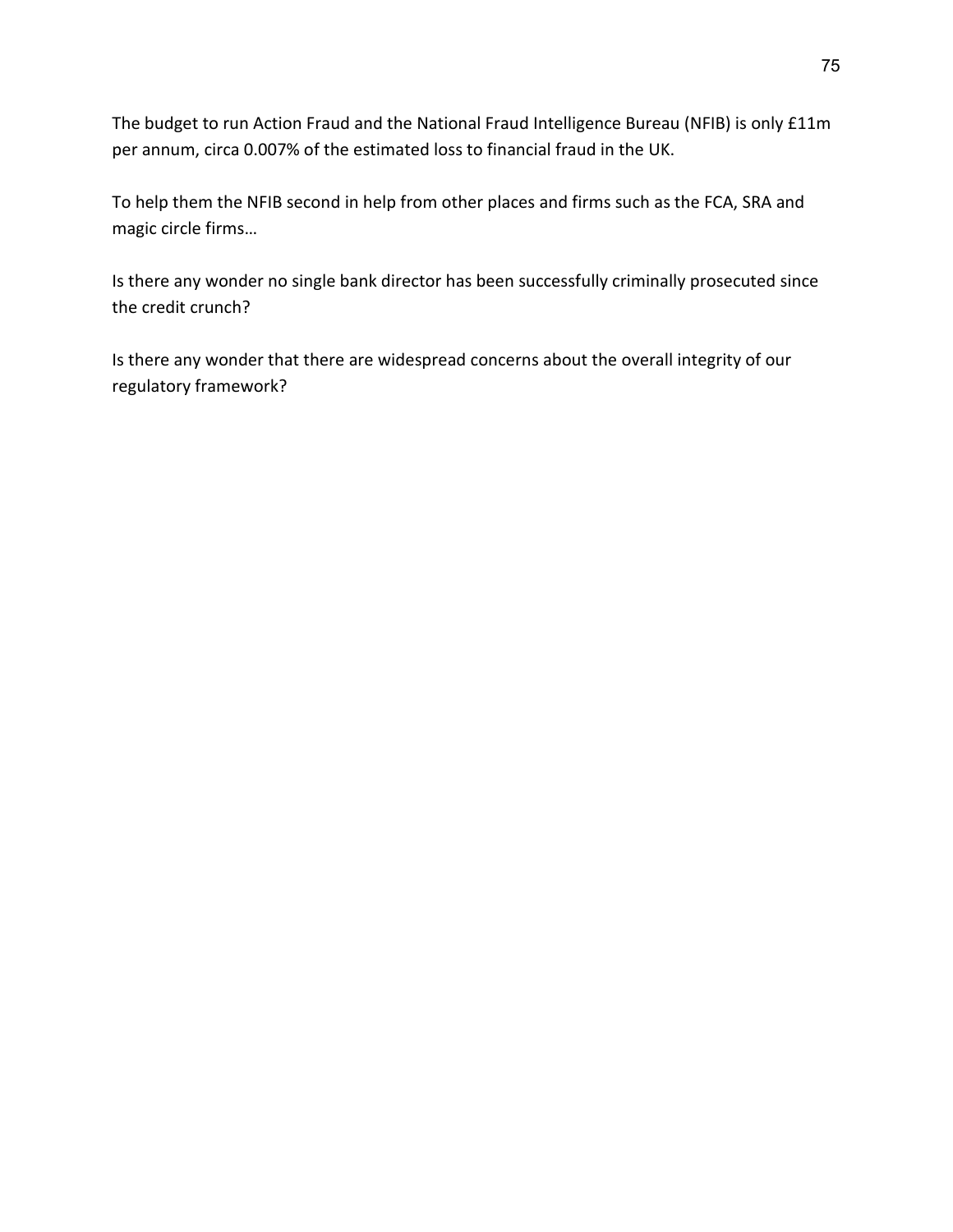### **Appendix VII:**

#### **Conflict of interests and 'Time'**

## **- Enemies of, and barriers to, objective resolution and remedy**

There are multiple issues pursuant to banking and financial services, multiple facets, multiple threads and significant overlap of multiple sectors and multiple regulators. This creates many opportunities to 'pass the buck', all of which leads to a perception of complexity, that is compounded by the firms, the regulators and particularly the law firms that defend them, with the net result being no responsibility taken, no accountability defined, and no objective review, resolution and remedy.

We refer to the Project Lord Turnbull report. It exposes multiple offences over many years by multiple firms, covered by multiple regulators, and yet nobody was held accountable, until Thames Valley Police acted.

However, focusing on the commonality enables us to simplify and introduce straightforward solutions that cover a vast number of issues.

The 'revolving door' and conflict is the commonality that exists at every turn. Regulators that are 'funded' by the very firms they are supposed to regulate. Regulators populated by former professionals from the sector, many of whom might be implicated or exposed by complaints and evidence today in respect of conduct they were involved in historically. Regulators potentially having to investigate or review former colleagues. Regulators that are potentially exposed for having failed to uncover that which was going on industry wide, or for having known about that which was going on industry wide but had chosen to ignore previously. Namely LIBOR, REPO and FX manipulation. All of which was going on industry wide, all of which was known about at the highest levels within the banks and within the regulators, and all of whom sought to conceal and deny.

The conflict even extends to law enforcement. It is a very well trodden career path now that police officers with experience in fraud and economic crime and that serve their 30-40 years and retire on full pension, can land lucrative jobs within the investigation departments of banks, insurance companies or other large financial firms.

Indeed, all banks have retired police officers within these departments. Will an officer be prepared to investigate or help prosecute a potential future employer or former colleague now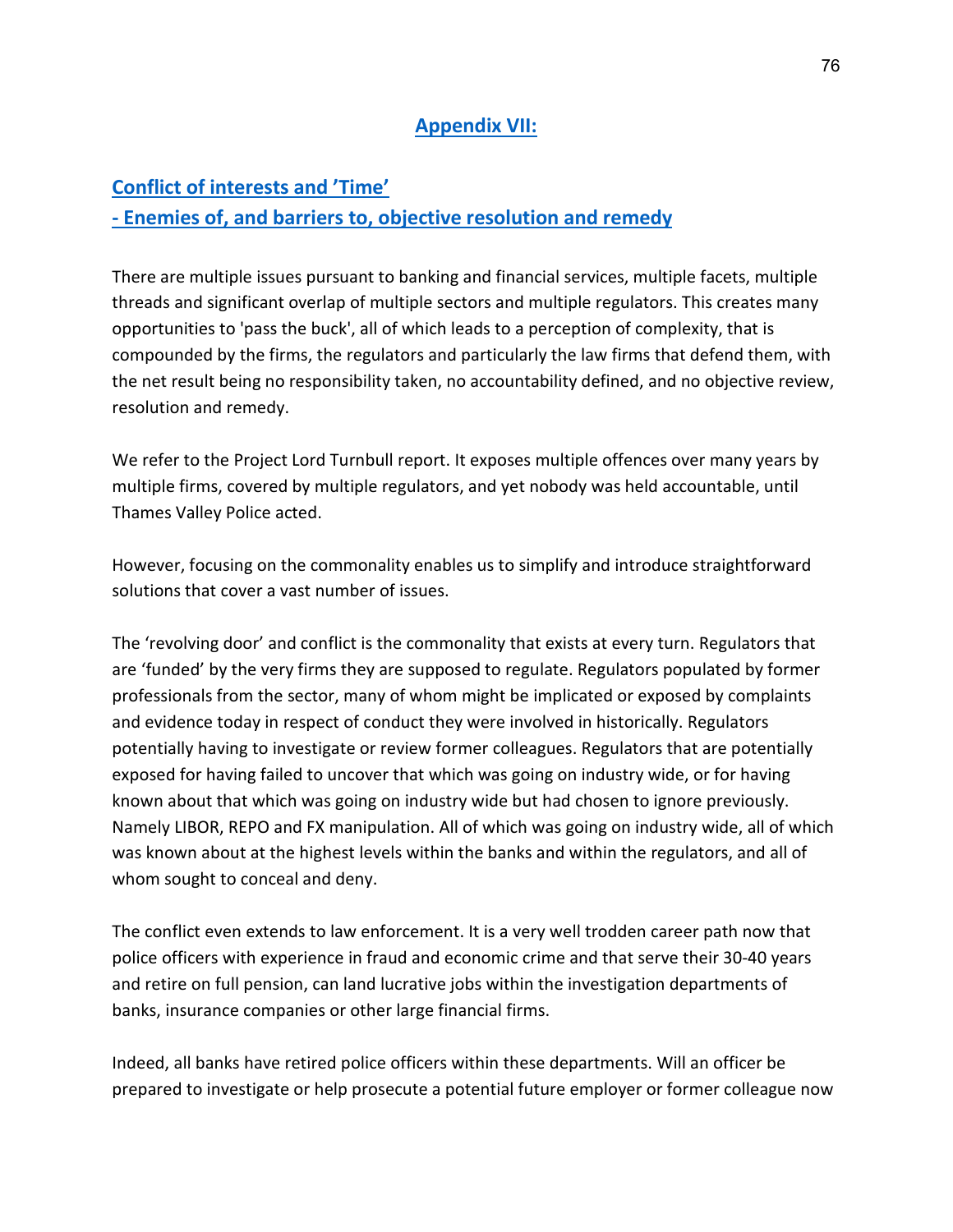working within that bank? Will the former police officers within the banks be tempted to use their contacts to exert 'influence'? Jes Staley, the CEO of Barclays when attempting to hunt down a whistleblower, persuaded a Barclays employee to use their law enforcement connections to facilitate this hunt.

It should be stressed that the existence of a conflict of interest does not guarantee or suggest wrongdoing or criminality has occurred. However, the term exists, as do countless laws and codes that seek to prevent it, in recognition of the opportunity for such wrongdoing or criminality that it presents.

Once even a minor concealment, a small indiscretion, a white lie or misleading or false representation has occurred, or a case 'buried' to deny a claimant, or to avoid exposure or embarrassment, it creates a precedent. A precedent that serves as an infection or a virus that is not just limited to the case in question but that will now extend to any such future case with the same or similar issues. The precedent represents a liability.

A new complaint or case that is brought forward is now no longer subject to review on its merits, its evidence and its arguments. Instead it is subject to consideration and review against the infected precedent. This results in inconceivable conduct and decisions, that in turn become further precedents that need to be upheld in the future.

The facts bear this out. The HBOS Reading fraud as demonstrated by the Project Lord Turnbull report and the FSA Final Notice to Lloyds in 2012, was actually detected quite early. However, each line of defence was deemed to have failed. Quite simply, nobody wanted to take responsibility or admit that it had happened or was happening.

Likewise FX collusion, antitrust offences and benchmark manipulation was brought to the attention of senior managers, Boards, regulators and the Bank of England as far back as 2009. However, it was not until Bloomberg broke the story in the Summer of 2013 that banks, Boards and regulators did anything. And when they did act, banks and regulators sought to minimize liability and conceal the extent of the wrongdoing. The FCA punished just six banks for FX wrongdoing.

Conflict exists in every regulatory corner, be it the firm's internal compliance or organisational structure, or at every level within the hierarchy of oversight.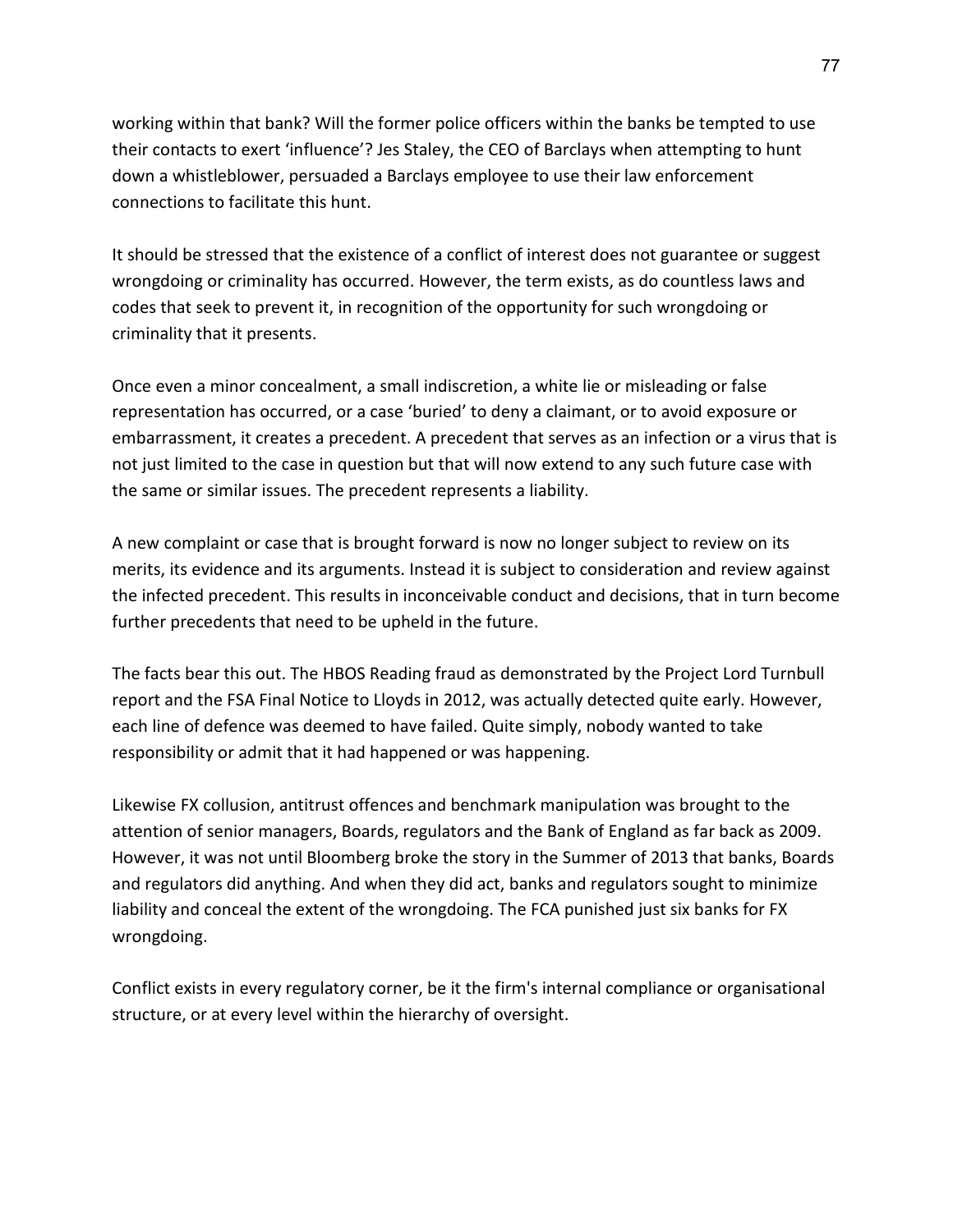There needs to be a truly independent body at the pinnacle of this financial services hierarchy, with ultimate authority and oversight, and free from conflict or political interest, and one that can and will engage across sectors where there is overlap.

The other common enemy is time.

In financial markets when you purchase a derivative for speculative purposes, the value of it is measured by a number of variables. However, a constant variable is 'time decay' i.e. with every day that passes, the derivative that you own is one day closer to expiry or maturity, the date on which the product will expire and it, and the opportunity it affords you, will no longer exist.

In financial services and criminality the same time decay exists. For example you only have 6 months from receiving the final response from your bank to escalate your complaint to the Financial Ombudsman Service, or you have six years to file a claim in civil proceedings. Or a whistleblower must be able to show that they suffered a detriment within three months of the making of their protected disclosure etc.

In addition, time comes at a cost to the victims who do not have the financial resources of the banks and firms for long and protracted litigation, where every phrase or comma will be contested so as to extend the process.

The clock is ticking from day one, and a victim's opportunity and hopes 'decay', and their costs increase with every passing day.

The SFO, FCA and police forces require time to investigate, and it is evidence that the FCA will take extraordinary lengths of time to do so, and needlessly so. Likewise banks and their lawyers will conceal, obfuscate and deny and protract proceedings, and hope to do so until time barring occurs.

ECU Group vs HSBC is a rare example that relates to FX trades executed in 2006. ECU Group made a complaint and HSBC in their response denied the complaint altogether. And that was that, or so HSBC thought. However, in 2017 evidence emerged in the trial of a senior HSBC FX trader that suggested HSBC had lied or concealed evidence when denying the complaint. ECU Group applied to pursue their claim relating to these 2006 trades and seek PAD (Pre-Action Disclosure). They were successful and the Judge acknowledged that in such cases the victim is handicapped by the fact that they have little or none of the evidence, where the accused party has all of the evidence that exists that would be sufficient to bring or prove a complaint or claim.